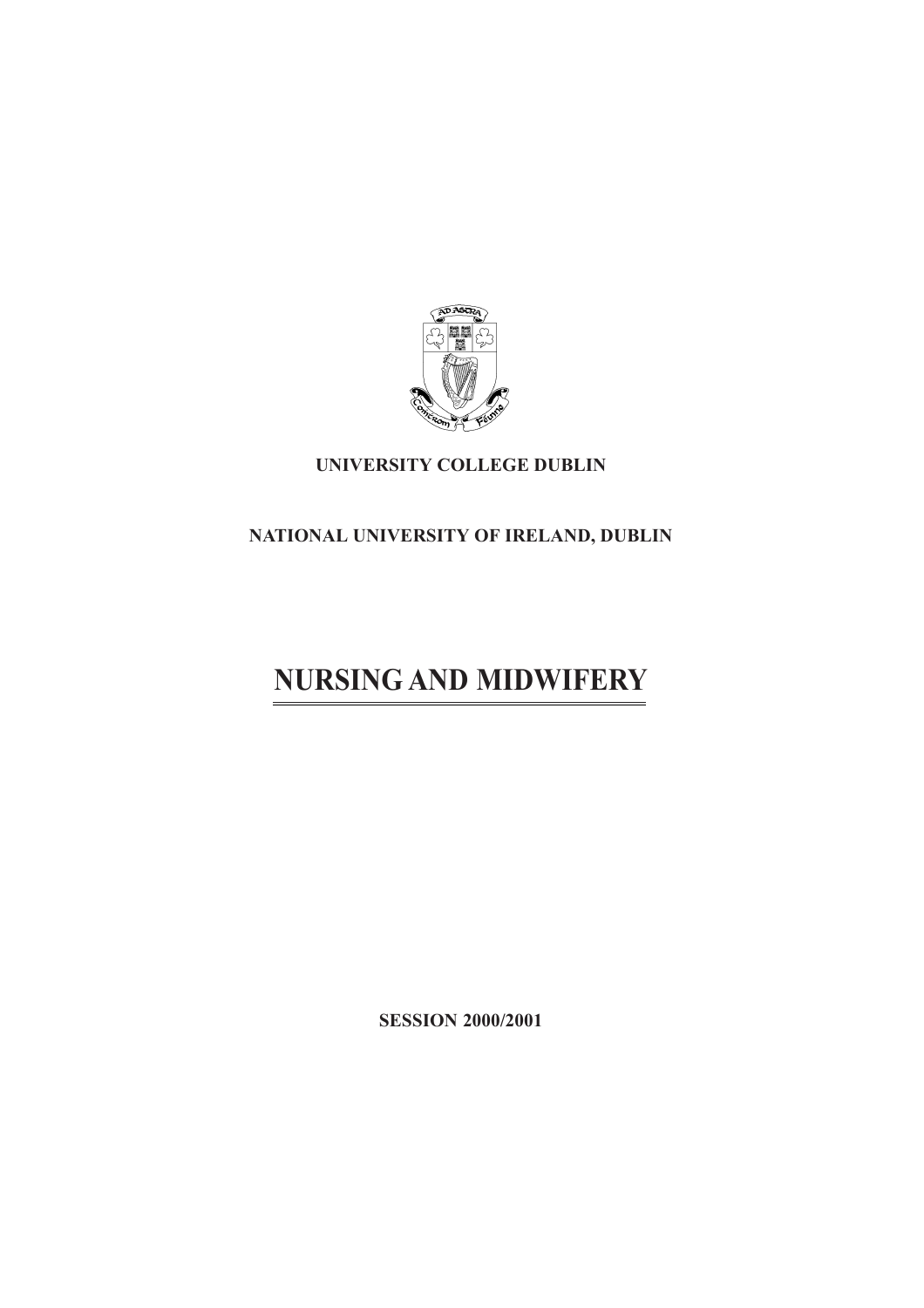# **NURSING AND MIDWIFERY**

The School of Nursing and Midwifery is a school within the Faculty of Medicine,

University College Dublin.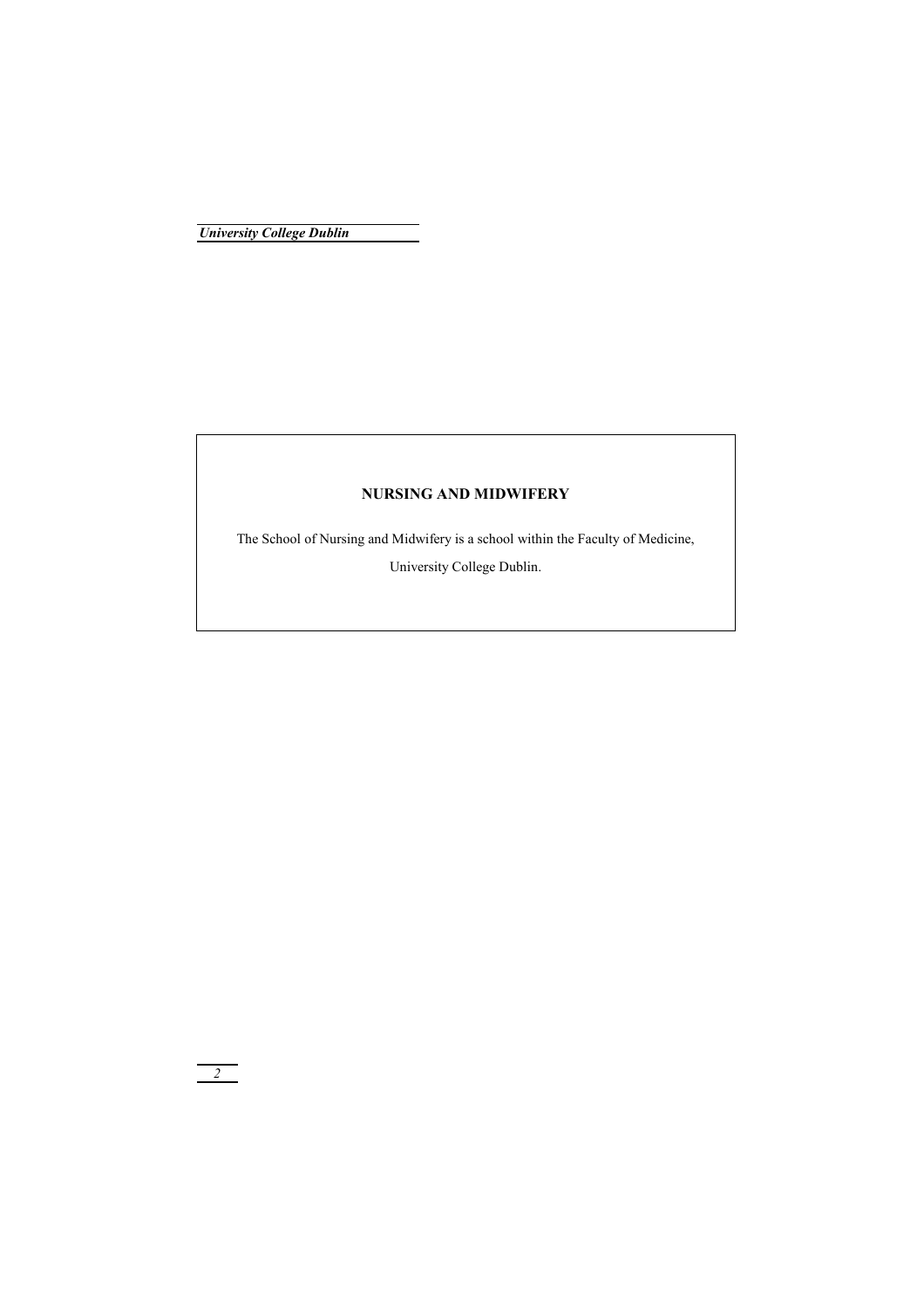# **CONTENTS**

# **Page**

| Degree of Bachelor of Science (Nursing Management) (Modular)  18     |    |
|----------------------------------------------------------------------|----|
| <b>Registration / Diploma in Nursing (General and Psychiatric</b>    |    |
|                                                                      |    |
|                                                                      |    |
| Higher Diploma in Nursing Studies (Accident & Emergency Nursing)  30 |    |
| <b>Higher Diploma in Nursing Studies (Critical Care Nursing)</b>     | 34 |
|                                                                      |    |
|                                                                      |    |
|                                                                      |    |
|                                                                      |    |
|                                                                      |    |
|                                                                      |    |
|                                                                      |    |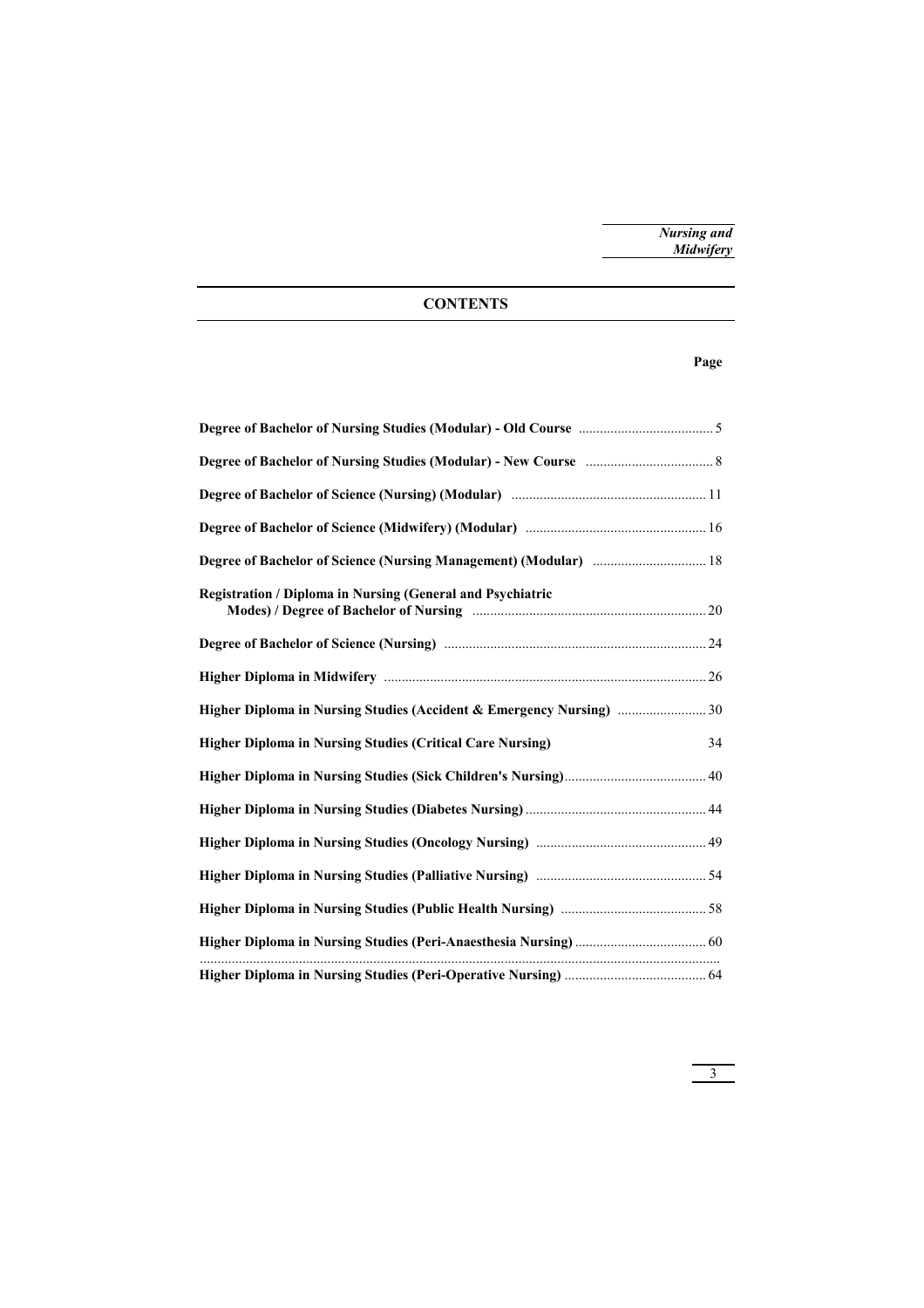| Degree of Master of Science (Nursing)   |    |
|-----------------------------------------|----|
| Degree of Master of Science (Midwifery) | 70 |
|                                         |    |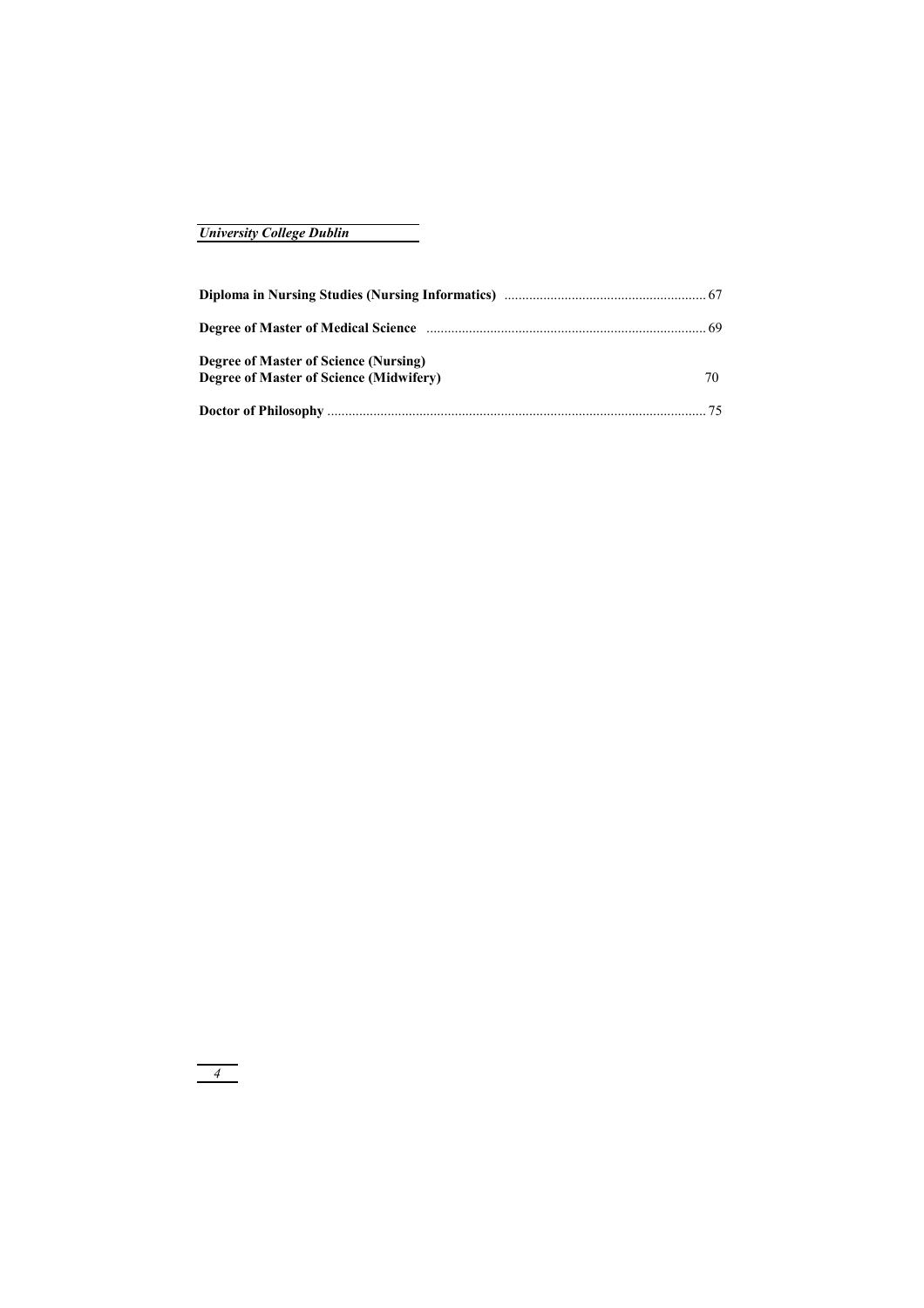# **OLD COURSE DEGREE OF BACHELOR OF NURSING STUDIES (BNS) (MODULAR)**

# **Introduction**

The Bachelor of Nursing Studies (Modular) course is designed for registered nurses. It provides access to a part-time degree programme in nursing for registered nurses. The course will last for a minimum of three years. University examinations will be held each year on completion of modules. The Bachelor of Nursing Studies Degree will be awarded to those students who successfully complete the appropriate number of modules in the appropriate time period. The modules may be taken individually over a period of time or as a whole course. The maximum amount of time to complete the course will be seven years.

# **Aims**

The programme aims to update and extend the registered nurse's knowledge and expertise. It meets the educational needs of registered nurses in different specialties by extending their knowledge and expertise.

# **Entrance Requirements**

A. General Education matriculation (NUI regulations) which include Faculty approval for admission under mature student regulations) Leaving Certificate, to include the following subjects: Irish English Another recognized language Mathematics Physics and/or Chemistry Any other recognized subject not already selected.

# **OR**

B. Candidates without these qualifications may apply for matriculation as mature students. Evidence of recent study may be required.

> Candidates who do not have the stated educational requirements and who apply for matriculation as mature students may also be required to undertake and aptitude test. Candidates may be interviewed.

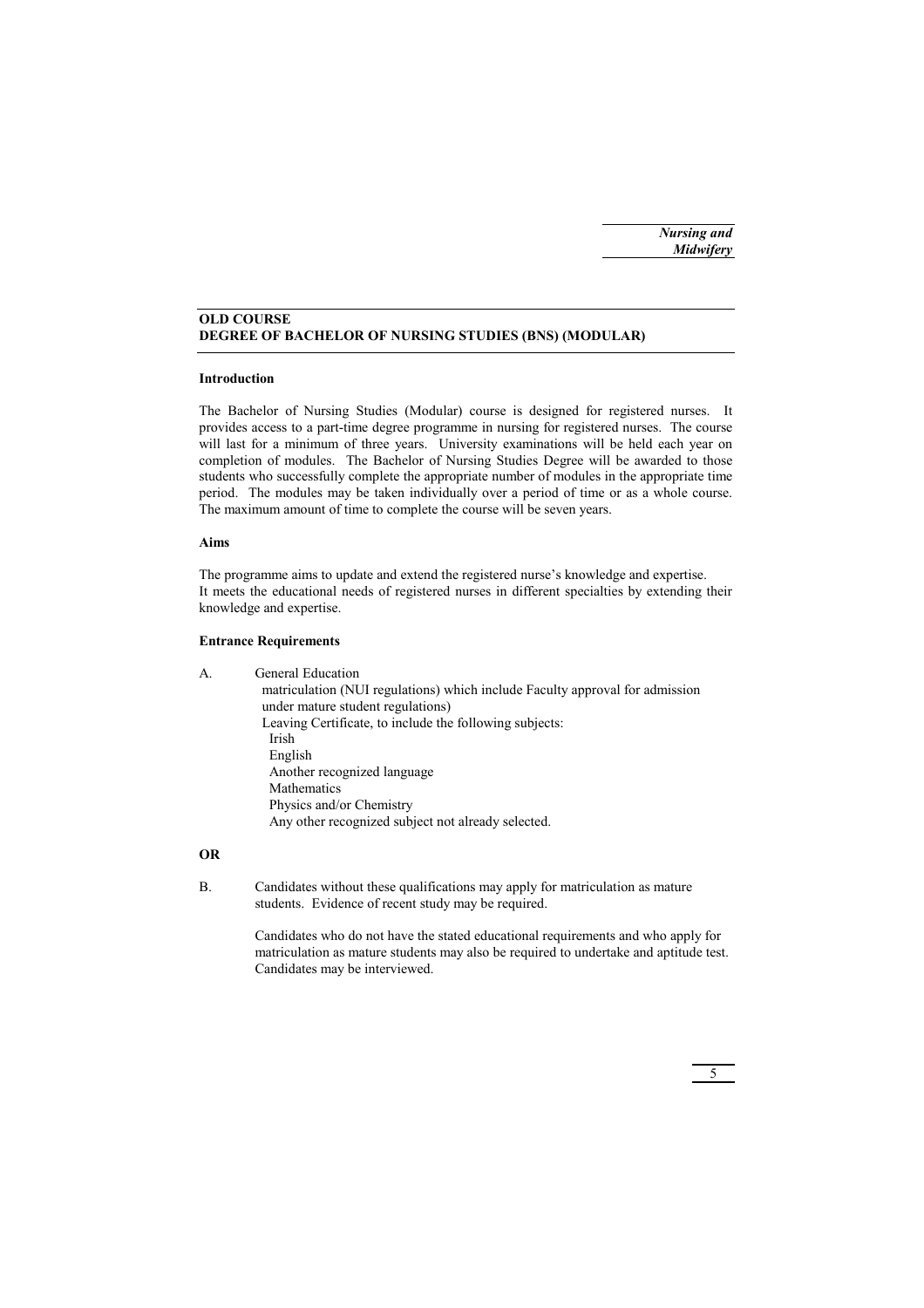# **AND**

C. Registration as a nurse with An Bord Altranais.

# **Modules and Examinations**

| <b>First Year</b>            | <b>Second Year</b>           | <b>Third Year</b>          |
|------------------------------|------------------------------|----------------------------|
| Nursing Theory and Practice  | Nursing Theory and Practice  | Nursing Management         |
|                              |                              | (NURS 3017)                |
| Research 1                   | Nursing Theory and Practice  | Philosophical and Legal    |
|                              | 3                            | Issues (NURS 3009)         |
| <b>Biological Sciences 1</b> | <b>Communication Skills</b>  | <b>Quality Improvement</b> |
|                              |                              | (NURS 3018)                |
| Psychology                   | <b>Biological Sciences 2</b> | Research 2 (NURS 3010)     |
| Psychology                   | Social Sciences              | Epidemiology and Health    |
|                              |                              | Promotion (NURS 3019)      |

# **Examinations**

Assessment is by course work (essays/projects, term papers) and end of module examinations. Course work is undertaken throughout the programme. University examinations take place in Spring, Summer and Winter.

# **Exemptions**

Where a student has previously completed a course in a subject comparable to that of the degree programme and passed the appropriate examinations, exemption from the course and examination may be awarded in that module, subject to assessment of course and examinations.

# **Structure**

Students attend University for two full weeks each year, for one week in the first semester and one week in the second semester. They also attend lectures one day per week. Total attendance at the University is for thirty-three days in each academic year. Additional time needs to be allocated by students for project and course work and examinations.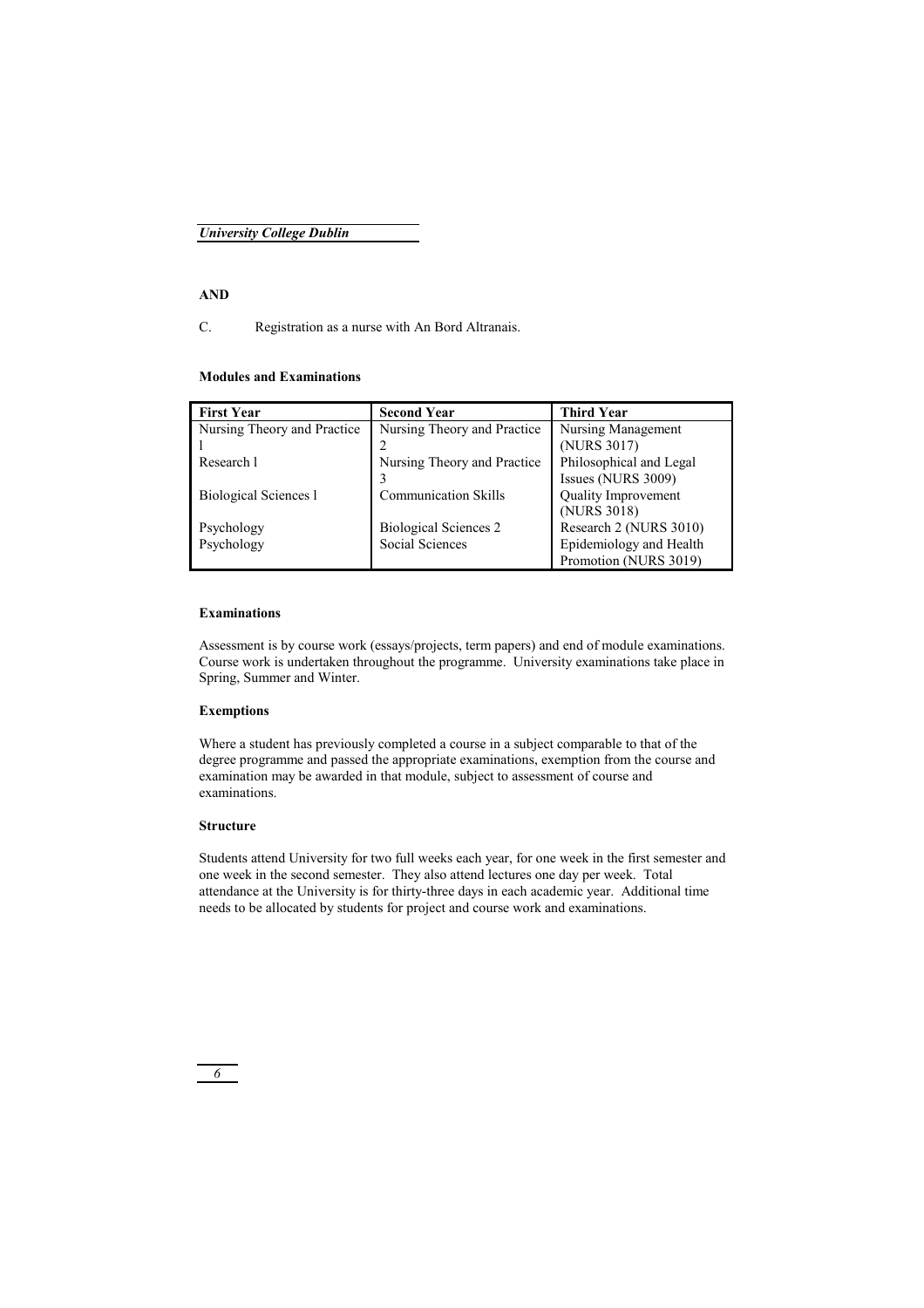7

# **Admission**

Application forms are available from: The Director, School of Nursing and Midwifery, University College Dublin, Earlsfort Terrace, Dublin 2.

Note: Graduates of the BNS (Modular) course are not eligible for inclusion in the Nurse Tutor Division of the Register maintained by An Bord Altranais.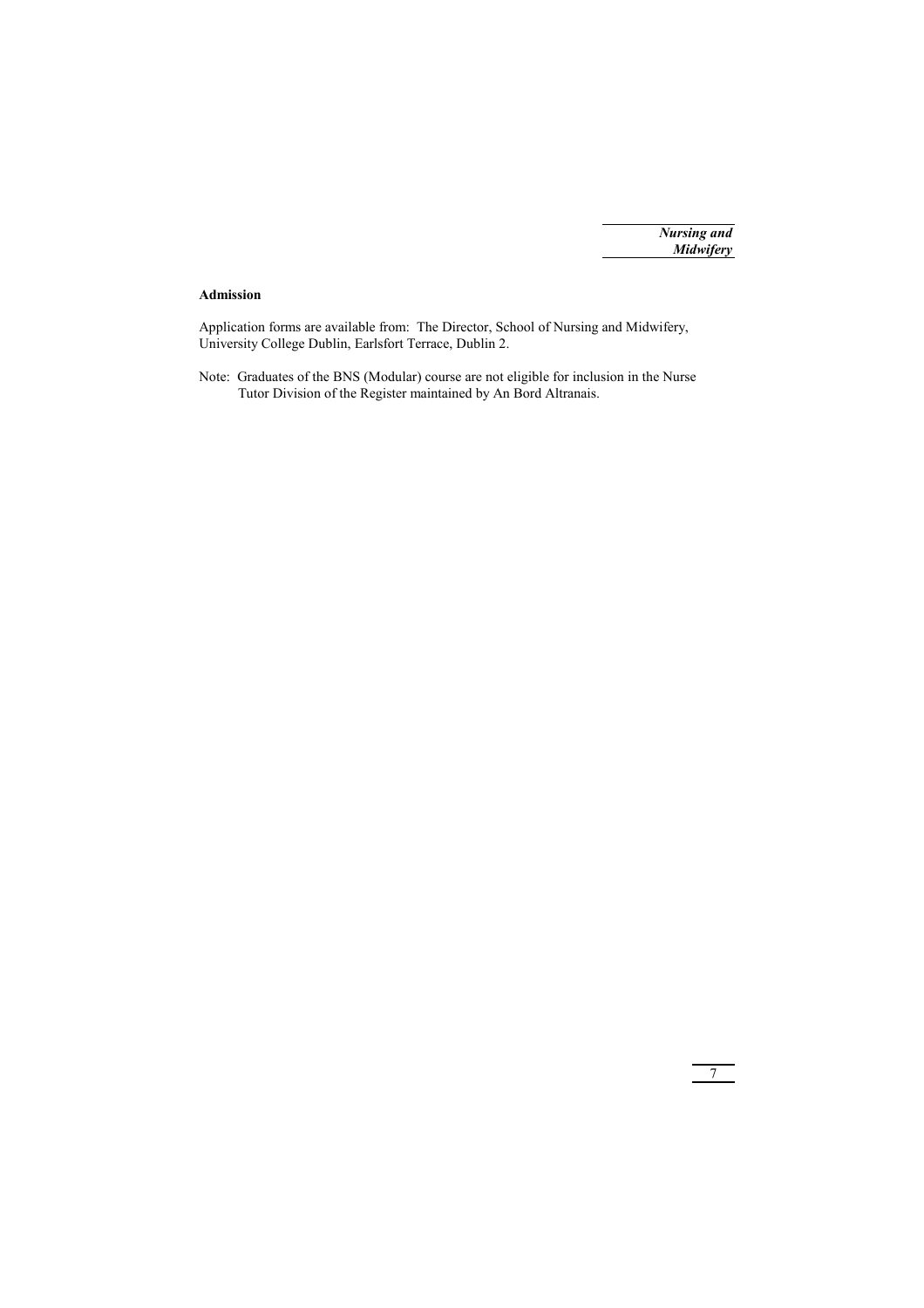# **NEW COURSE (commenced September l997) DEGREE OF BACHELOR OF NURSING STUDIES (BNS) (MODULAR)**

# **Introduction**

The Bachelor of Nursing Studies (Modular) course is designed for registered nurses, and builds on the prior learning of registered nurses. All nurses entering the programme must have at least completed a three year programme leading to registration as a nurse with An Bord Altranais. The course provides access to a part-time degree programme in nursing for registered nurses. The BNS (Modular) Degree consists of thirteen modules. Seven of these modules are access modules, and six modules constitute the degree modules. Candidates may apply for exemptions from the access modules provided they have completed comparable accredited modules. Exemptions are subject to the approval of the Faculty of Medicine. Students may not commence degree level modules until all access modules or their equivalent (for which the Faculty of Medicine has granted exemption) have been successfully completed. The minimum time for completion of the degree modules is one calendar year. University examinations will be held on completion of the modules. To obtain the award of the BNS (Modular) Degree, all modules in the degree year must be successfully completed.

# **Aims**

The programme aims to update and extend the registered nurse's knowledge and expertise. It meets the educational needs of registered nurses in different specialties.

# **Entrance Requirements**

| А. | General Education<br>Matriculation (NUI regulations which include Faculty approval for admission<br>under mature student regulations);<br>Leaving Certificate, to include the following subjects: |
|----|---------------------------------------------------------------------------------------------------------------------------------------------------------------------------------------------------|
|    | Irish                                                                                                                                                                                             |
|    |                                                                                                                                                                                                   |
|    | English                                                                                                                                                                                           |
|    | Another recognized language                                                                                                                                                                       |
|    | Mathematics                                                                                                                                                                                       |
|    | Physics and/or Chemistry                                                                                                                                                                          |
|    | Any other recognized subject not already selected.                                                                                                                                                |

# OR

B. Candidates without these qualifications may apply for matriculation as mature students. Evidence of recent study may be required.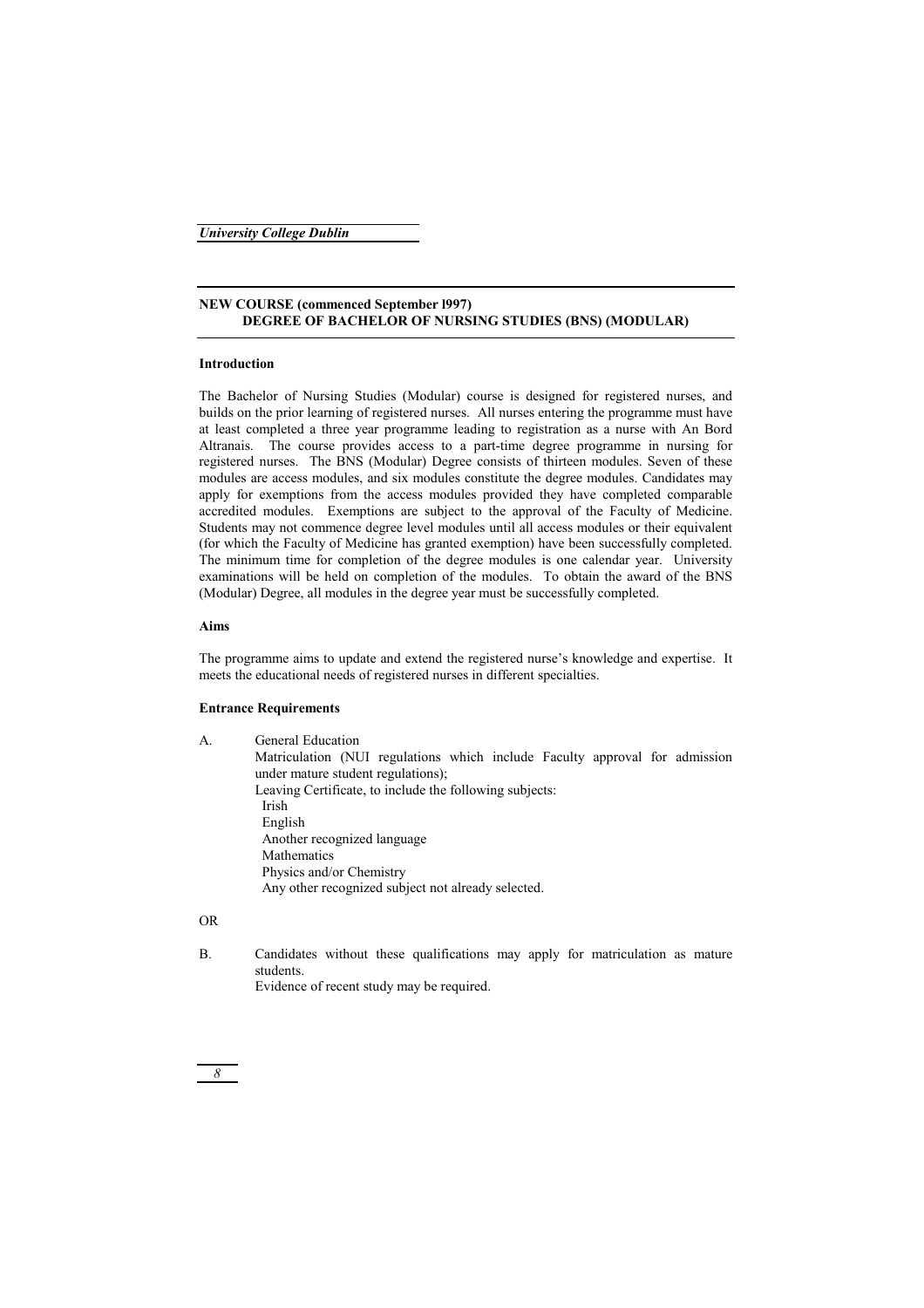Candidates who do not have the stated educational requirements, and who apply for matriculation as mature students may also be required to undertake an aptitude test. Candidates may be interviewed.

AND

C. Registration as a nurse with An Bord Altranais

| <b>Access Modules</b>                          | <b>Degree Modules</b>                            |
|------------------------------------------------|--------------------------------------------------|
| Nursing Theory and Practice (1)<br>(NURS 1019) | Nursing Research (NURS 3010)                     |
| Nursing Research (NURS 1020)                   | Philosophical and Legal Issues<br>(NURS<br>3009) |
| Social and Behavioral Sciences<br>(NURS 1022)  | Nursing Management (NURS 3017)                   |
| Communication Skills (NURS 1021)               | Leadership in Nurse Management<br>(NURS 3023)    |
| Biological Sciences (1) (NURS 1030)            | Nursing Theory and Practice (D) (NURS 3016)      |
| Biological Sciences (2) (NURS 2014)            | Quality Improvement (D) (NURS 3018)              |
| Nursing Theory and Practice (2)<br>(NURS 2013) |                                                  |

# **Examinations**

Assessment is by course work (essays/projects/term papers) and/or end of module examinations. Course work is undertaken throughout the programme. University examinations normally take place in Spring, Summer and Winter

# **Exemptions**

Where a student has previously completed a course in a subject comparable to an access module and passed the appropriate examinations, exemption from the module (course attendance and/or examination) may be awarded subject to the approval of the Faculty of Medicine. Exemptions will not be granted from Degree modules. All exemptions are at the discretion of the Faculty of Medicine, and all exemptions must be applied for at the time of making application for the programme.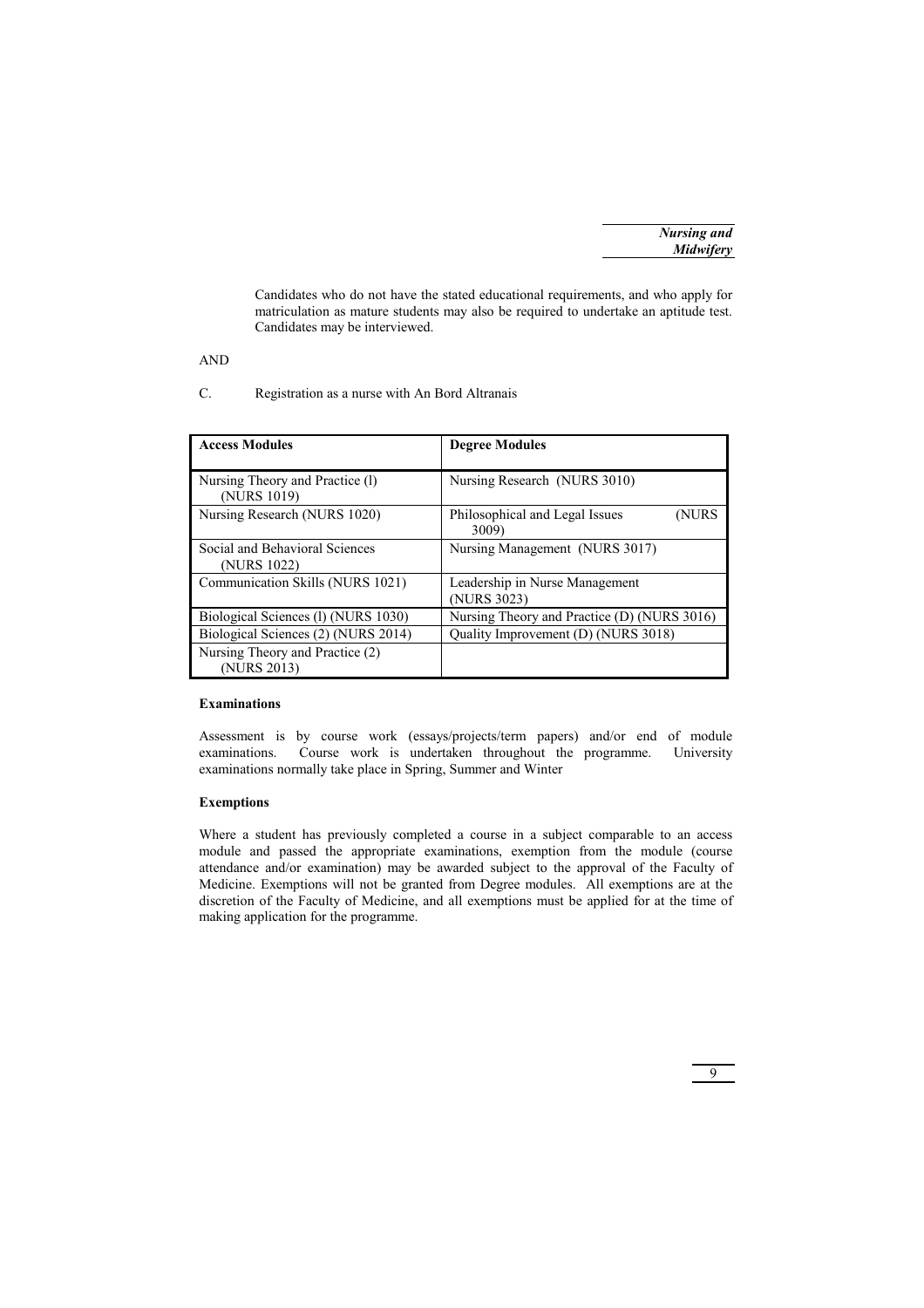# **Structure**

The minimum time over which access modules may be completed is two semesters (one academic year). Students undertaking all seven access modules over two semesters (twenty four weeks) will be required to attend classes for one full day per week, and one week in each of the two semesters. In addition, they will be required to attend classes one evening per week for a minimum of twelve weeks.

# **Degree Modules**

Students who gain access to the degree programme will be required to undertake and successfully complete six degree modules over a minimum of one calendar year in order to obtain the degree. During the first and second semesters of the degree, students will be required to attend University for one full day per week and for one full week. In addition, students will be required to attend the University for at least twelve evenings in the first and/or second semester. During the Summer, students will not be required to attend classes, but must complete an independent piece of course work.

# **Admission**

Application forms are available from: The Director, School of Nursing and Midwifery, University College Dublin, Earlsfort Terrace, Dublin 2.

Note: Graduates of the BNS (Modular) course are not eligible for inclusion in the Nurse Tutor's Division of the Register maintained by An Bord Altranais.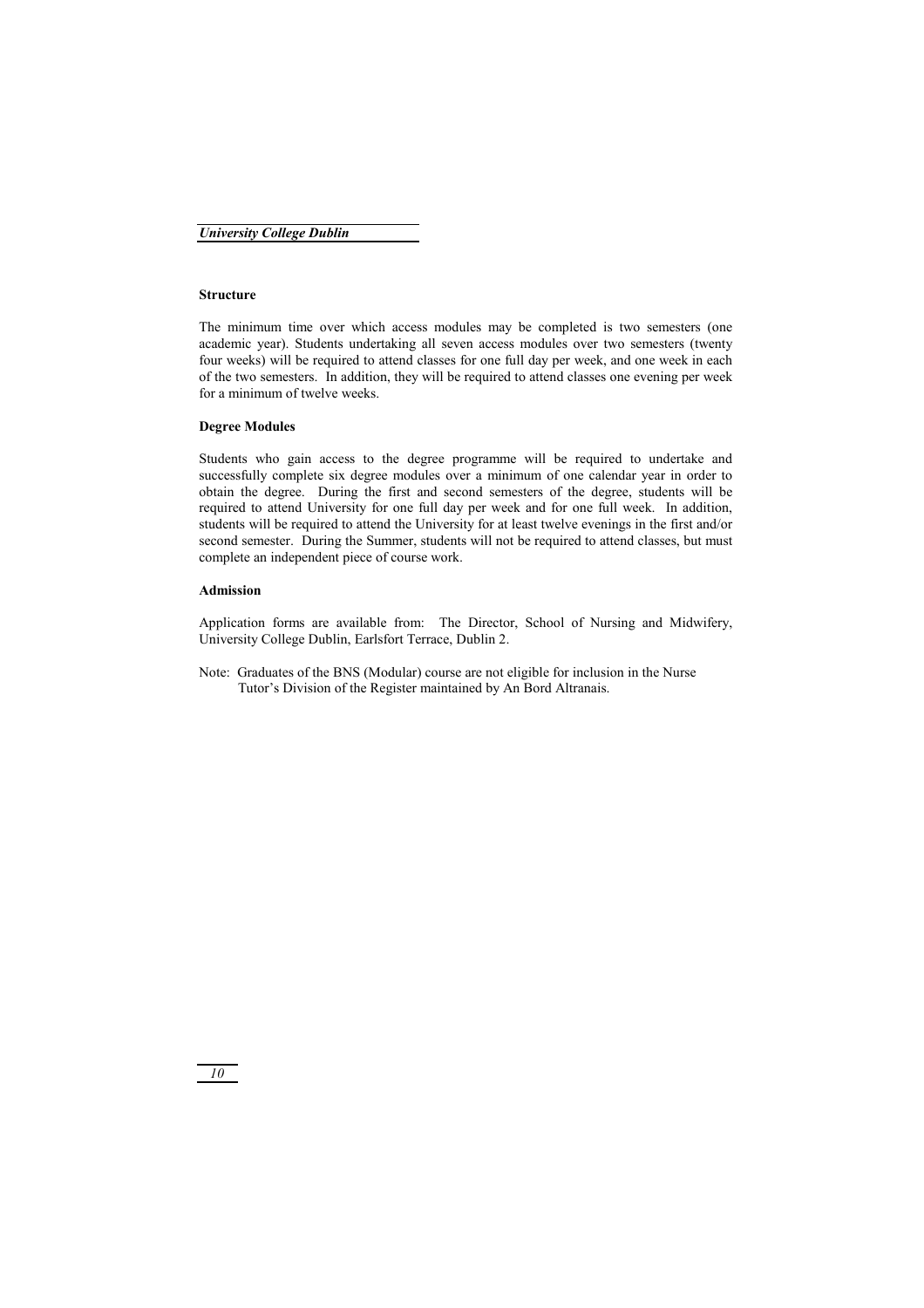# **DEGREE OF BACHELOR OF SCIENCE(BSc) (NURSING) (MODULAR) New course for students entering Part l in September l999**

# **Introduction**

The course is designed for registered nurses, and is based on the prior learning of registered nurses. All nurses entering the programme must have at least completed a three year programme leading to registration as a nurse with An Bord Altranais. The programme provides access to a part-time degree in nursing for registered nurses. The programme is divided into Part l and Part 2. Part l consists of six modules, successful completion of which provides access to Part 2 (Degree Modules). Candidates may apply for exemptions from some or all Part l modules to gain entry to degree level provided they have completed comparable accredited modules and subject to the approval of the Faculty of Medicine. All Part l modules must be completed within three years of commencement of the programme. Students may not commence Part 2 modules until all Part l modules or their equivalent (from which the Faculty of Medicine has granted exemptions) have been successfully completed. Part 2 consists of six modules. The minimum time for completion of Part 2 (degree modules) is one calendar year, with a maximum time limit of three years. University examinations will be held on completion of modules. To obtain the award of the Bachelor of Science (Nursing) (Modular) degree, all modules in the degree must be successfully completed.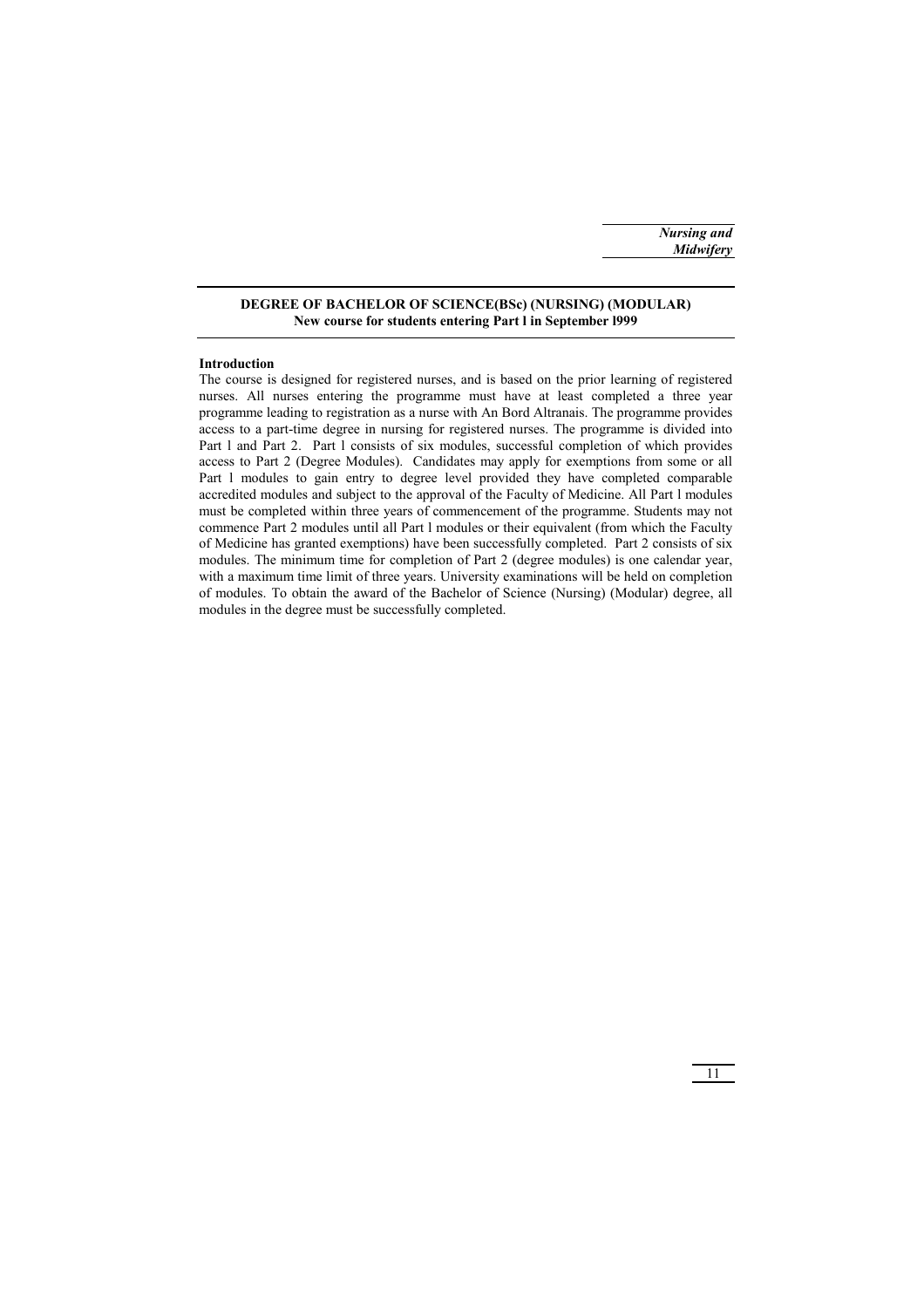| <b>Course Content</b>                     |                                            |
|-------------------------------------------|--------------------------------------------|
| Part l                                    | Part 2 (DEGREE MODULES)                    |
|                                           |                                            |
| <b>Core Modules</b>                       | Nursing Research (NURS 3010)               |
| Nursing Theory & Practice 1 (NURS 1019)   | Philosophical and Legal Issues (NURS 3009) |
| Nursing Research (NURS 1020)              | Nursing Management (NURS 3022)             |
| Health Promotion & Primary Health Care    | **Leadership in Nurse Management           |
| (NURS 1033)                               | (NURS 3023)                                |
| Biological Sciences 1 (NURS 1030)         | Nursing Theory & Practice (NURS 3016)      |
| Social & Behavioural Sciences (NURS 1022) | Quality Improvement (NURS 3018)            |
| <b>Options</b>                            | **Issues in Professional Practice          |
|                                           | (NURS 4006)                                |
| *Communications Skills (Option)           |                                            |
| (NURS 1019)                               |                                            |
| *Biological Sciences (2) (NURS 2014)      |                                            |
| *Nursing Theory $&$ Practice (2)<br>(NURS |                                            |
| 2013)                                     |                                            |
| *Teaching/Assessing in Clinical Practice  |                                            |
| (NURS 1034)                               |                                            |

One of these optional part l modules must be taken

\*\* One of these optional Part II modules must be taken.

All optional modules may not be offered every year.

# **Course Structure and Examination Regulations**

### **Part l (Access Modules)**

The minimum time over which Part l may be completed is two semesters (one academic year). Students undertaking all six Part l modules over two semesters (twenty-four weeks) will be required to attend classes for one full day per week, and one week in each of the two semesters. In addition, they will be required to attend classes one evening per week for twelve weeks. Students who successfully complete Part 1, and who do not wish to proceed to Part 2, may apply for the award of Diploma in Nursing Studies (Access). Students may not apply for the award of Diploma in Nursing Studies (Access) if they have obtained exemptions from any modules in Part l.

# **Part 2 (Degree Modules)**

Students who gain access to the degree programme will be required to undertake and successfully complete six Degree modules over a minimum of one calendar year in order to obtain the degree. During the first and second semesters of the degree, students will be required to attend College for one full day and for one full week. In addition, students will be required to attend College for at least twelve evenings in the first and/or second semester.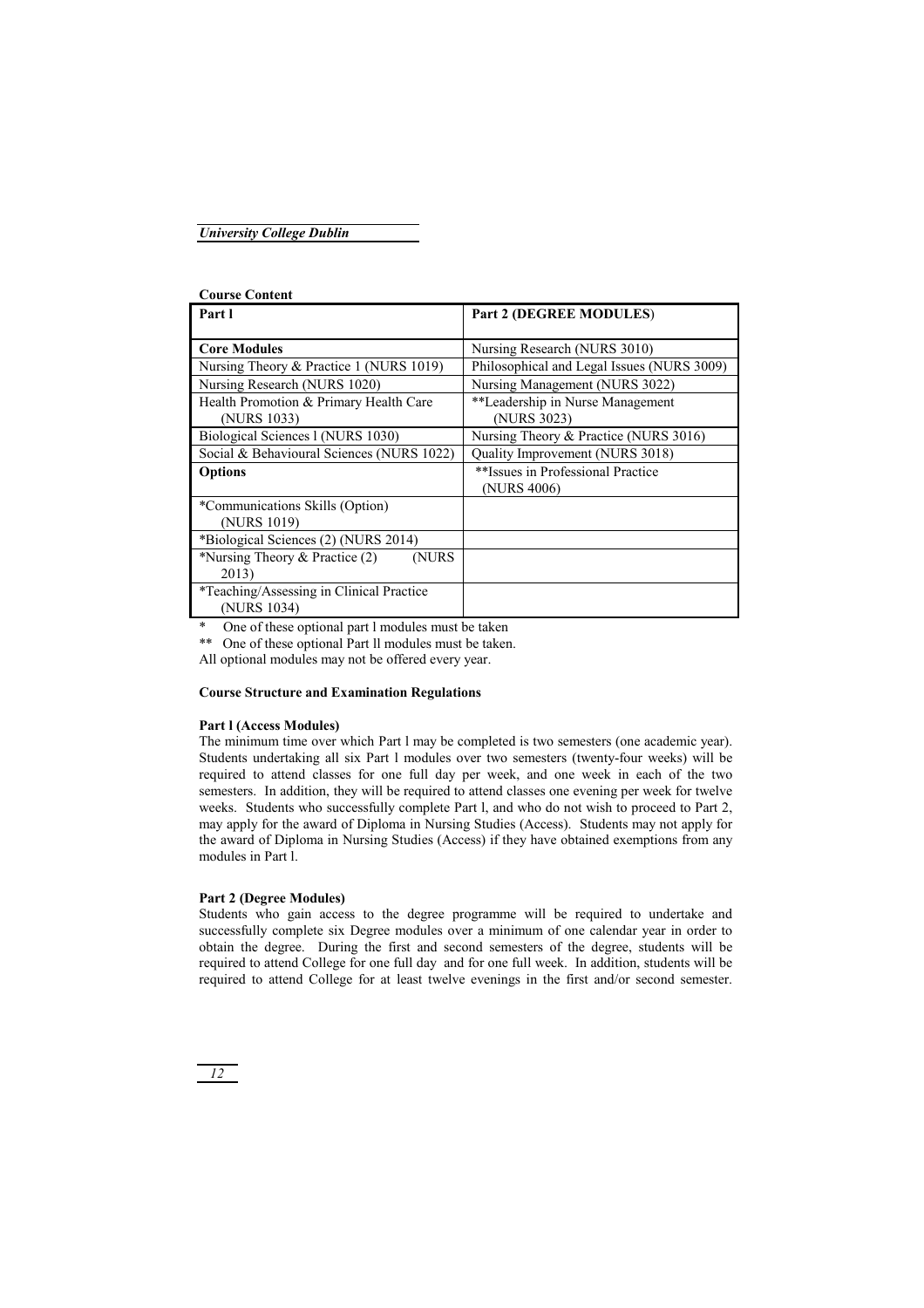During the Summer students will not be required to attend classes, but must complete an independent piece of course-work.

Note: Graduates of the BSc (Nursing) (Modular) course are not eligible for inclusion in the Nurse Tutors' Division of the Register maintained by An Bord Altranais.

# **Examinations**

Assessment is by course work (essays/projects/term papers) and/or end of module examinations. Course work is undertaken throughout the programme. University examinations normally take place in Spring, Summer and Winter.

# **Entry Requirements**

| General Education                                                           |
|-----------------------------------------------------------------------------|
| Matriculation (NUI regulations which include Faculty approval for admission |
| under mature student regulations).                                          |
| Leaving Certificate, to include the following subjects:                     |
| Irish                                                                       |
| English                                                                     |
| Another language accepted for matriculation                                 |
| Mathematics                                                                 |
| Physics and/or Chemistry                                                    |
| Any other subject accepted for matriculation not                            |
| already selected.                                                           |
|                                                                             |
|                                                                             |

# **OR**

B. Candidates without these qualifications may apply for matriculation as mature students. Evidence of recent study may be required.

> Candidates who do not have the stated educational requirements and who apply for matriculation as mature students, may also be required to undertake an aptitude test. Candidates may be interviewed.

# **AND**

C. Registration as a nurse or midwife with An Bord Altranais.

# **Application**

Application forms are available from: The Director, School of Nursing and Midwifery, University College Dublin, Earlsfort Terrace, Dublin 2. The course is normally advertised in January and the closing date for receipt of applications is normally mid-March.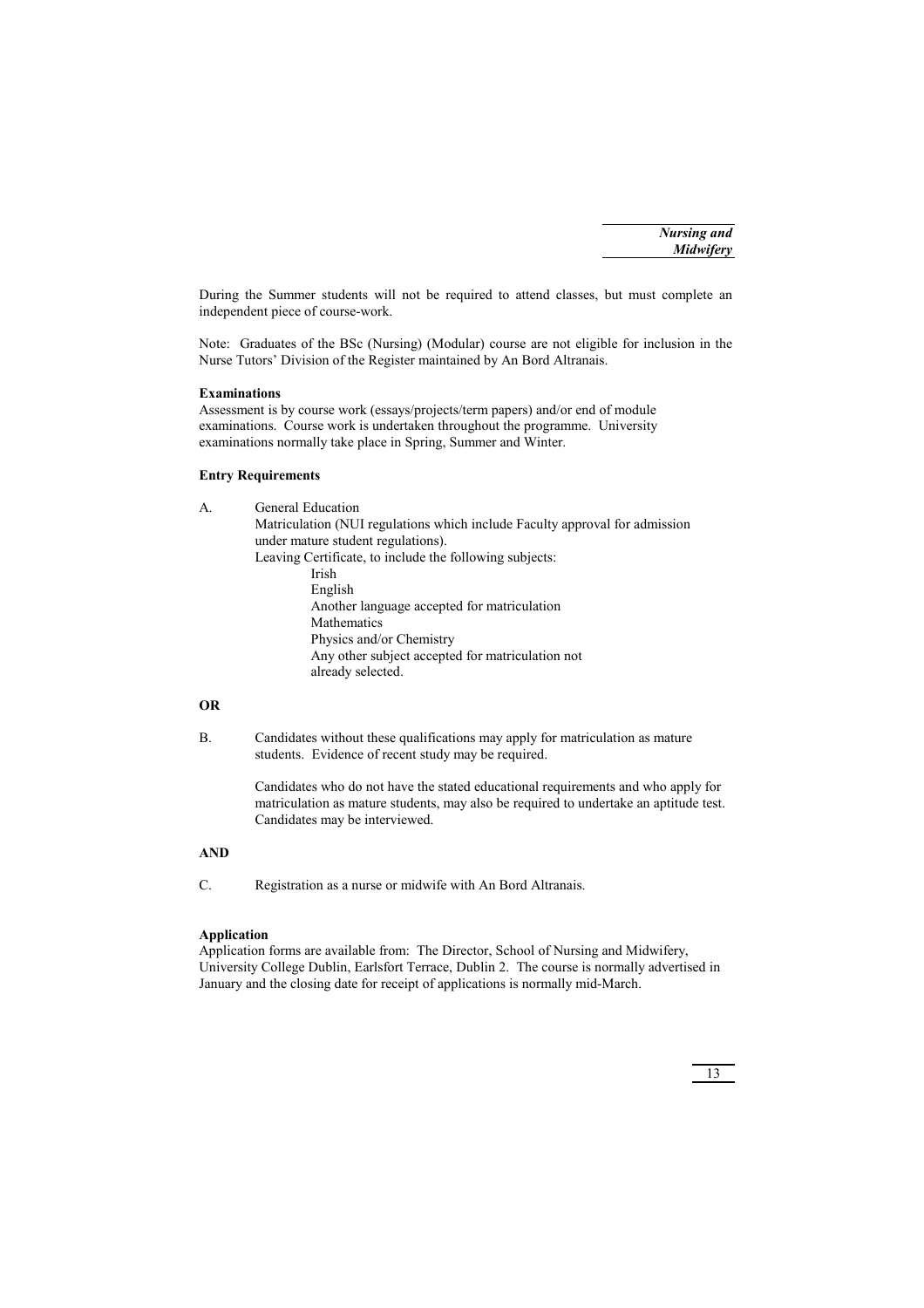# **Diploma in Nursing Studies (Access)**

Students who exit the programme on completion of Part l may apply for the award of Diploma in Nursing Studies (Access).

# **Exemptions**

Where a student has previously completed a course in a subject comparable to a Part l module and passed the appropriate examinations, exemption from the module (course attendance and/or examination) may be awarded subject to approval of the Faculty of Medicine. Exemptions will not be granted from degree modules. All exemptions are at the discretion of the Faculty of Medicine. All exemptions must be applied for at the time of making application for the programme.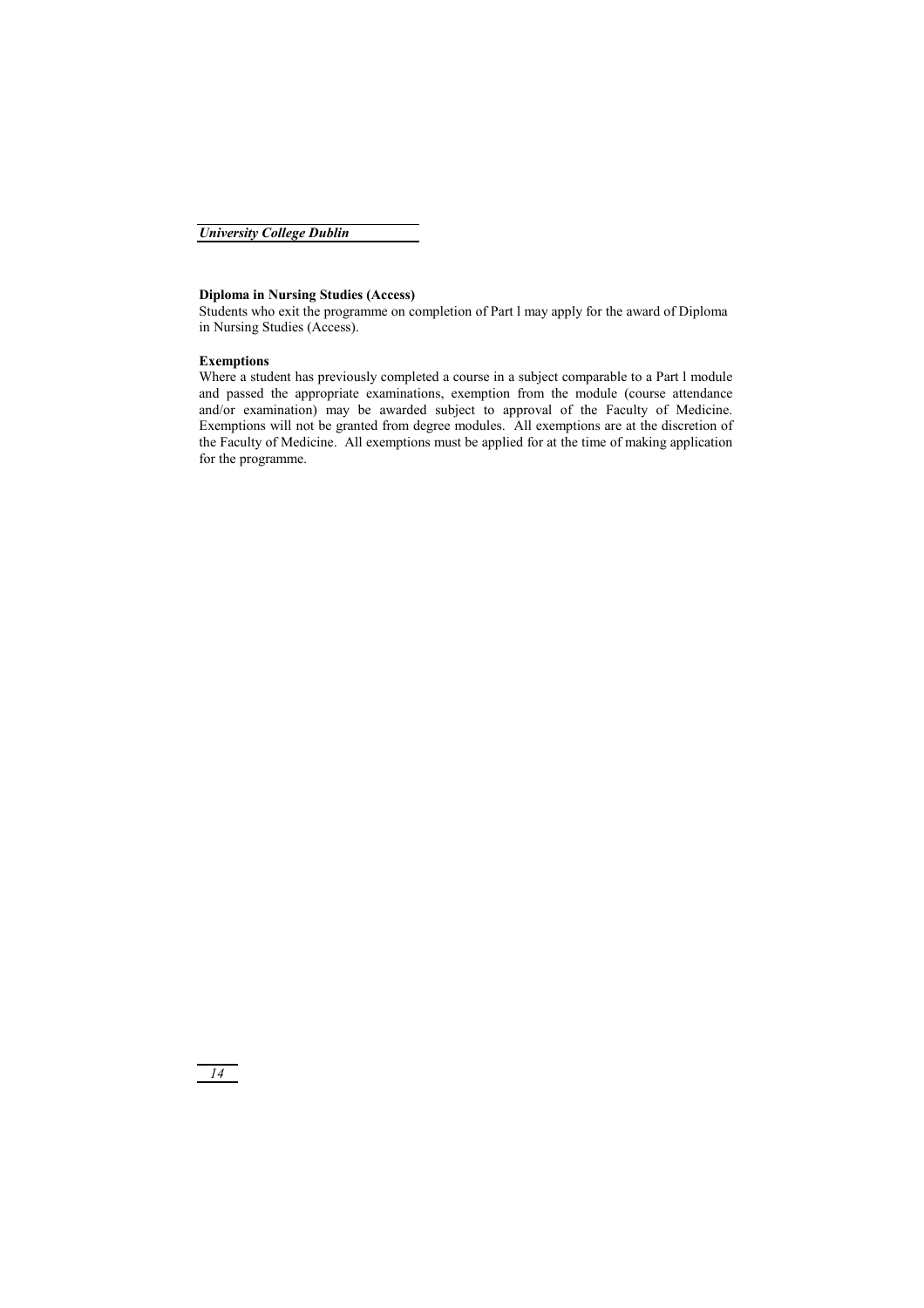# **DIPLOMA IN NURSING STUDIES (ACCESS)**

The award of Diploma in Nursing Studies (Access) will be available to students who successfully complete all six modules in Part l of the Bachelor of Nursing Studies (Modular) or Bachelor of Science (Modular) degree programmes. This award is only available to students who wish to exit the programme on completion of Part l, and who do not proceed to Part 2 of the degree examination. Students who successfully complete Part l and do not qualify for exemptions from any of the six modules may apply for the award of Diploma in Nursing Studies (Access).

Entry requirements, course components and examinations for this Diploma are as outlined in Part l of the Bachelor of Nursing Studies (Modular)/Bachelor of Science (Nursing) (Modular) degree.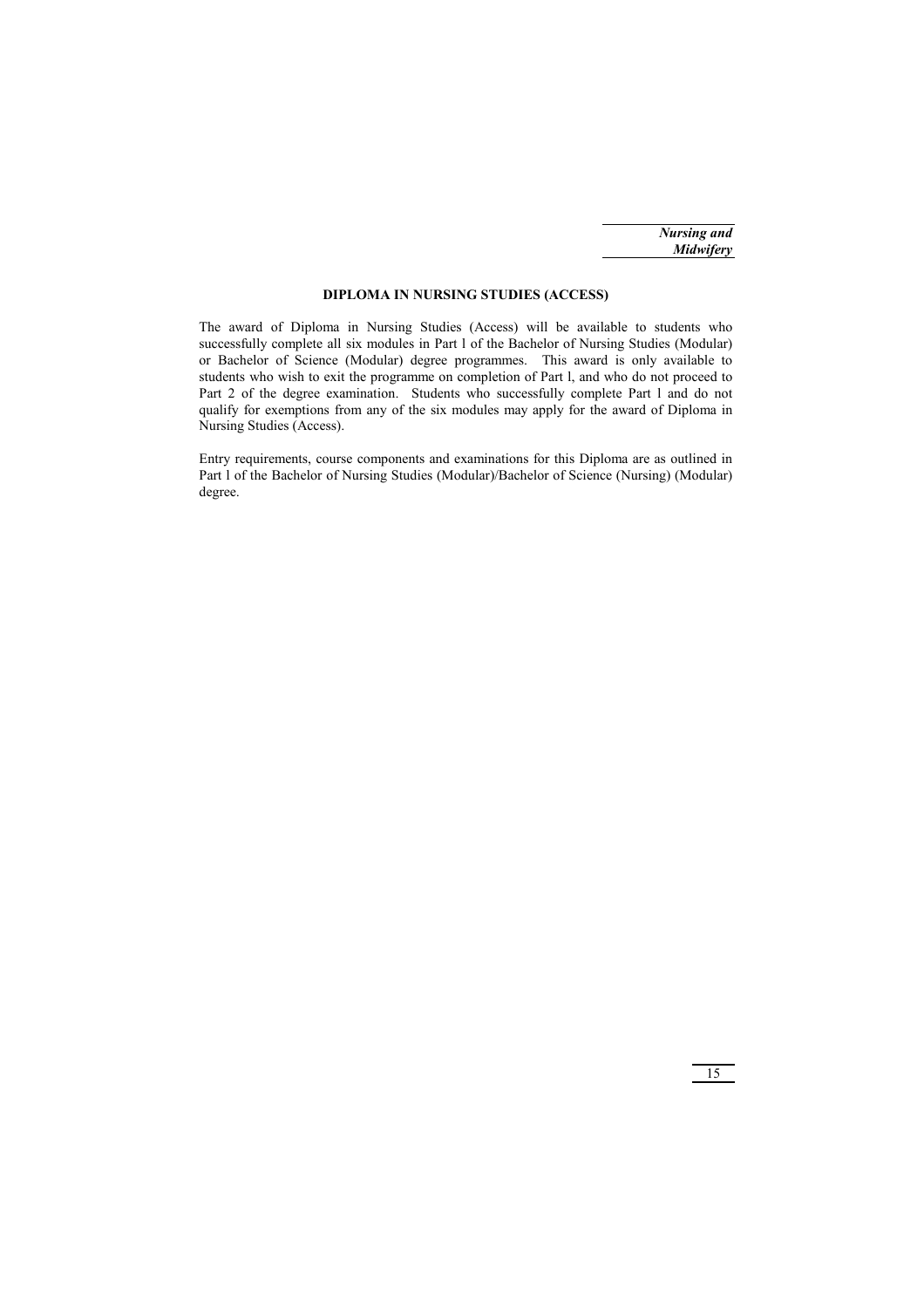# **DEGREE OF BACHELOR OF SCIENCE IN MIDWIFERY (BSc) (MODULAR)**

# **Introduction**

The Bachelor of Science in Midwifery (Modular) is designed for persons who are both registered nurses and registered midwives. Students must also have successfully completed Part l of the UCD Bachelor of Science (Nursing) (Modular) or equivalent to gain entry to the programme. Candidates may apply for exemptions from the Part l requirement provided they have completed comparable accredited modules. Exemptions are subject to the approval of the Faculty of Medicine. There are six degree modules in Part 2. Successful completion of degree level modules at UCD/NUI leads to the award of Bachelor of Science (Midwifery) (Modular). The minimum time for completion of the degree modules is one calendar year, with a maximum time limit of three years. University examinations will be held on completion of modules.

The course is comprised of a total of six modules as follows:

# **Part 2: Degree Modules**

- 1. Research ll (NURS 3026)
- 2. Philosophical and Legal Issues (NURS 3009)
- 3. Midwifery Management (NURS 3025)
- 4. Risk Management (NURS 3027)
- 5. Midwifery Theory and Practice I (NURS 3028)
- 6. Midwifery Theory and Practice II (NURS 3029)

# **Course Structure**

The course is offered only in the part-time mode.

The minimum time for the completion of Part 2 degree modules is one calendar year and all degree modules must be completed within three years of commencement of the degree modules. Students undertaking the degree modules in one calendar year will be required to attend classes for one full day per week and one full week. In addition, students will be required to attend classes for at least twelve evenings in the first and/or second semester. During the Summer, students will be not be required to attend classes but must complete course work independently.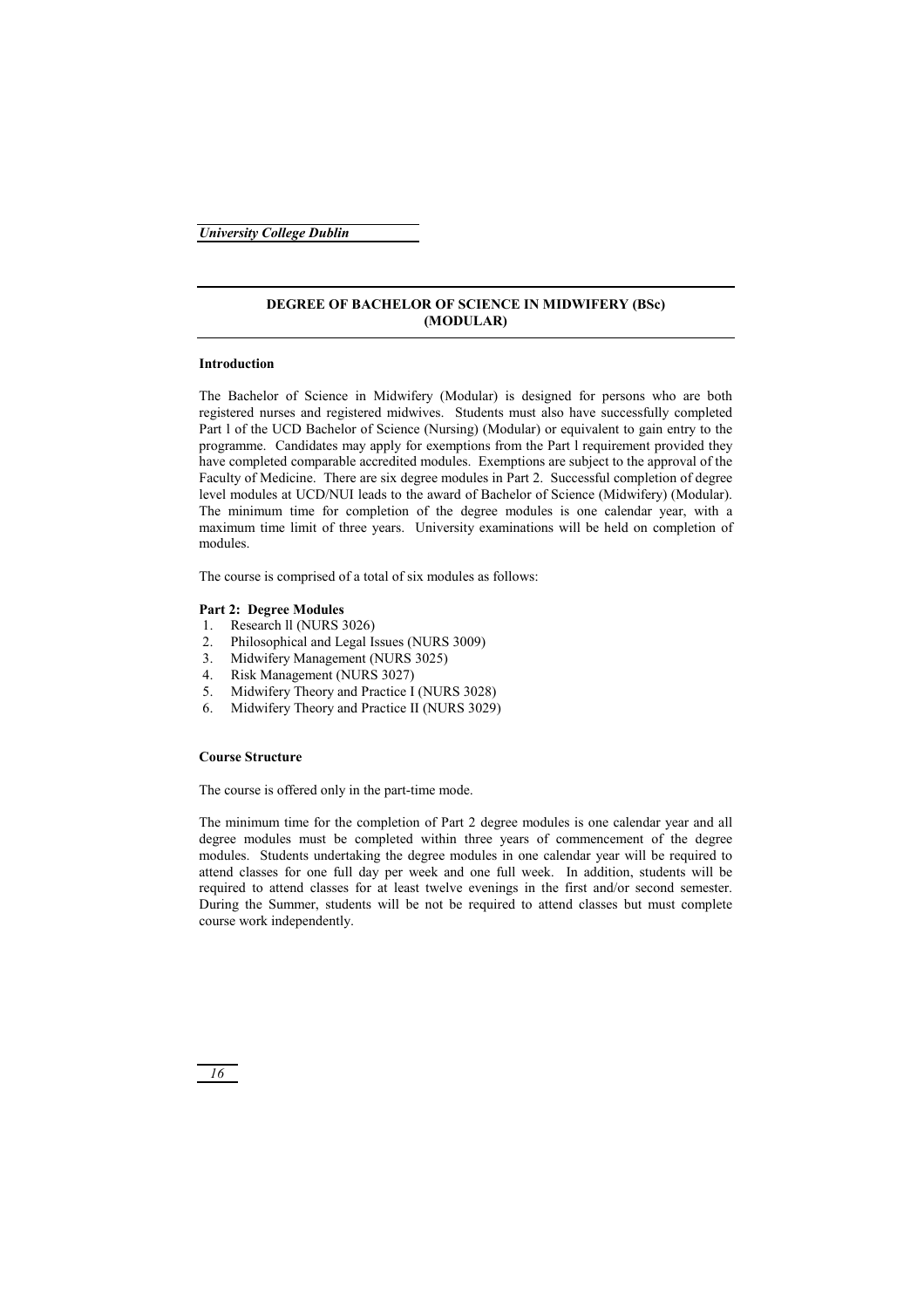# **Examinations**

Assessment is by course work (essays/projects/term papers) and/or end of module examinations. Course work is undertaken throughout the programme. University examinations normally take place in Spring, Summer and Winter.

# **Entry Requirements**

# *A. General Education*

Matriculation (NUI regulations which include Faculty approval for admission under mature student regulations).

Leaving Certificate, to include the following subjects: Irish English Another recognised language Mathematics Physics and/or Chemistry Any other recognised subject not already included *OR* 

# *B. Other*

Candidates without these qualifications may apply for matriculation as mature students. Evidence of recent study may be required. Candidates who do not have the stated educational requirements and who apply for matriculation as mature students may also be required to undertake an aptitude test. Candidates may be interviewed.

Candidates must be registered general nurses and registered midwives, or eligible for both registrations, with An Bord Altranais.

Candidates must be engaged in midwifery practice.

Candidates must have completed Part l of the UCD Bachelor of Science (Nursing) (Modular) or equivalent.

*OR* 

Hold the award of Higher Diploma in Midwifery from UCD or from any one of the colleges affiliated to the National University of Ireland.

### **APPLICATION**

Applications are made directly to the School of Nursing and Midwifery. Application forms are available from: Director, School of Nursing and Midwifery, University College Dublin, National University of Ireland, Earlsfort Terrace, Dublin 2. The course is normally advertised in January and the closing date for receipt of applications is normally mid-March.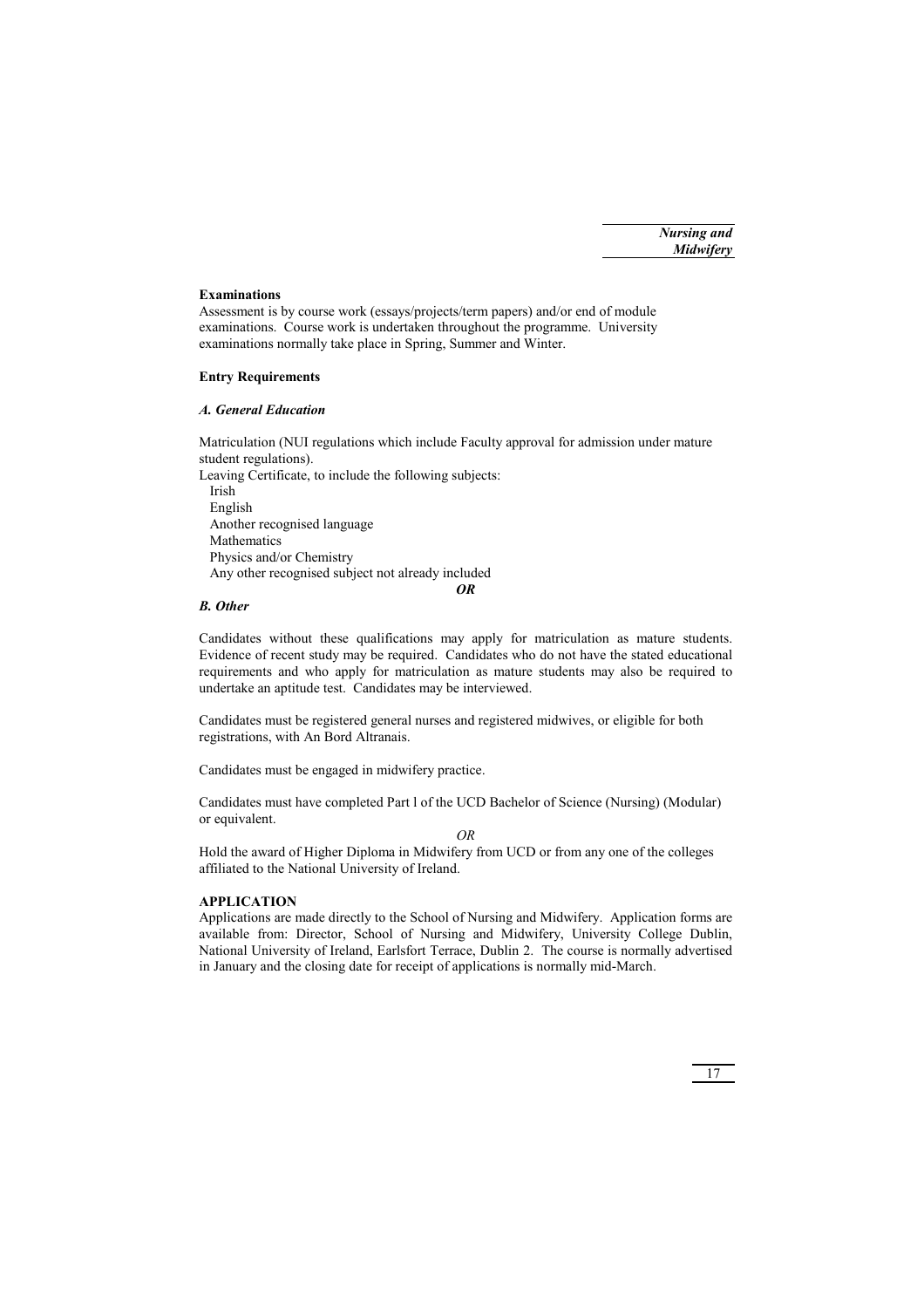# **DEGREE OF BACHELOR OF SCIENCE (NURSING MANAGEMENT) (BSc) (MODULAR)**

# **Introduction**

The Bachelor of Science (Nursing Management) (Modular) course will provide access to a part-time Degree in nursing management for registered nurses. Students must have successfully completed Part l of the UCD Bachelor of Science (Nursing) (Modular) or equivalent to gain entry to the programme. The course is modelled on the existing Bachelor of Nursing Studies (Modular) degree. The Bachelor of Science (Nursing (Management) (Modular) course is designed for registered nurses and builds on the prior learning of registered nurses. All nurses entering the programme must have at least completed a three year programme leading to registration as a nurse with An Bord Altranais. Candidates may apply for exemptions from the Bachelor of Science (Nursing Management) Part l modules, provided they have completed comparable accredited modules. Exemptions are subject to approval of the Faculty of Medicine. Students may not commence degree level modules until all access/diploma level modules or their equivalent (for which the Faculty of Medicine has granted exemption) have been successfully completed. The minimum time for completion of the degree modules is one calendar year. To obtain the award of Bachelor of Science (Nursing Management) (Modular) all modules in the degree year must be successfully completed.

# **Course Content**

This part-time programme will be facilitated over one calendar year.

**Part 2: Degree Modules**  Nursing Research (NURS 3010) Philosophical and Legal Issues (NURS 3009) Nursing Management (NURS 3022) Quality Improvement (NURS 3018) Leadership in Nurse Management (NURS 3023) Health Care Planning and Organisation (NURS 3024)

# **Course Structure**

Students who gain access to Part 2 of the degree programme will be required to undertake and successfully complete six degree modules over a minimum of one calendar year in order to obtain a degree. During the first and second semesters of the degree, students will be required to attend university for one full day per week and one full week. In addition, students will be required to attend University for at least twelve evenings in the first and/or second semester.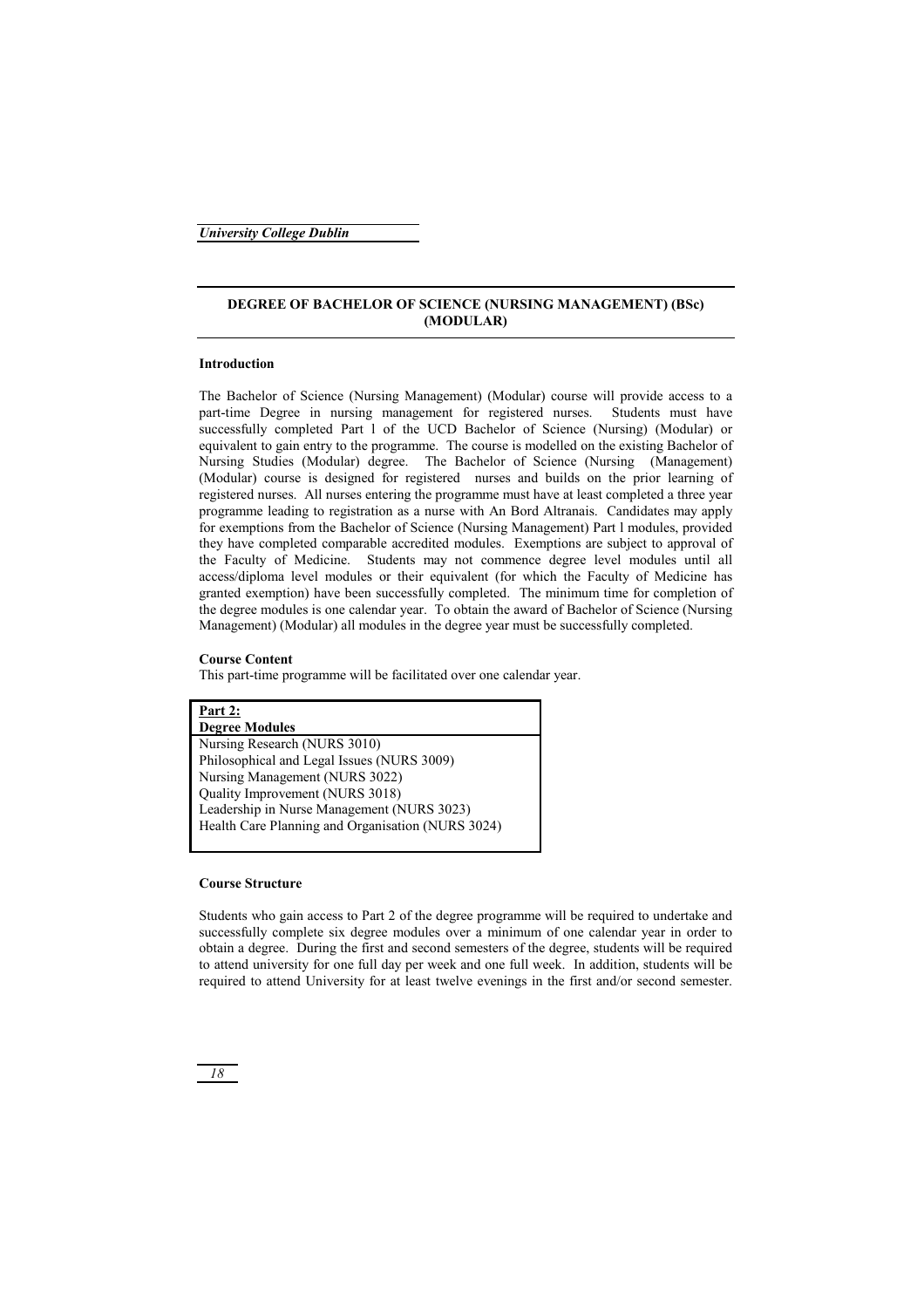During the Summer, students will not be required to attend classes, but must complete an independent piece of course work.

# **Examinations**

Assessment is by course work (essays/projects/term papers) and/or end of module examinations. Course work is undertaken throughout the programme. University examinations normally take place in Spring, Summer and Winter.

# **Entrance Requirements**

A. General Education (Irish students)

- Matriculation (NUI regulations which include Faculty approval for admission under mature student regulations);

Leaving Certificate, to include the following subjects;

 Irish English Another recognised language Mathematics A laboratory science subject Any other recognised subject not already selected.

# **OR**

**B.** Candidates without these qualifications may apply for matriculation as mature students. Evidence of recent study may be required**.** 

Candidates who do not have the stated educational requirements, and who apply for matriculation as mature students, may also be required to undertake an aptitude test. Candidates may be interviewed.

# **AND**

**C.** Registration as a nurse with An Bord Altranais.

**D.** Candidates must have completed all Part l of the Bachelor of Science (Nursing) (Modular) or equivalent.

# **Application Procedure**

Applications are made directly to the School of Nursing and Midwifery. Application forms are available from: The Director, School of Nursing and Midwifery, University College Dublin, Earlsfort Terrace, Dublin 2. The course is normally advertisedin January and the closing date for receipt of applications is normally mid-March.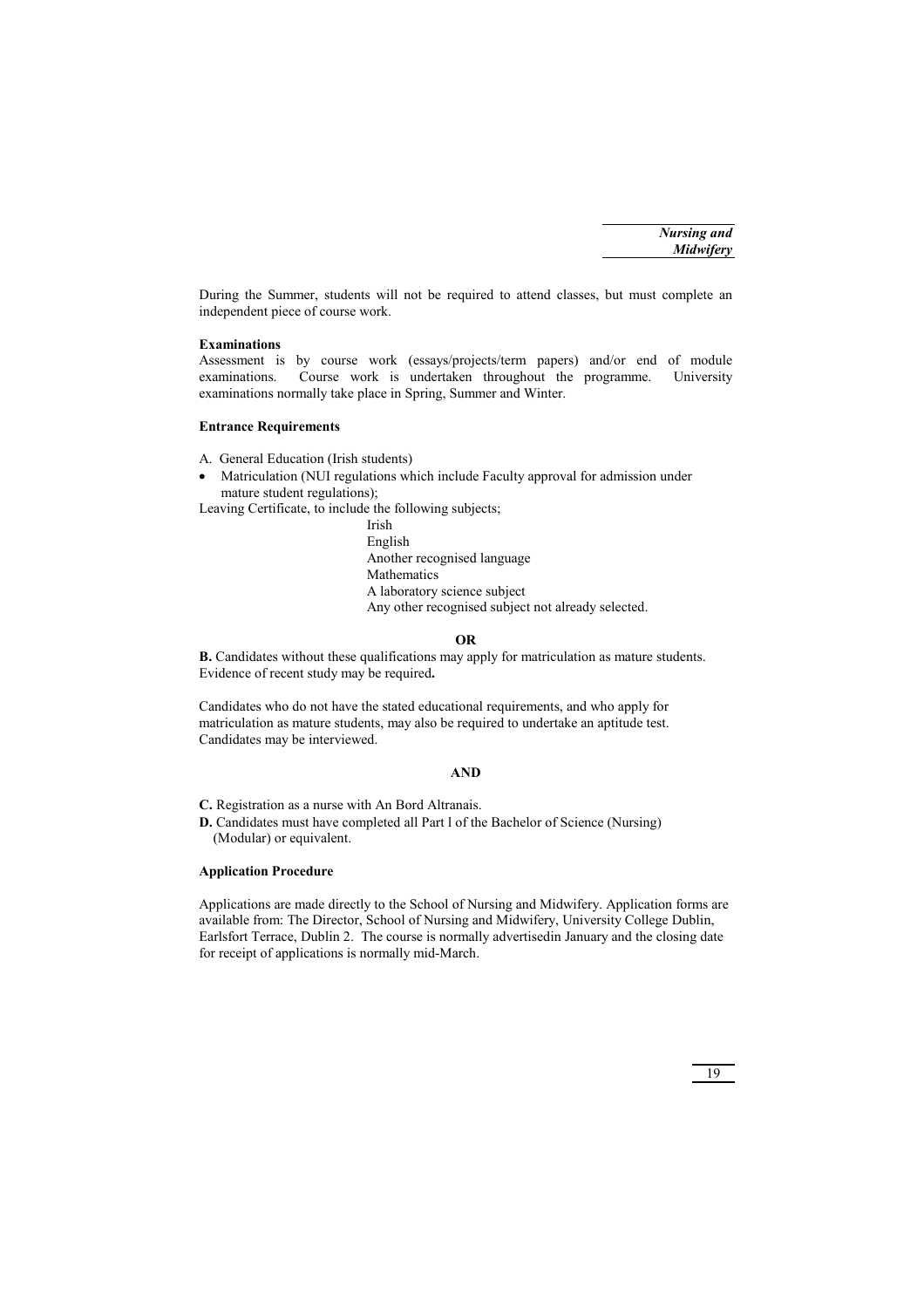# **REGISTRATION/DIPLOMA IN NURSING (GENERAL REGISTRATION MODE AND PSYCHIATRIC REGISTRATION MODE)**

# **Introduction**

The Registration/Diploma in Nursing is a three year programme, leading to the award of a Diploma in Nursing. This course also represents the pre-registration education and training programme for nursing, and leads to eligibility for entry onto the Nurses' Register maintained by An Bord Altranais. The course is aimed at providing the student with the requisite knowledge, skills, attitudes and professional values for the practice of nursing as a registered nurse.

The Diploma in Nursing is offered in two registration modes. The General Registration Mode leads to eligibility for entry onto the General Division of the Nurses' Register (R.G.N.), while the Psychiatric Registration Mode leads to eligibility for entry onto the Psychiatric Division of the Nurses' Register (R.P.N.).

The Diploma in Nursing is offered in association with the following Schools of Nursing:

- Mary Aikenhead School of Nursing, St. Vincent's Hospital, Elm Park, Dublin 4.
- School of Nursing, Mater Misericordiae Hospital, Eccles Street, Dublin 7, and,
- School of Nursing, St. John of God Hospital, Stillorgan, Co. Dublin.

On award of the Diploma in Nursing, and following registration in the appropriate division of the Nurses' Register maintained by An Bord Altranais, students may opt to study for an additional one year for the award of Degree of Bachelor of Science (BSc.) in Nursing.

# **Student Status**

During the course of the three year Registration/Diploma in Nursing, students are registered as students of the college and are entered onto the Student Nurses' Register maintained by An Bord Altranais.

# **Entry Requirements**

Applicants for admission to the Registration/Diploma in Nursing must: (a) be at least 17 years of age on June  $1<sup>st</sup>$  of the year of application (b) have obtained in the Leaving Certificate examination a minimum grade of C3 in two higher level papers and a minimum grade of D3 in four ordinary or higher level papers in the following subjects.

- -English
- -Irish (not Foundation level Irish)
- -Mathematics (not Foundation level)
- - A Laboratory Science Subject (Biology, Physics, Chemistry, Physics & Chemistry, (joint) or Agricultural Science)

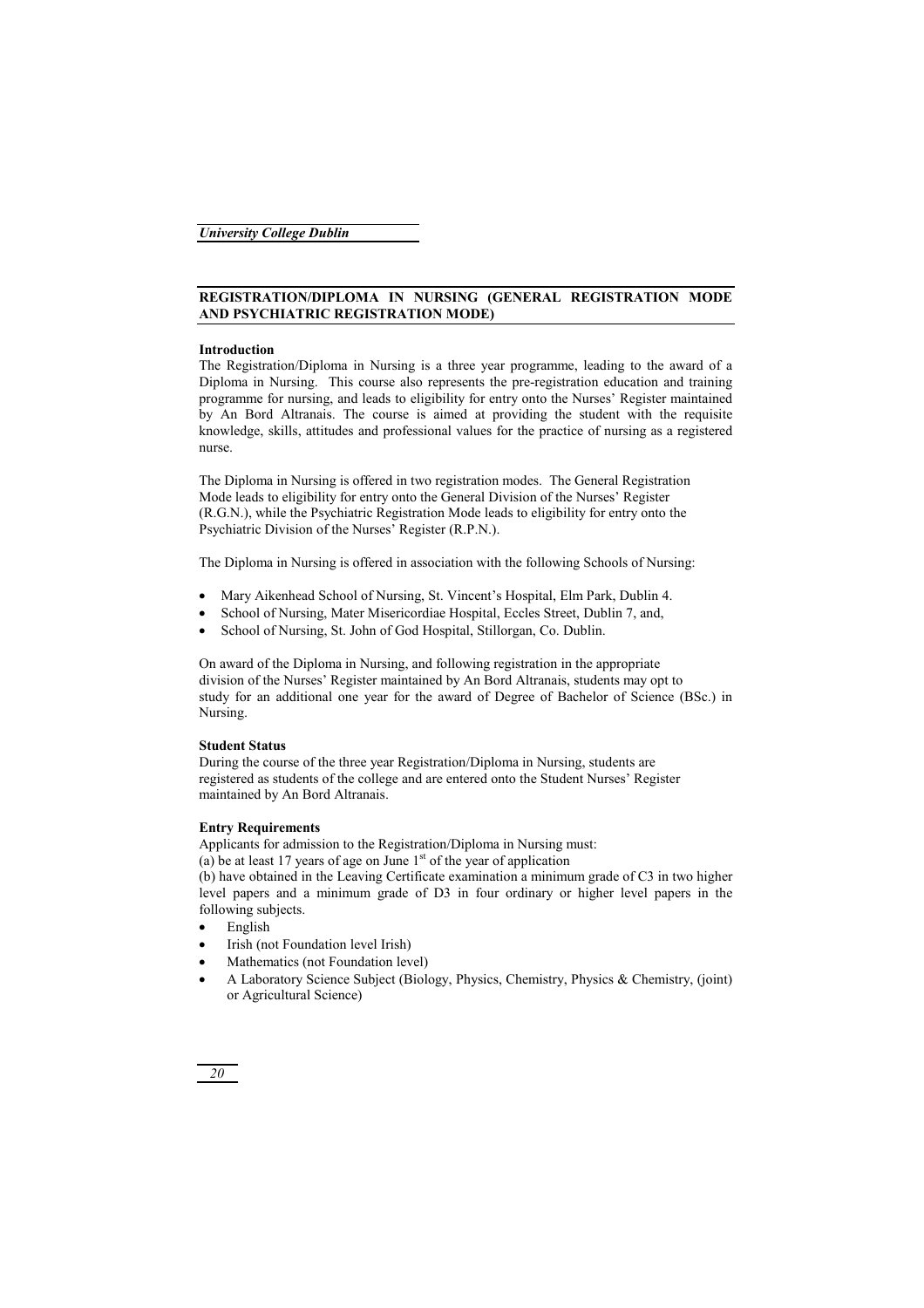- Three other subjects (may include Irish or English or a Laboratory Science subject not included already, or other subjects)

or

- -Have equivalent second level educational qualifications to the foregoing
- (c) meet the minimum educational requirements referred to in the foregoing

The minimum educational requirements referred to in the foregoing paragraph may be accumulated over not more than two sittings of the Leaving Certificate examination or an equivalent examination.

# **Mature Applicants:**

Mature applicants should be 23 years old on or before l January of the year of application for admission in Autumn of that year. Information regarding the selection procedures for mature applicants should be obtained from the Nursing Careers Centre, An Bord Altranais, 31-32 Fitzwilliam Square, Dublin 2.

# **Application Procedure**

For 200l the Central Applications Office (CAO) assumes responsibility for applications for admission to nursing education courses. Applications for admission to nursing education courses in Autumn 200l will be processed in accordance with the regulations, procedures and timetable described in the relevant 'CAO Handbook 200l' and in other information provided in the 'CAO Handbook 200l.'

For application form and handbook contact:

Central Applications Office, Tower House, Eglinton Street, Galway.

Phone: (09l) 509800. Fax: (09l) 562344. The CAO web page is http://www.cao.ie

### **Venue**

Students attend lectures on the college campus and within the hospital-based Schools of Nursing. Clinical placements are undertaken within the students' parent hospital, at clinical sites in other hospitals and in care settings within the community.

### **Course Structure**

The Registration/Diploma in Nursing course is a three calendar year programme. The course is comprised of theoretical and clinical instruction**.** During each year of the course, students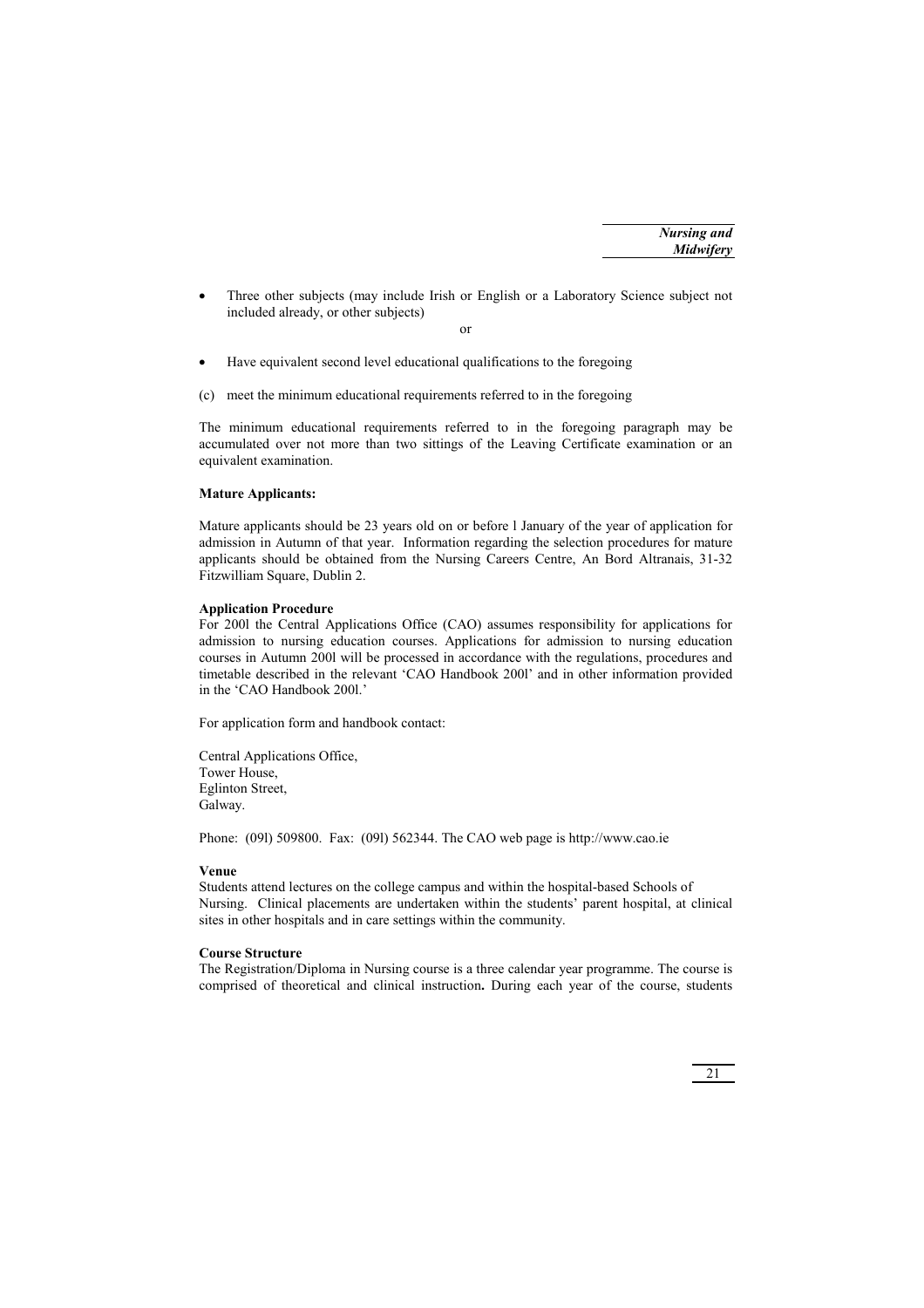undertake clinical placements in a variety of care settings. The General and Psychiatric Registration Modes differ significantly in their content.

# **Diploma in Nursing (General Registration Mode)**

Nursing (NURS 1001) Anatomy, Physiology and Pathophysiology (NURS 1002) Microbiology, Pathology, Genetics and Immunology (NURS 1024) Physics, Chemistry and Biochemistry (NURS 1025) Pharmacology (PHAR 1001) Sociology (NURS 1003) Psychology (NURS 1004) Philosophy (NURS 1005) Clinical Assessment (NURS 1006)

**Year 1 Year 2 Year 3**  Nursing Theory & Practice l (NURS 2001) Nursing Theory & Practice ll (NURS 2002 Nursing Theory & Practice lll (NURS 2003) Nursing Theory and Practice IV (NURS 2004)

Nursing Theory & Practice (NURS 3001) Nursing Theory & Practice VI (NURS 3002) Nursing Theory & Practice VII (NURS 3003) Clinical Assessment (NURS 3004)

| Diploma in Nursing (Psychiatric Registration Mode)                                                                                                                                                                                                                                                                                                                 |                                                                                                                                                                                          |                                                                                                                                                                                             |
|--------------------------------------------------------------------------------------------------------------------------------------------------------------------------------------------------------------------------------------------------------------------------------------------------------------------------------------------------------------------|------------------------------------------------------------------------------------------------------------------------------------------------------------------------------------------|---------------------------------------------------------------------------------------------------------------------------------------------------------------------------------------------|
| Year 1                                                                                                                                                                                                                                                                                                                                                             | Year 2                                                                                                                                                                                   | <b>Year 3</b>                                                                                                                                                                               |
| Nursing (NURS 1007)<br>Anatomy, Physiology and<br>Pathophysiology<br>(NURS 1008)<br>Microbiology, Pathology,<br>Genetics and Immunology<br>(NURS 1026)<br>Physics, Chemistry and<br>Biochemistry (NURS 1027)<br>Pharmacology (PHAR 1002)<br>Sociology (NURS 1028)<br>Psychology (NURS 1031)<br>Philosophy (NURS 1032)<br><b>Clinical Assessment</b><br>(NURS 1029) | Nursing Theory & Practice 1<br>(NURS 2010)<br>Nursing Theory & Practice II<br>(NURS 2016)<br>Nursing Theory & Practice III<br>(NURS 2005)<br>Nursing Theory & Practice IV<br>(NURS 2006) | Nursing Theory & Practice<br>(NURS 3005)<br>Nursing Theory & Practice<br><b>VI (NURS 3006)</b><br>Nursing Theory & Practice<br><b>VII (NURS 3007)</b><br>Clinical Assessment<br>(NURS 3008) |
|                                                                                                                                                                                                                                                                                                                                                                    |                                                                                                                                                                                          |                                                                                                                                                                                             |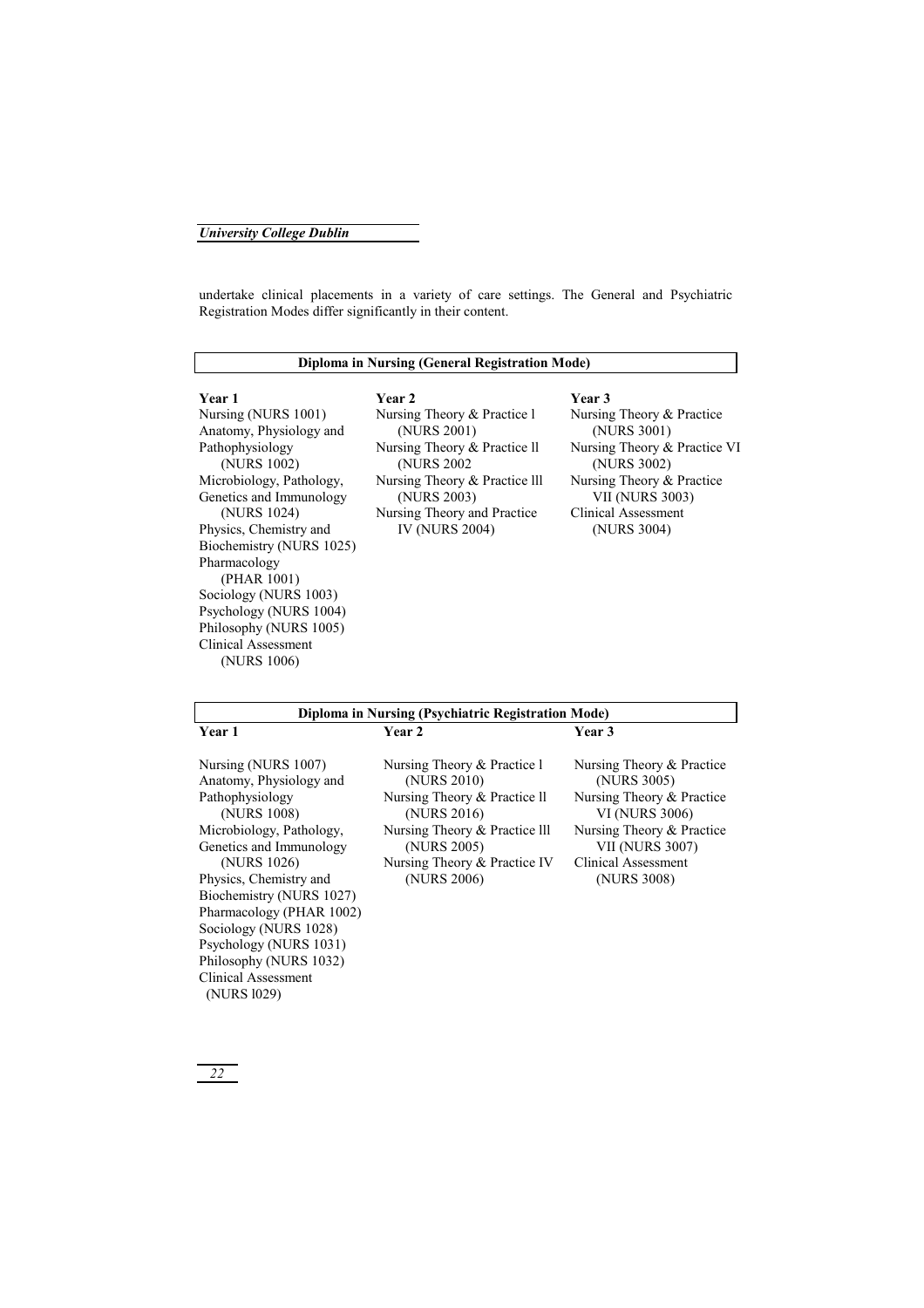# **Diploma in Nursing (General Registration Mode) (l999 Intake)**

# **Year l Year ll**

Nursing Theory & Practice ll (NURS1036) Nursing Theory & Practice lll (NURS2027) Anatomy, Physiology and Nursing Theory &Practice IV (NURS2028) Pathophysiology (NURSl002) Nursing Theory & Practice V (NURS2029) Microbiology/Genetics/Immunology/ Nursing Theory & PracticeVI (NURS2036) Pharmacology (NURS1038) Clinical Assessment (NURS2037) Physics/Chemistry/Biochemistry (NURSl025) Sociology (NURS1003) Psychology (NURSl039) Philosophy & Ethics (NURS1005) Clinical Assessment (NURSl006)

Nursing Theory & Practice l (NURS1035) Pathology/Pharmacology (NURS 2026)

# **Diploma in Nursing (General Registration Mode) 2000 Intake**

## **Year l**

Nursing Theory and Practice l (NURSl035) Nursing Theory and Practice II (NURSl036) Anatomy, Physiology and Pathophysiology (NURS l002) Microbiology/Genetics/Immunology/Pharmacology (NURSl038) Physics/Chemistry/Biochemistry (NURS l025) Sociology (NURS l003) Psychology (NURS 1039) Philosophy & Ethics (NURS l005) Clinical Assessment (NURSl006)

# **Diploma in Nursing (Psychiatric Registration Mode) (2000 Intake)**

### **Year l**

Nursing Theory and Practice l (NURSl042) Nursing Theory and Practice ll (NURS1043) Anatomy, Physiology and Pathophysiology (NURS l008) Microbiology/Genetics/Immunology/Pharmacology (NURSl045) Physics/Chemistry/Biochemsitry (NURS l027) Sociology (NURS l028) Psychology (NURSl049) Philosophy & Ethics (NURS 1032) Clinical Assessment (NURSl029)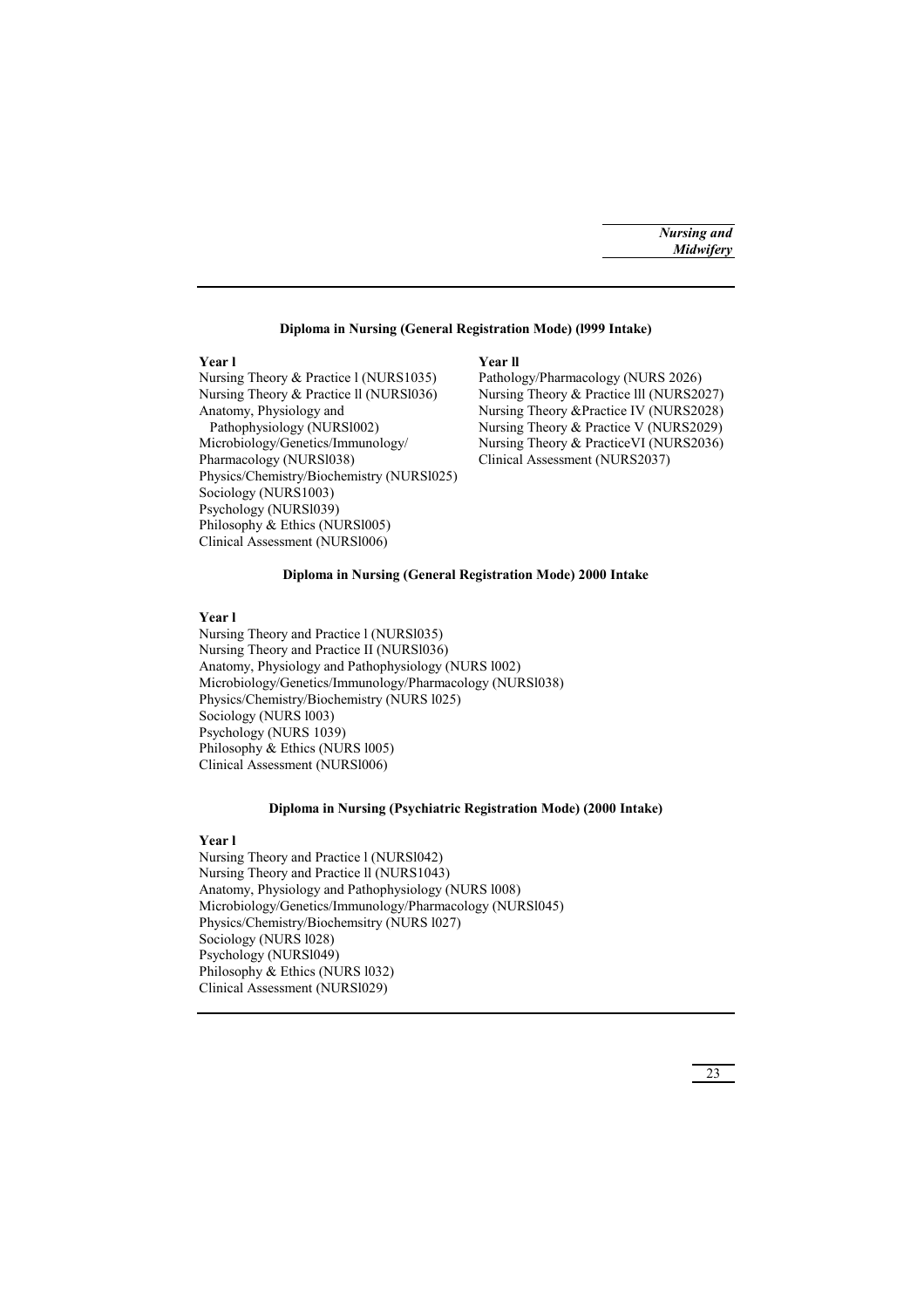# **BACHELOR OF SCIENCE (NURSING)**

# **Introduction**

A one-year Degree of Bachelor of Science (Nursing) is offered. This course is designed to enable students who have completed the Registration/Diploma in Nursing course to advance their professional education to degree level. Students may undertake the course by either fulltime or part-time modes of study as follows:

- -Full-time mode: January-September
- -Part-time mode #1: January-December
- -Part-time mode #2: September-June

Part-time mode students may take up to three years to complete the programme.

# **Aim of the Programme**

The course is designed to build upon and advance the student's repertoire of knowledge, skills, attitudes and professional values that were developed during the course of the Registration/Diploma in Nursing course.

# **Entry Requirements**

Be entered onto the General or Psychiatric or Mental Handicap division of the nurses' register maintained by An Bord Altranais

Have successfully completed the Registration/Diploma in Nursing at University College Dublin and hold a Diploma in Nursing from the National University of Ireland, Dublin or from any one of the colleges affiliated to the National University of Ireland

**or** 

Students who hold the Diploma in Nursing from any other third-level institution within the Republic of Ireland or its equivalent, or from a third-level institution within the European Union will be considered for entry onto the programme on an individual basis.

All students pursuing the course are required to be currently engaged in clinical nursing practice. However, students pursuing the full-time mode of study shall not be permitted to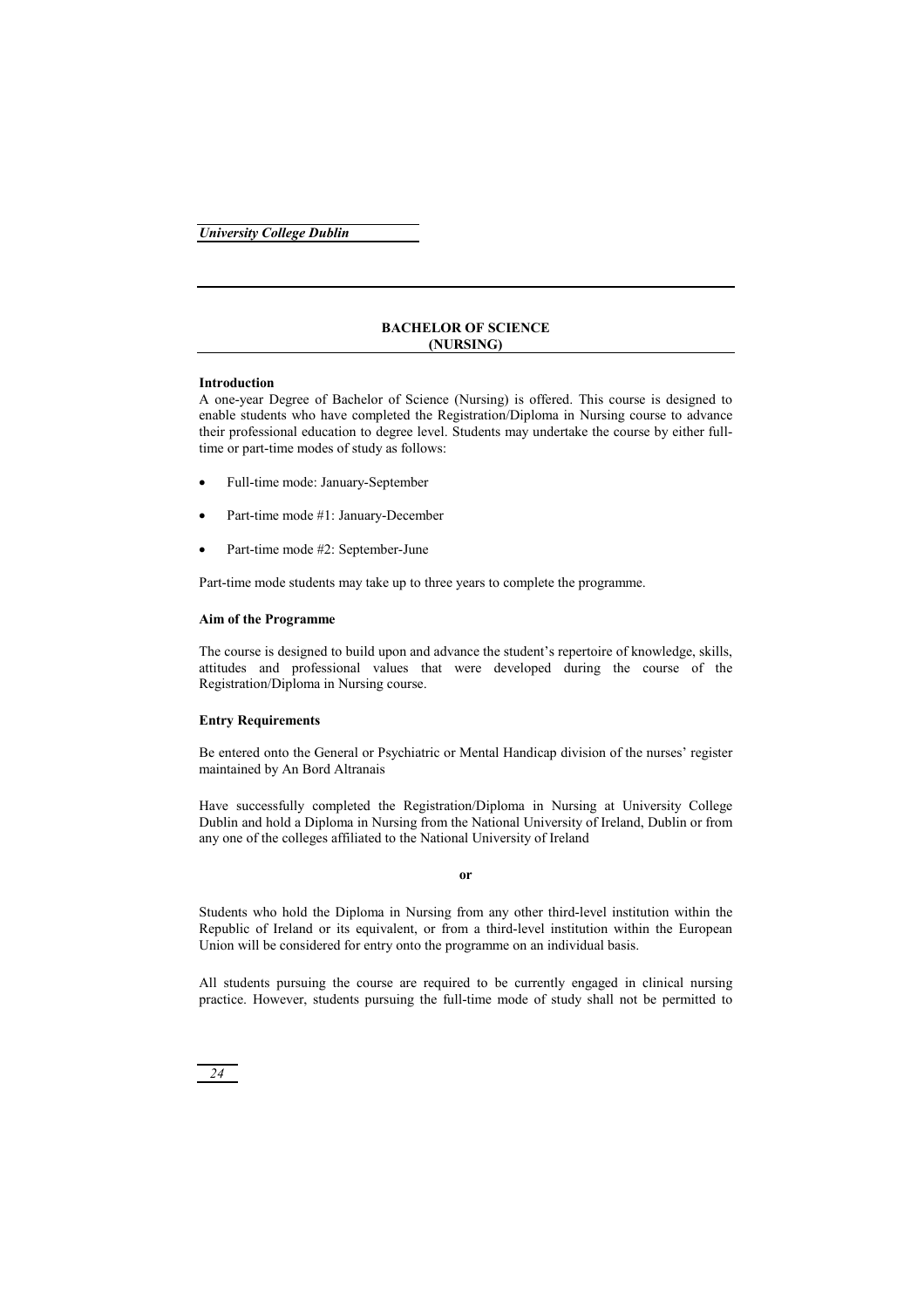engage in more than one duty shift per week. Students pursuing a part-time option are required to demonstrate evidence of engagement in clinical nursing practice, either in a supernumerary or in a salaried capacity.

# **Course Content**

The course consists of six degree modules of study. All six modules are taken as core modules.

**Core Degree Modules**  Nursing Research (NURS 4002) Philosophical and Legal Issues (NURS 4005) Nursing Management (NURS 4003) Nursing Theory and Practice (NURS 3016) Quality Improvement (NURS 4004) Issues in Professional Practice (NURS 4006)

# **Examinations**

All modules of the course must be completed within three years following the commencement of the course. Assessment is by course work and/or end of module examinations. Course work is undertaken throughout the programme. University Examinations normally take place in Spring, Summer and Winter.

# **Application**

Applications are made directly to the School of Nursing and Midwifery. Application forms are available from: The Director, School of Nursing and Midwifery, University College Dublin, Earlsfort Terrace, Dublin 2.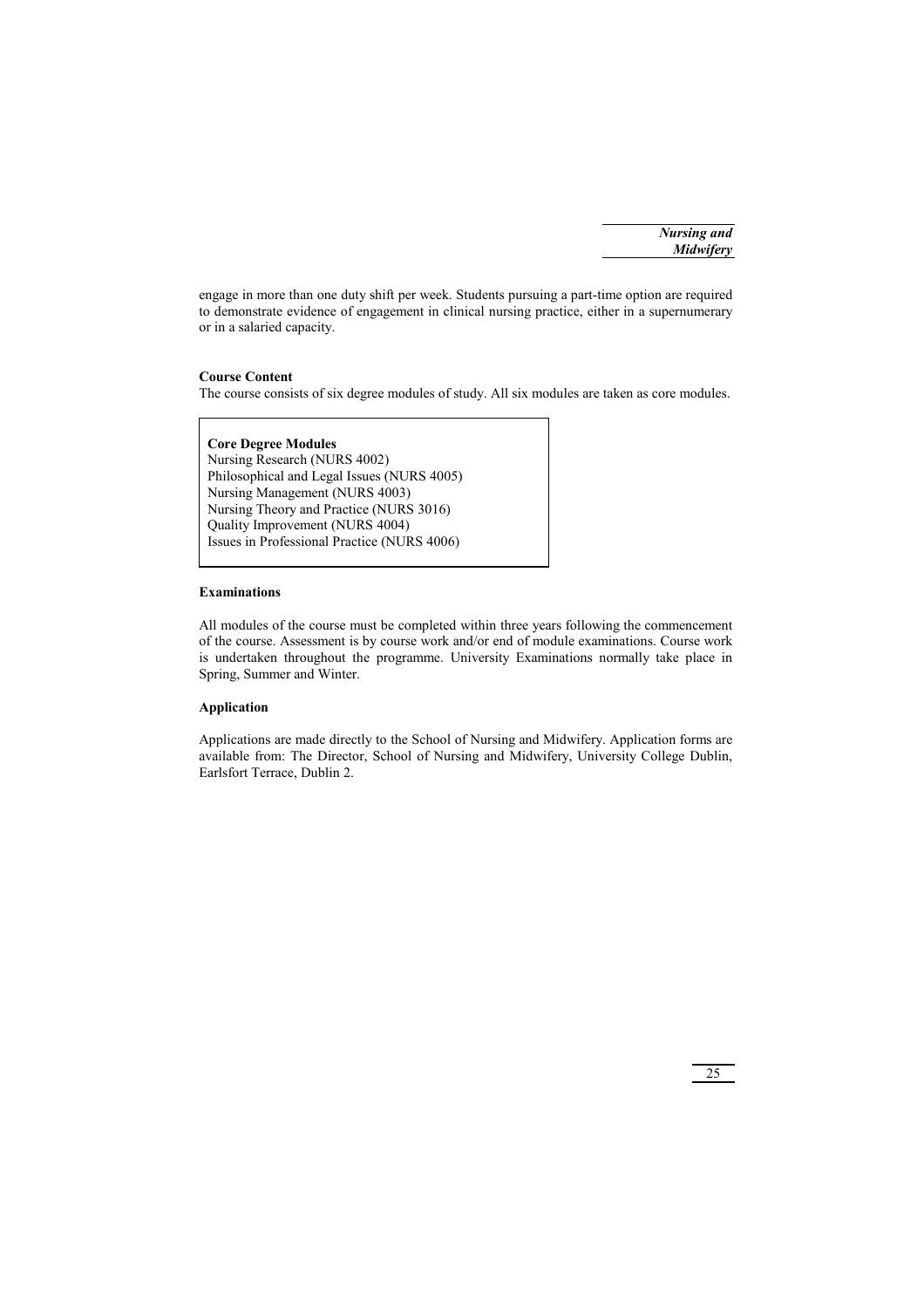# **HIGHER DIPLOMA IN MIDWIFERY**

# **Introduction**

This programme is offered in co-operation with the Coombe Women's Hospital and the National Maternity Hospital schools of midwifery. It is a two year programme of academic and clinical work, which will be delivered in designated schools of midwifery. Schools of midwifery will have one or two intakes of students per year. On completion of the programme, if required, students will sit, in addition to the diploma examinations, the professional examinations set by An Bord Altranais for registration as a midwife.

# **Venue and Duration**

The course is of two years' duration. Students will be based in the hospital schools of midwifery, and will be employed by the hospital for the two year period of the programme.

# **Entrance Requirements**

A. General Education Matriculation (NUI regulations which include Faculty approval for admission under mature student regulations) Leaving Certificate, to include the following subjects: Irish English Mathematics A laboratory science subject Two other recognized subjects not already selected. B. *Registrationas a General Nurse.* 

# **Examinations**

*First University Examination in Midwifery*  Midwifery 1 (MDRD P003) Midwifery 2 (MDRD P004) Clinical Assessment (NURS P028)

*Second University Examination in Midwifery*  Midwifery 3 (MDRD P005) Midwifery 4 (MDRD P006) Clinical Assessment 1 (NURS P029) Clinical Assessment 2 (NURS P030)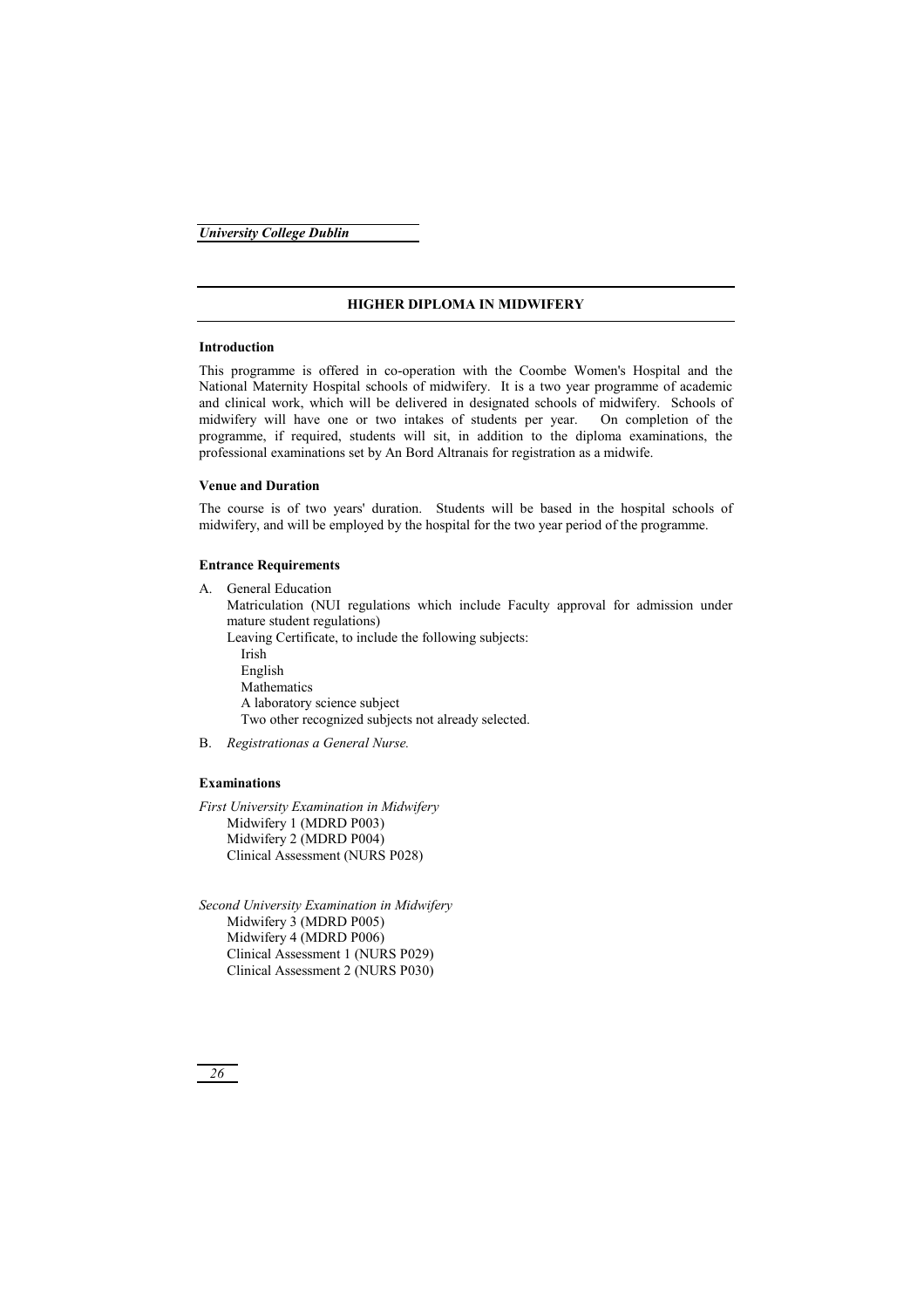In addition, students will undertake course work.

# **Application Procedure**

Students should apply to the School of Nursing and Midwifery, University College Dublin, Earlsfort Terrace, Dublin, for further information and details of participating hospitals.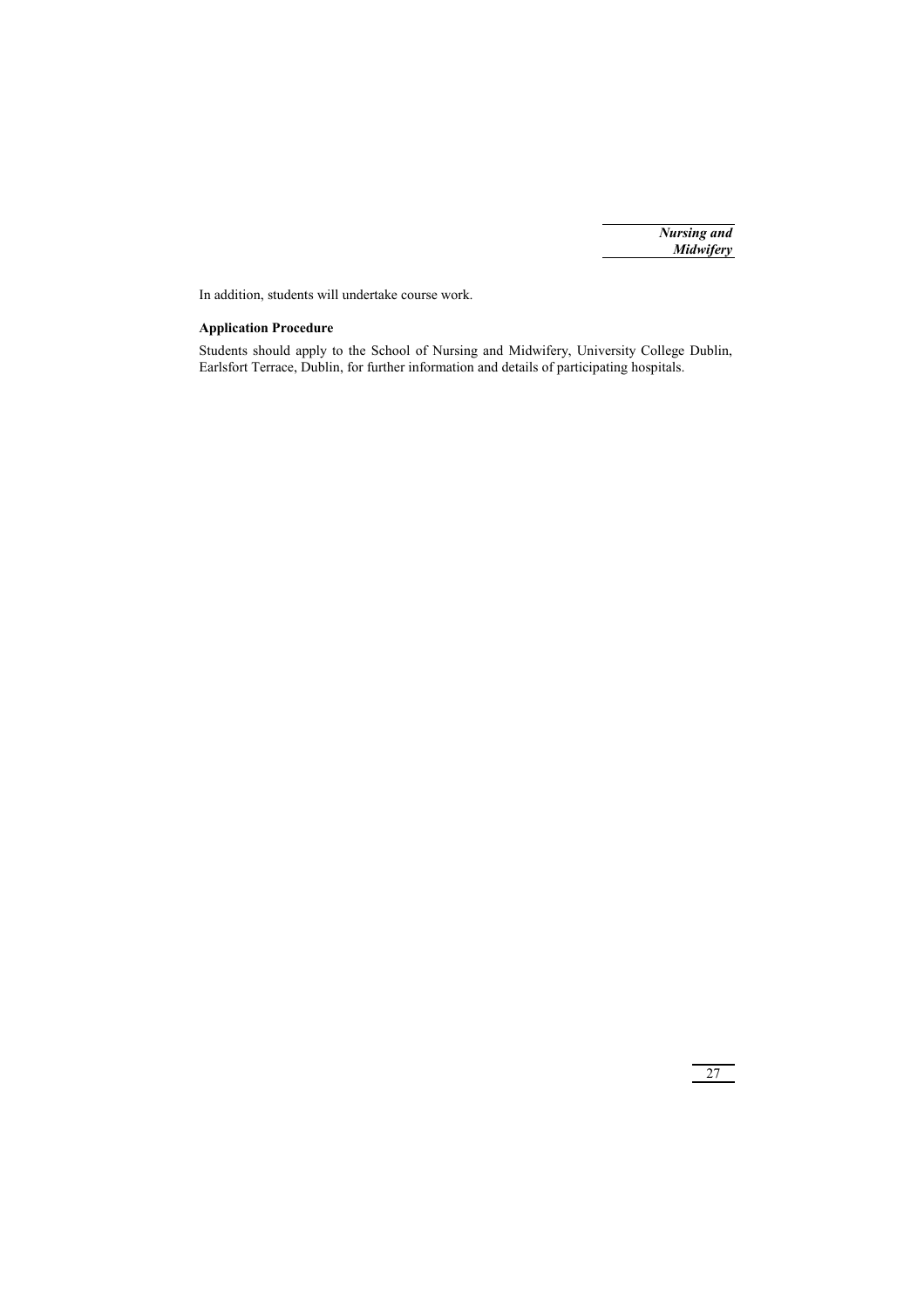# **HIGHER DIPLOMA IN MIDWIFERY Commencing September 2000**

# **Introduction**

This programme is offered in co-operation with the Coombe Women's Hospital and the National Maternity Hospital Schools of Midwifery. It is a two year programme of academic and clinical work, which will be delivered in designated schools of midwifery. Schools of midwifery will have one or two intakes of students per year. On successful completion of the programme students are eligible to apply to register as a midwife with An Bord Altranais.

# **Venue and Duration**

The course is of two years' duration. Students will be based in the hospital schools of midwifery, and will be employed by the hospital for the two year period of the programme. Clinical placements are an integral part of the programme.

### **Entrance Requirements**

A. General Education

 Matriculation (NUI regulations which include Faculty approval for admission under mature student regulations)

Leaving Certificate, to include the following subjects:

 Irish English Another recognised language A laboratory science subject Any other recognized subject not already selected.

C. *Registration or be eligible for Registration as a General Nurse with An Bord Altranais.* 

# **Examinations**

University Examinations will take place at the end of each year of the programme. Course work undertaken throughout the programme will constitute part of the student's assessment.

*First Higher Diploma Examination in Midwifery*  Midwifery 1 (MDRDP007) Midwifery 2 (MDRDP008) Clinical Assessment l (NURS P153) Clinical Assessment 2 (NURSP154) *Higher Diploma Examination in Midwifery*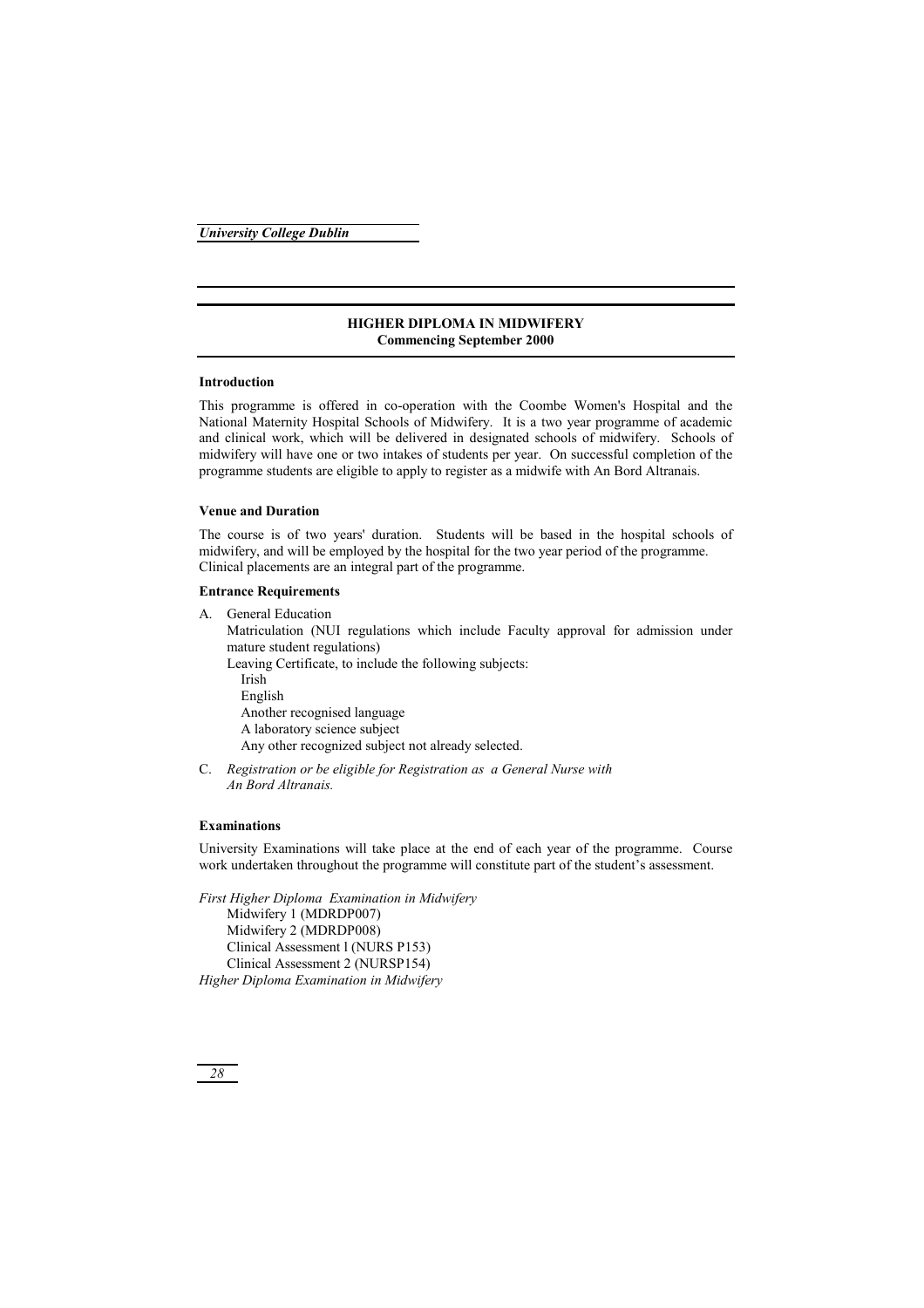Midwifery 3 (MDRD P009) Midwifery 4 (MDRD P010 Clinical Assessment 1 (NURS P155) Clinical Assessment 2 (NURS P156) Clinical Assessment 3 (NURS P157) Clinical Assessment 4 (NURS P158)

# **Application Procedure**

Students should apply to the School of Nursing and Midwifery, University College Dublin, Earlsfort Terrace, Dublin, for further information and details of participating hospitals.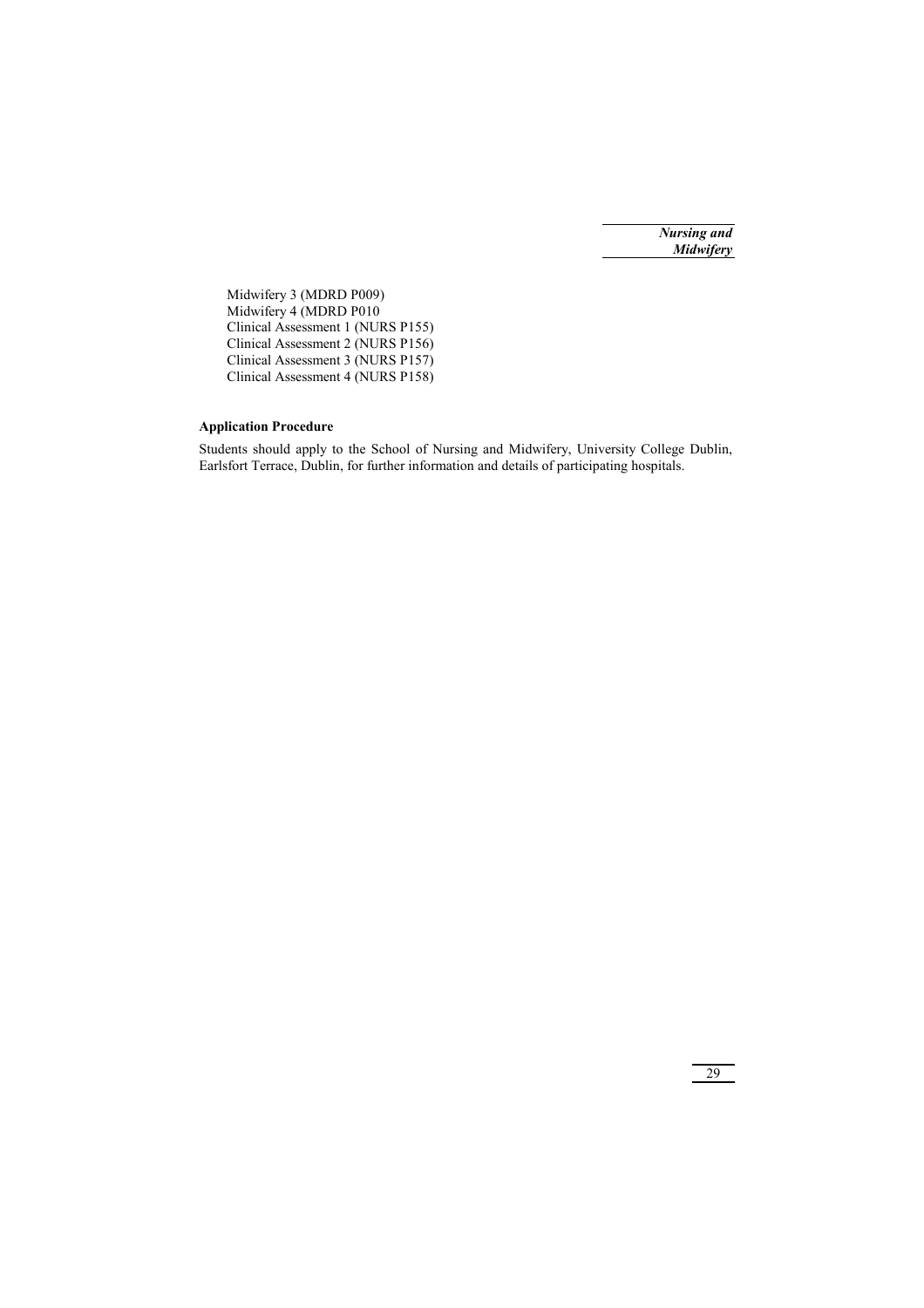# **HIGHER DIPLOMA IN NURSING STUDIES (Accident and Emergency Nursing)**

# **Introduction**

This part-time Higher Diploma programme is offered in association with the Post-Registration Education Nursing Department in the Mater Misericordiae Hospital. It will give academic accreditation to Higher Diploma level, to a specialist course in Accident and Emergency Nursing. Students will be taught in University College Dublin and in the Mater Misericordiae Hospital.

Students will attend University College Dublin for their theoretical instruction in Year One. Supernumerary clinical placements will occur in Year Two and/or Year 1. Theoretical instruction will be facilitated in Year Two by University College Dublin and the Mater Misericordiae Hospital.

# **Aim of the Programme**

This Higher Diploma programme is designed to expand the knowledge, skills and attitudes of nurses engaged in the care of people who are ill or injured at the first point of contact with the Accident and Emergency setting.

# **Entrance Requirements**

- Leaving Certificate in six subjects.
- - RGN with a minimum of two years' experience which must be on an acute general medical/surgical ward.
- - Candidates must be employed in the Accident and Emergency Department for at least six months prior to, and for the duration of, the course. Candidates must obtain the commitment of both the Director of Nursing and the Accident and Emergency Sister, in writing, when accepting the offer of a place on the course, to enable them to work in the Accident & Emergency care area for the duration of the two years of the course.
- $\bullet$  Current hospital certificates in Basic Life Support (CPR), Manual Handling and Patient Lifting, and Intravenous Drug Administration. These must be submitted to the course leader (UCD) prior to entry.
- -Hepatitis B vaccination.
- -Evidence of recent study desirable.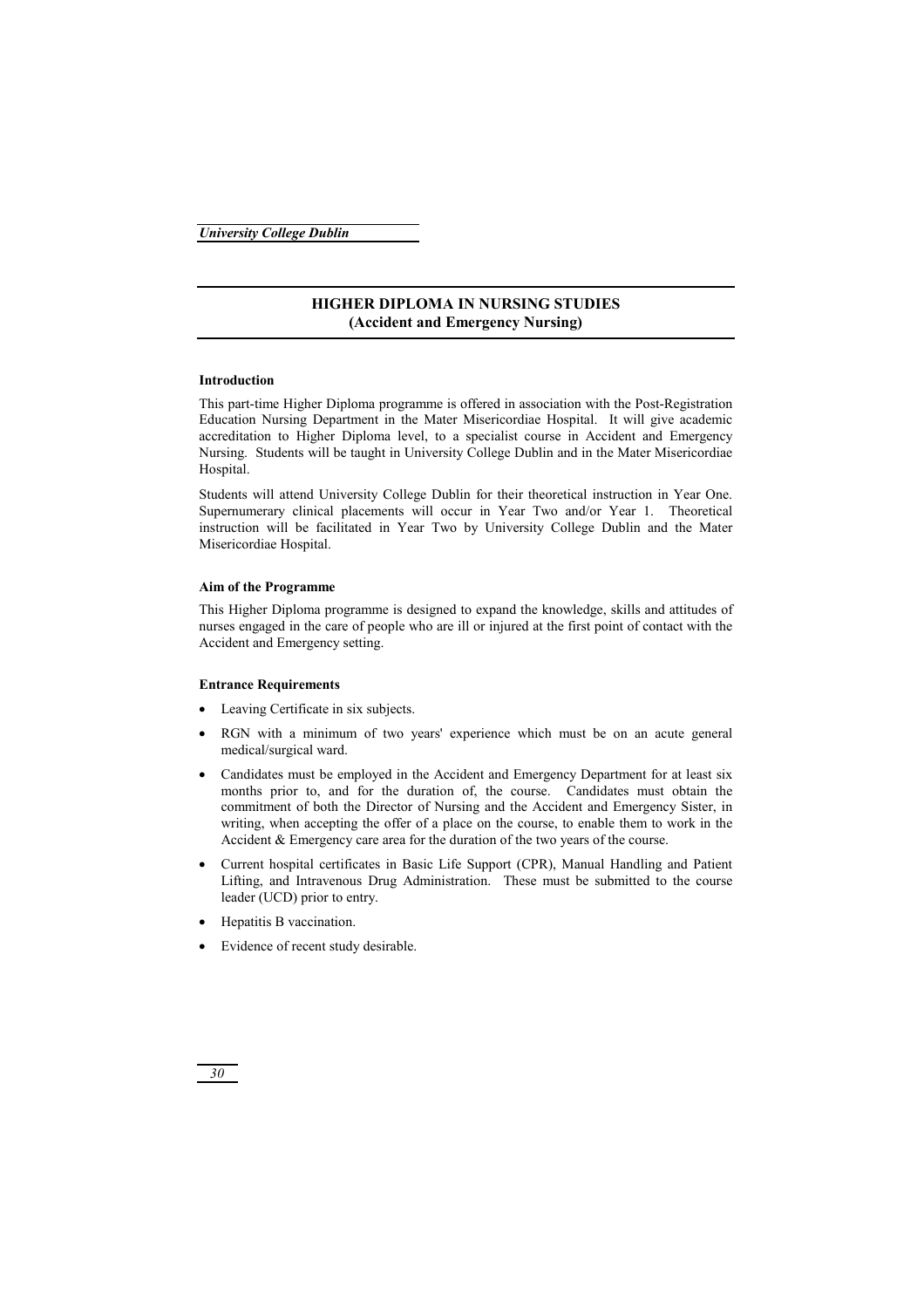# **Exemptions**

It is possible to gain exemptions from part of this course on the basis of comparable prior study. Applicants must apply for exemptions at the time of application.

| Year 1                                                                                                                                                                                                                                                                                       | Year 2                                                                                                                                                                                                                                                                                                                                                                                                                      |
|----------------------------------------------------------------------------------------------------------------------------------------------------------------------------------------------------------------------------------------------------------------------------------------------|-----------------------------------------------------------------------------------------------------------------------------------------------------------------------------------------------------------------------------------------------------------------------------------------------------------------------------------------------------------------------------------------------------------------------------|
| Nursing Theory and Practice I<br>(Accident and Emergency Nursing)<br>(NURS P083)<br>Nursing Theory and Practice II<br>(Accident and Emergency Nursing)<br>(NURS P084)<br>Biological Sciences I (NURS P085)<br>Social and Behavioural Sciences<br>(NURS P086)<br>Nursing Research (NURS P013) | Biological Sciences II (NURS P089)<br>Epidemiology and Health Promotion<br>(NURS P090)<br>Nursing Theory and Practice III<br>(Accident and Emergency Nursing)<br>(NURS P087)<br>Nursing Theory and Practice IV<br>(Accident and Emergency Nursing)<br>(NURS P087)<br>Nursing Theory and Practice V<br>(Accident and Emergency Nursing)<br>(NURS P088)<br>Nursing Theory and Practice VI<br>(Accident and Emergency Nursing) |
|                                                                                                                                                                                                                                                                                              | (NURS P088)                                                                                                                                                                                                                                                                                                                                                                                                                 |

# **Examinations**

The Higher Diploma in Nursing Studies (Accident and Emergency Nursing) examinations will be held in the Summer and Autumn. Course work undertaken throughout the programme will constitute part of the student's assessment.

# **Application**

Application forms are available from the School of Nursing and Midwifery, University College Dublin, Earlsfort Terrace, Dublin 2.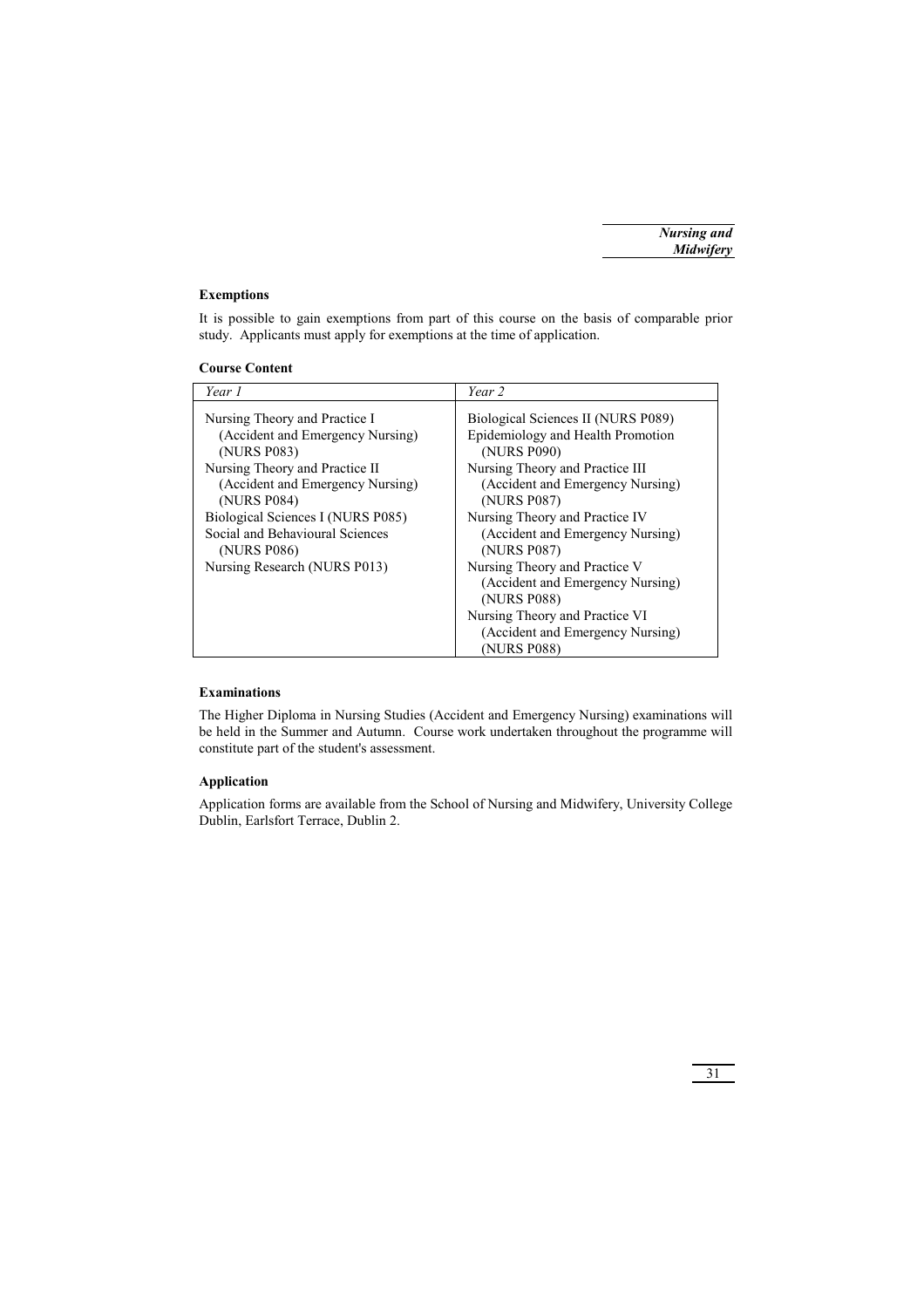# **Higher Diploma in Nursing Studies (Accident & Emergency Nursing) Revised Format 2000-0l**

# **Introduction**

This two-year part-time Higher Diploma programme is designed to expand the knowledge, skills and attitudes of nurses engaged in the care of people who are ill or injured at the first point of contact with the Accident and Emergency setting. This programme may also be undertaken in an accelerated mode over one calendar year. The Higher Diploma programme is offered in association with the Post-Registration Education Nursing Department in the Mater Misericordiae Hospital. It will give academic accreditation, to Higher Diploma level to a specialist course in Accident and Emergency Nursing. Students will be taught in University College Dublin and in the Mater Misericordiae Hospital and/or St. Vincent's Hospital, Elm Park.

# **Entrance Requirements**

- - Registration as a General Nurse with An Bord Altranais, with two years post-registration experience in general nursing.
- - Candidates must be employed in the Accident and Emergency Department for at least six months prior to, and for the duration of, the course. Candidates must obtain the commitment in writing of both the Director of Nursing and the Accident and Emergency Sister, when accepting the offer of a place on the course, that they will be facilitated to work in the Accident and Emergency care area for the duration of the course.
- - Current hospital certificates in Basic Life Support (CPR), Manual Handling and Patient Lifting, and Intravenous Drug Administration. These must be submitted to the course leader (UCD) prior to entry.
- $\bullet$ Hepatitis B vaccination.

Evidence of recent study desirable.

# **Exemptions/Credits**

It is possible to gain exemptions/credits from part of this course on the basis of comparable prior study. Applicants must apply for exemptions at the time of application.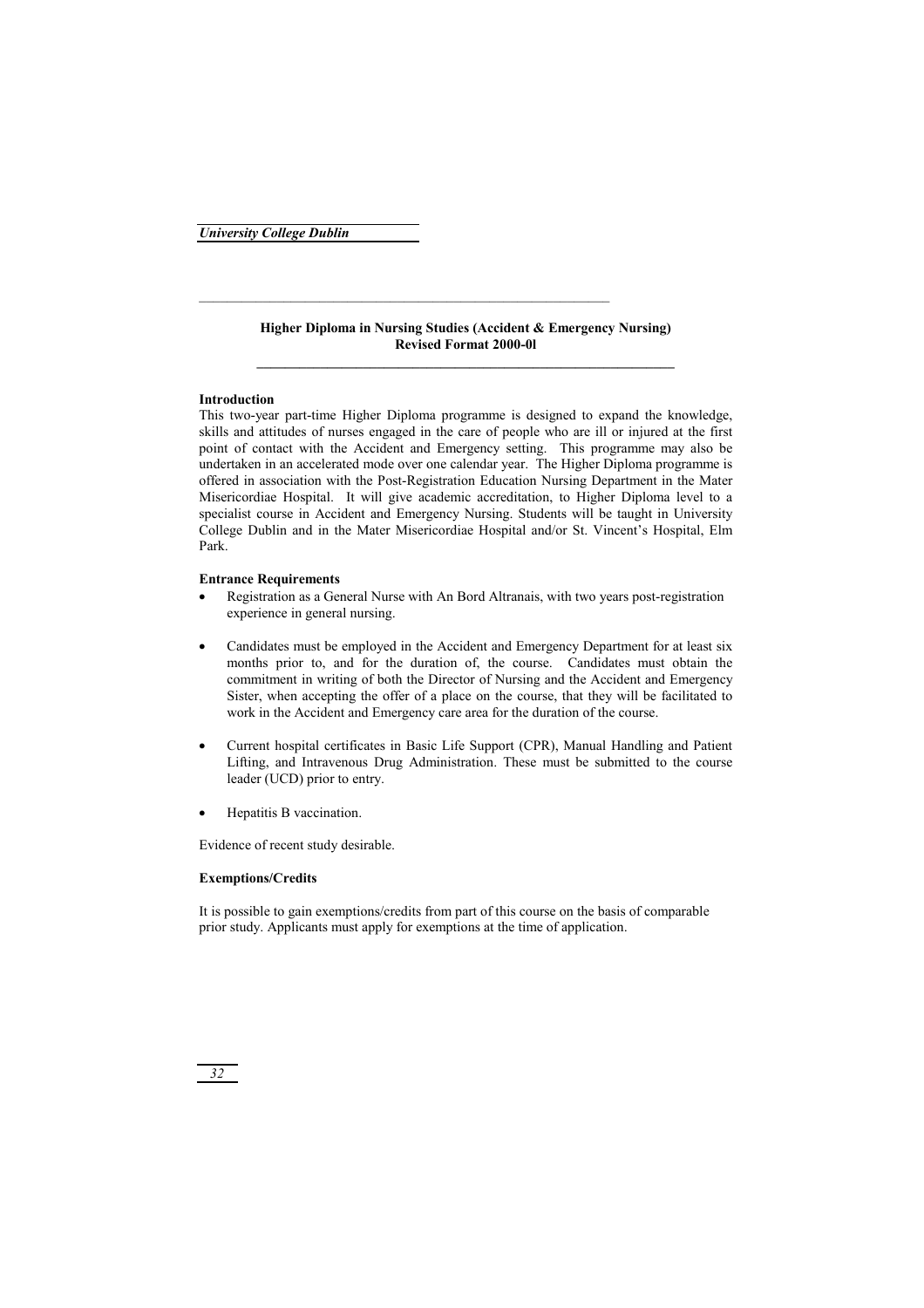# **Course Content**

| Year l                            | Year ll                                       |
|-----------------------------------|-----------------------------------------------|
| Nursing Theory and Practice 1     | Nursing Theory and Practice III and IV        |
| (Accident and Emergency Nursing)  | (Accident and Emergency Nursing)              |
| (NURS P083)                       | (NURS P087)                                   |
| Nursing Theory and Practice II    | Nursing Theory and Practice V and VI          |
| (Accident and Emergency Nursing)  | (Accident and Emergency Nursing)              |
| (NURSP084)                        | (NURS P168)                                   |
| Biological Sciences 1 (NURS P167) | Biological Sciences II (NURS PO89)            |
| Nursing Research (NURS P013)      | Epidemiology and Health Promotion (NURS P169) |
|                                   |                                               |

# **Accelerated Mode**

Students on the accelerated mode complete all the above modules in a calendar year.

# **Clinical Placements**

Clinical learning which is pursued in the normal course of the student's work is an essential aspect of this programme. In addition some specialist clinical placements are provided in the programme, where students are required to complete consolidation placements. Students must meet all clinical placement and assessment requirements.

# **Examinations**

University examinations will be held in Winter, Spring, Summer and Autumn. Course work undertaken throughout the programme will constitute part of the student's assessment.

# **Award**

On successful completion of the programme, a student will be awarded a Higher Diploma in Nursing Studies (Accident and Emergency Nursing). This is a Higher Diploma of the National University of Ireland.

# **Application**

Applicants should apply to the School of Nursing and Midwifery, University College Dublin, Earlsfort Terrace, Dublin 2.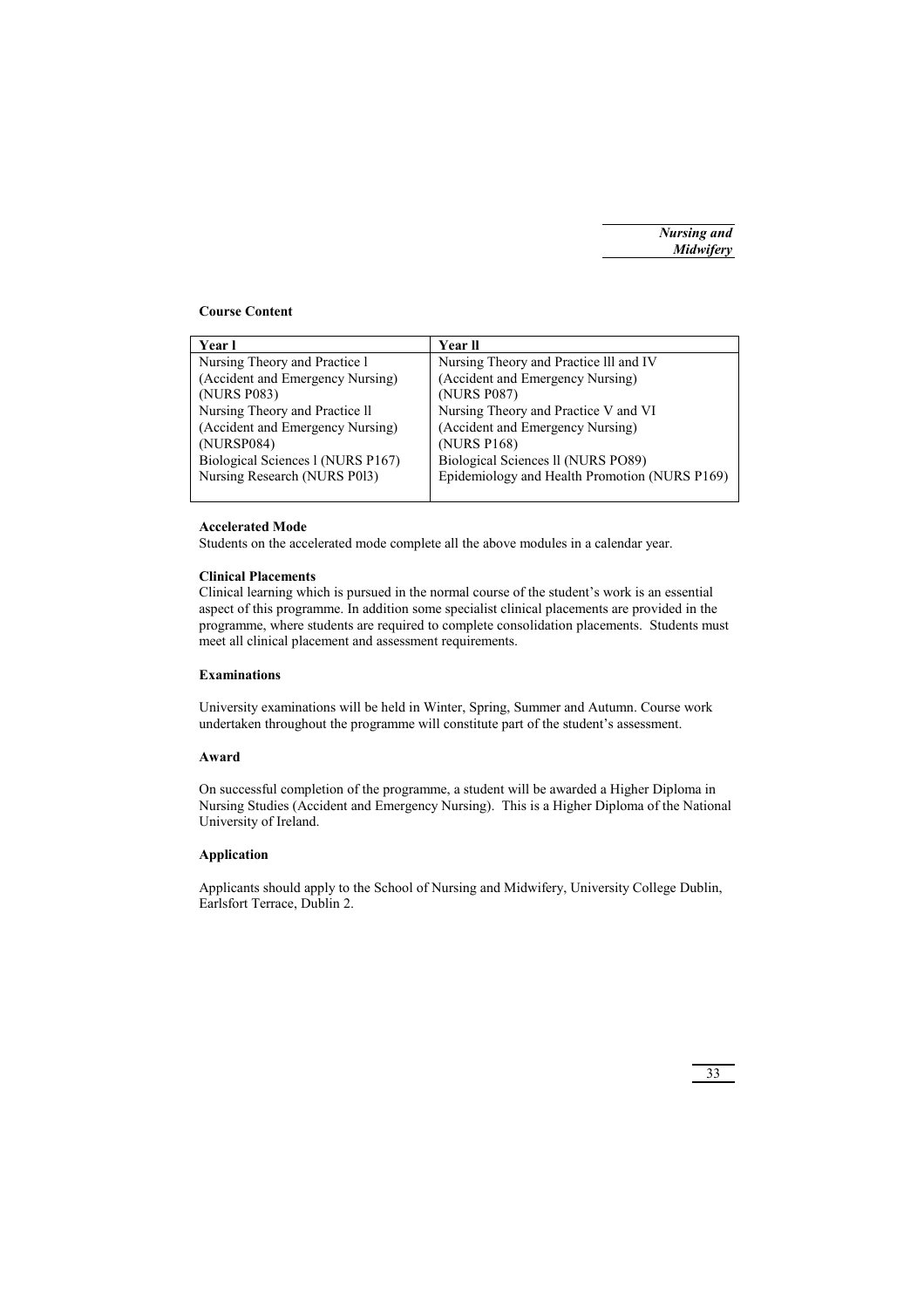# **HIGHER DIPLOMA IN NURSING STUDIES (Critical Care Nursing)**

# **Introduction**

This part-time Higher Diploma programme is offered in association with the Post-Registration Nurse Education Centre at the Mater Misericordiae Hospital, Eccles Street and St. Vincent's Hospital, Elm Park. It will give academic accreditation to Higher Diploma level to a specialist course in Critical Care Nursing (cardiovascular nursing and intensive care nursing). Students will be taught in University College Dublin, Dublin 2; the Mater Misericordiae Hospital, Eccles Street; and St. Vincent's Hospital, Elm Park, Dublin 4.

# **Aim of the Programme**

This Higher Diploma programme is designed to expand the knowledge and skills of nurses engaged in the care of people within the critical care environment.

# **Entrance Requirements**

Candidates must be employed in a Coronary Care Unit (CCU)/Catheterisation Laboratory/Cardiac Ward or Intensive Care Unit (ICU), High Dependency Unit (HDU) or combined Coronary Care-Intensive Care Unit at the commencement of, and for the duration of, the programme.

In addition, if a student is employed in a Coronary Care Unit/Catheterisation Laboratory/Cardiac Ward or Intensive Care Unit, documented evidence from the Director of Nursing must be provided, which guarantees placement in a Coronary Care Unit from June to December in Year One, and placement in an Intensive Care Unit from January to June in Year Two.

# **Application**

Application forms are available from the Director, School of Nursing and Midwifery, University College Dublin, Earlsfort Terrace, Dublin 2.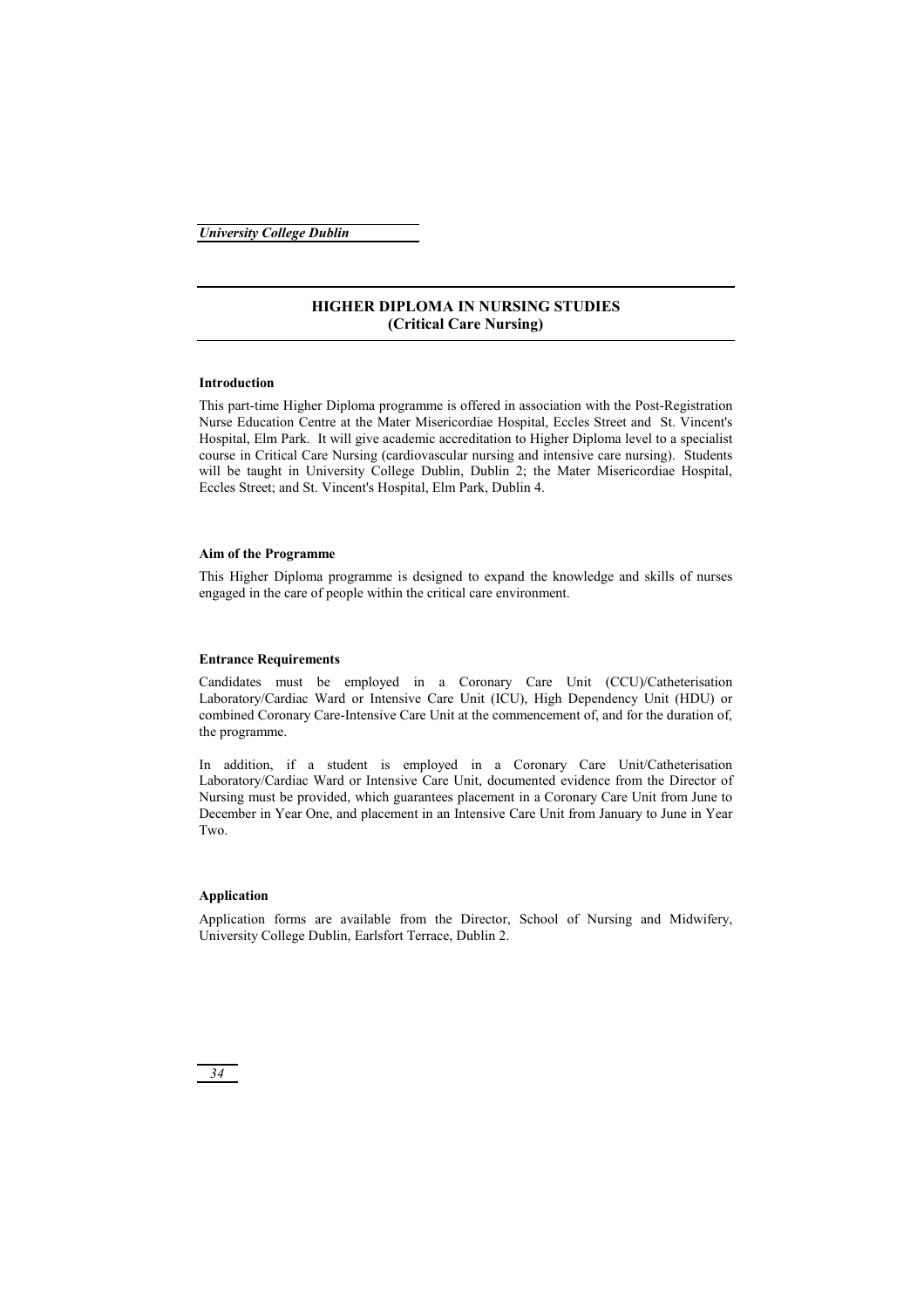# **Course Content**

| Year 1                                                                                                                                                                                                                                                                                                                                                  | Year 2                                                                                                                                                                                                                                                                                                                                                                                                                                                                                                                                                           |
|---------------------------------------------------------------------------------------------------------------------------------------------------------------------------------------------------------------------------------------------------------------------------------------------------------------------------------------------------------|------------------------------------------------------------------------------------------------------------------------------------------------------------------------------------------------------------------------------------------------------------------------------------------------------------------------------------------------------------------------------------------------------------------------------------------------------------------------------------------------------------------------------------------------------------------|
| Nursing Theory and Practice I<br>(Critical Care Nursing)<br>(NURS P064)<br>Nursing Research (NURS P013)<br>Nursing Theory and Practice II<br>(Critical Care Nursing)<br>(NURS P065)<br>Biological Sciences I (NURS P066)<br>Social and Behavioural Sciences<br>(NURS P067)<br>Nursing Theory and Practice III<br>(Critical Care Nursing)<br>(NURS P068) | Nursing Theory and Practice IV<br>(Critical Care Nursing) (NURS P068)<br>Nursing Theory and Practice V<br>(Critical Care Nursing) (NURS P069)<br>Nursing Theory and Practice VI<br>(Critical Care Nursing) (NURS P069)<br>Care of the Person with Trauma/Surgery<br>Cardiothoracic<br>* Option<br>(NURS P071)<br>Nursing Theory and Practice VII<br>(Critical Care Nursing) (NURS P069)<br>Nursing Theory and Practice VIII<br>(Critical Care Nursing) (NURS P069)<br>Biological Sciences II (NURS P070)<br>Health Promotion and Health Education<br>(NURS P072) |

| Year 1                | 41 days  | Year 2                | 45 days     |
|-----------------------|----------|-----------------------|-------------|
| 26 single study days: |          | 20 single study days: |             |
| <b>Block</b> week     | November | Clinical week         | November    |
| <b>Block</b> week     | February | Clinical week         | February    |
| Clinical week         | June     | Clinical week         | March/April |
|                       |          | Clinical week         | June        |
|                       |          | Clinical week         | July        |

# **Examinations**

University examinations will take place at the end of each academic year. Course work undertaken throughout the programme will constitute part of the student's assessment. The Higher Diploma in Nursing Studies (Critical Care Nursing) examinations must be passed within two years of entering the respective year.

# **Clinical Placements**

Students must have a documented record of 100% attendance at each supernumerary clinical placement before they can be eligible for a pass mark on their clinical assessment.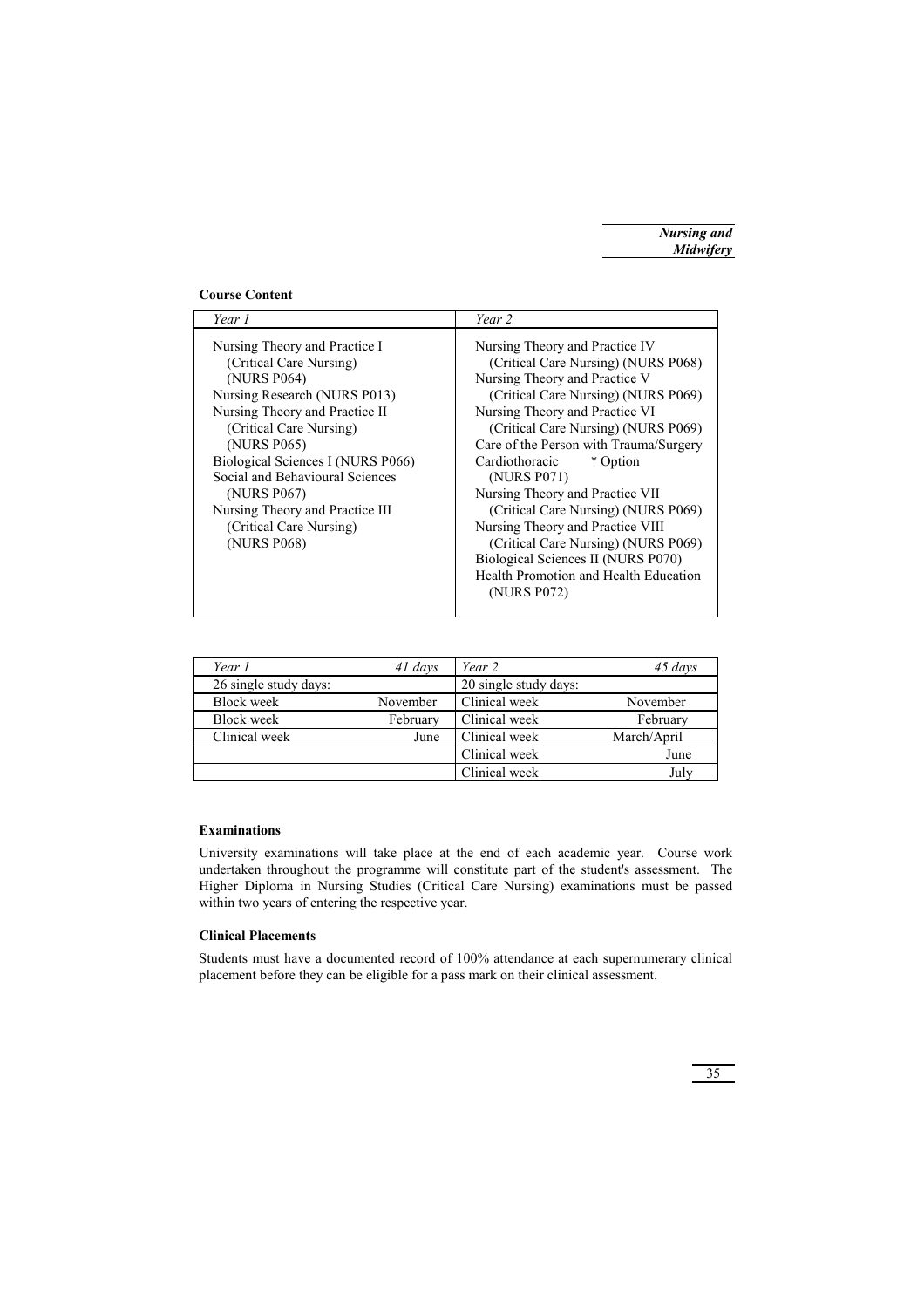# **Award**

On successful completion of the course, a student will be awarded a Higher Diploma in Nursing Studies (Critical Care Nursing). This is a Higher Diploma of the National University of Ireland.

# **Exemptions**

It is possible to gain exemptions from part of this course on the basis of comparable prior study. Applicants must apply for an exemption at the time of application, and it must be completed and returned with all the relevant data immediately. On successful completion of the Higher Diploma in Nursing Studies (Critical Care Nursing), students may apply for exemptions from Access Modules of the Bachelor of Science (Nursing) degree.

 $\mathcal{L}_\text{max}$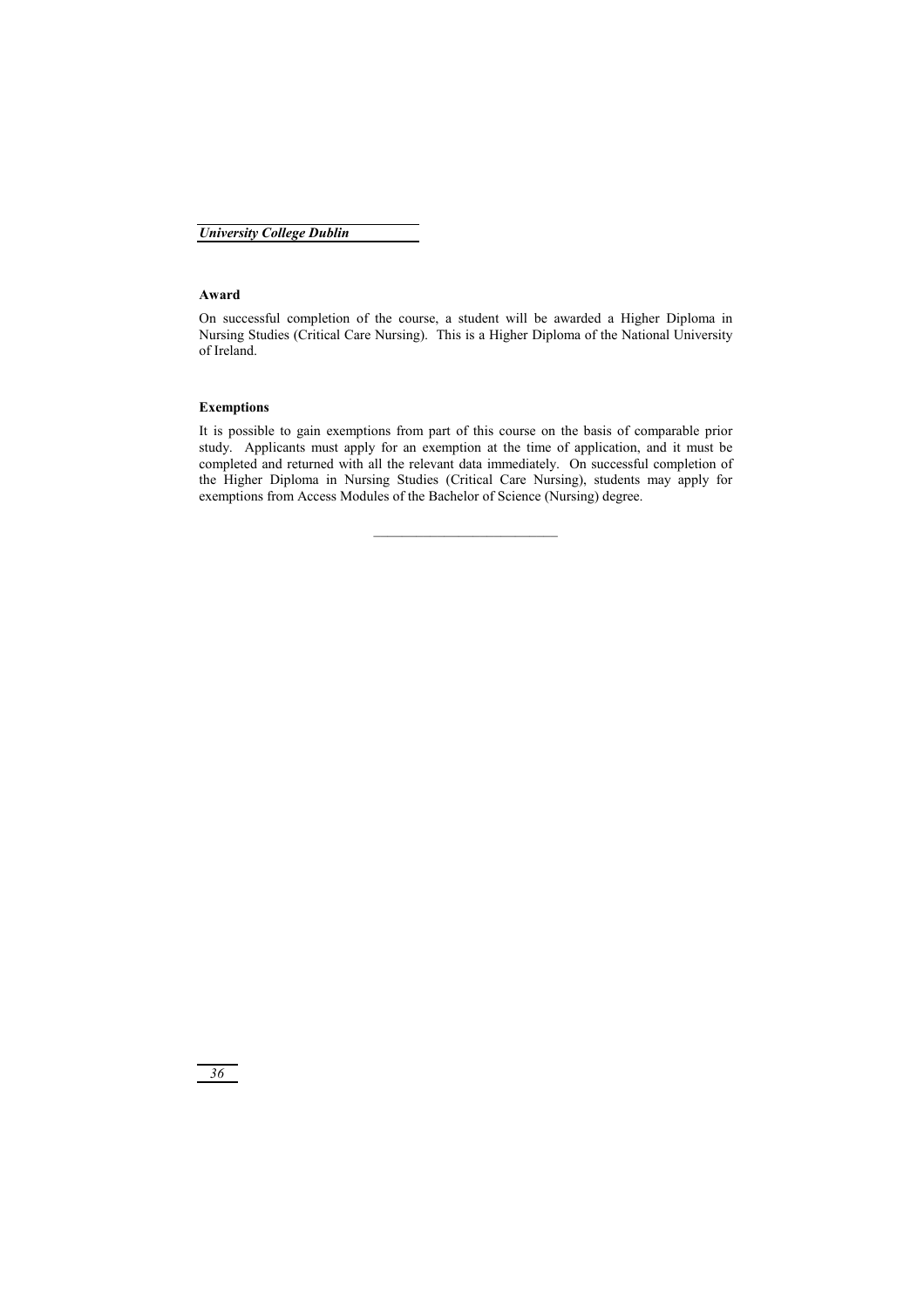## **Higher Diploma in Nursing Studies (Critical Care Nursing) Revised Format 2000-0l**  \_\_\_\_\_\_\_\_\_\_\_\_\_\_\_\_\_\_\_\_\_\_\_\_\_\_\_\_\_\_\_\_\_\_\_\_\_\_\_

### **Introduction**

This part-time Higher Diploma programme is designed to expand the knowledge and skills of nurses engaged in the care of people within the critical care environment. The programme is offered in association with the Post-Registration Education Nursing Department at the Mater Misericordiae Hospital, Eccles Street and School of Nursing St. Vincent's Hospital, Elm Park. It will give academic accreditation, to Higher Diploma level, to a specialist course in Critical Care Nursing (cardiovascular nursing or intensive care nursing). The programme may also be pursued in an accelerated mode over one calendar year. Students will be taught in University College Dublin, Dublin 2; the Mater Misericordiae Hospital, Eccles Street; and St. Vincent's Hospital, Elm Park, Dublin 4. Clinical placements will also be offered in the Blackrock Clinic and the Mater Private Hospital, Eccles Street.

#### **Entrance Requirements**

Applicants should be registered as a General Nurse with An Bord Altranais with a minimum of one year's post registration nursing experience, and should be engaged in cardiovascular or intensive care nursing.

Candidates who undertake the cardiovascular pathway must be employed in a Coronary Care Unit (CCU)/Catheterisation Laboratory/Cardiac Ward or Combined Coronary-Intensive Care Unit at the commencement of, and for the duration of, the programme. In addition, each student must provide documented evidence from the Director of Nursing which guarantees a placement in an Coronary Care Unit for a minimum of six months to run simultaneously with specialist modules.

Candidates who undertake the intensive care pathway must be employed in an Intensive Care Unit/High Dependency Unit or Combined Intensive Care – Coronary Care Unit at the commencement of and for the duration of the programme. In addition, each student must provide documented evidence from the Director of Nursing, which guarantees a placement in an Intensive Care Unit for a minimum of six months to run simultaneously with specialist modules.

#### **Exemptions/Credits**

It is possible to gain exemptions from part of this course on the basis of comparable prior study. All exemptions are at the discretion of the Faculty of Medicine, and all exemptions must be applied for at the time of making application for the programme. On successful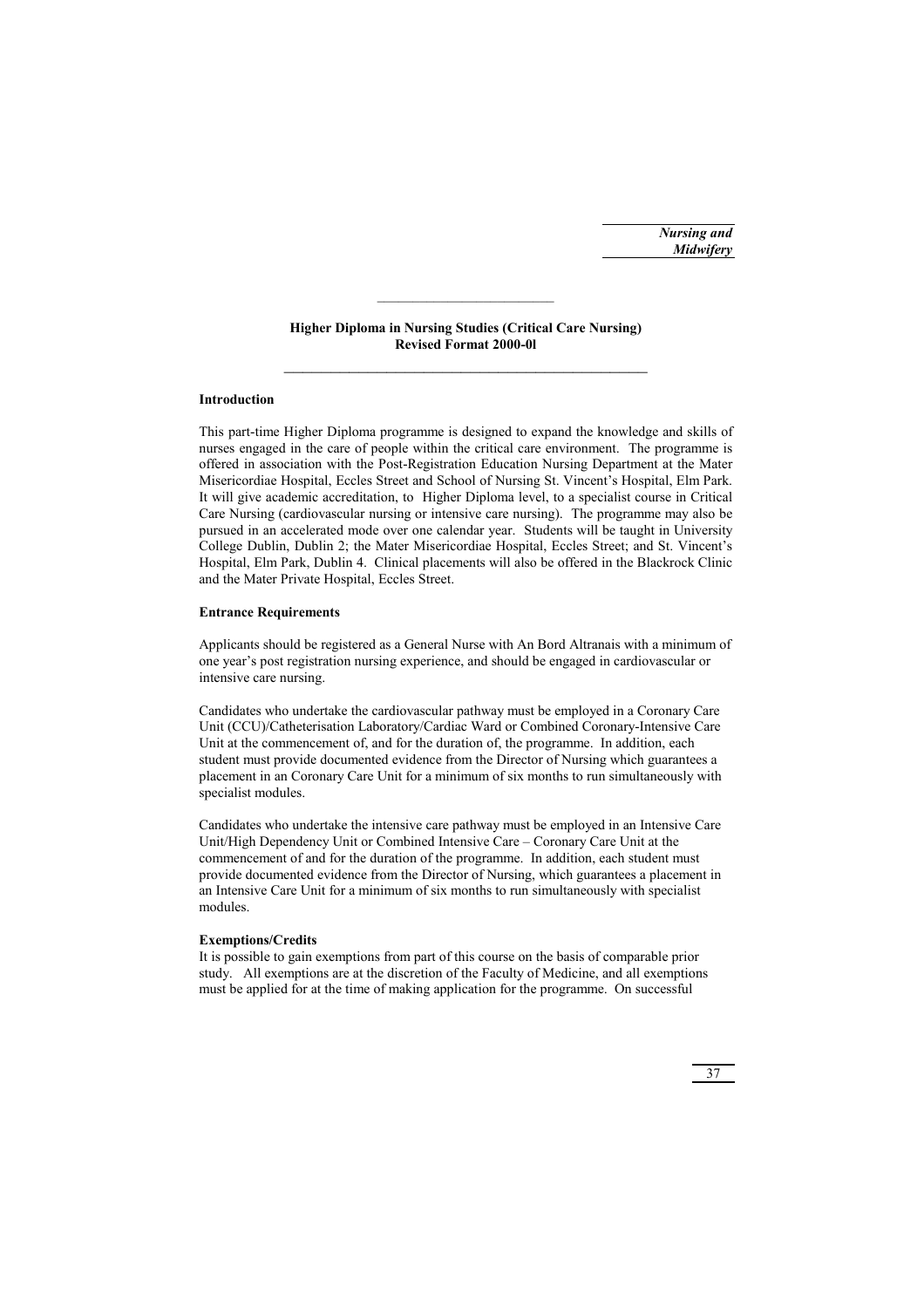completion of the Higher Diploma in Nursing Studies (Critical Care Nursing) cardiovascular nursing option, students may apply to complete the intensive care nursing option or vice versa.

| <b>Course Content</b>              |                                                      |
|------------------------------------|------------------------------------------------------|
| Year l                             | <b>Year 2 (Students pursue one Option</b>            |
| Nursing Theory & Practice 1        | Health Promotion and Health Education (NURS)         |
| (Critical Care Nursing (NURS P064) | P <sub>0</sub> 72)                                   |
| Nursing Research (NURS P013)       | <b>Cardiovascular Nursing Option</b>                 |
| Nursing Theory and Practice II     | Nursing Theory and Practice (CV) III (Critical Care  |
| Critical Care Nursing) (NURS       | Nursing) (NURS P159)                                 |
| PO65)                              | Nursing Theory and Practice (CV)IV (Critical Care    |
| Biological Sciences (NURS P166)    | Nursing) (NURS P160)                                 |
|                                    | Nursing Theory and Practice (CV) VIII (Critical Care |
|                                    | Nursing) (NURS P161)                                 |
|                                    | <b>Intensive Care Nursing Option</b>                 |
|                                    | Nursing Theory and Practice (IC) V                   |
|                                    | (Critical Care Nursing) (NURS Pl62)                  |
|                                    | Nursing Theory & Practice (IC) VII (Critical Care    |
|                                    | Nursing) (NURS Pl65)                                 |
|                                    | Nursing Theory & Practice (IC) VI (Trauma/Major      |
|                                    | Surgery Option) (NURS P163)                          |
|                                    | <b>OR</b>                                            |
|                                    | Nursing Theory & Practice (IC) VI (Cardiothoracic    |
|                                    | Option) (NURS Pl64)                                  |
|                                    |                                                      |

## **Accelerated Mode**

Students on the accelerated mode complete all the above modules in a calendar year.

## **Clinical Placements**

Clinical learning is an essential aspect of this programme. Students are required to complete learning outcomes on consolidation placements in their own respective hospital. In addition, specialised foundation supernumerary clinical teaching placements are facilitated concurrently with specialist modules. All clinical requirements must be completed before the Higher Diploma in Nursing Studies (Critical Care Nursing) can be awarded.

### **Examinations**

Assessments by course work (essays, case study, case conferences, patient education sessions, nursing rounds, critical incidents) and/ or end of module examinations. Course work is undertaken throughout the programme. University examinations normally take place in Spring, Summer and Winter.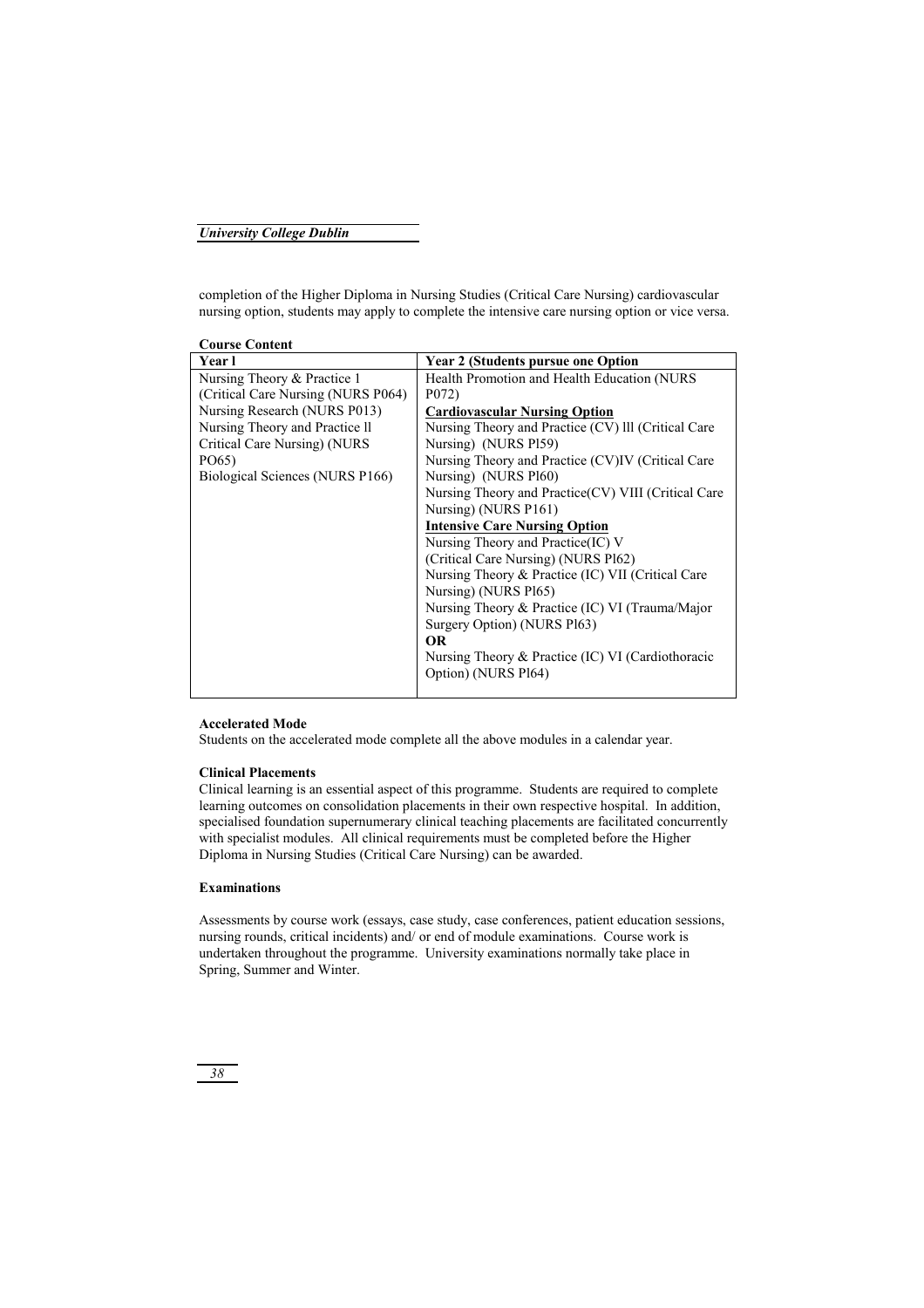# **Award**

On successful completion of the course, a student will be awarded Higher Diploma in Nursing Studies (Critical Care Nursing). This is a Higher Diploma of the National University of Ireland.

## **Application**

Application forms are available from the Director, School of Nursing and Midwifery, University College Dublin, Earlsfort Terrace, Dublin 2.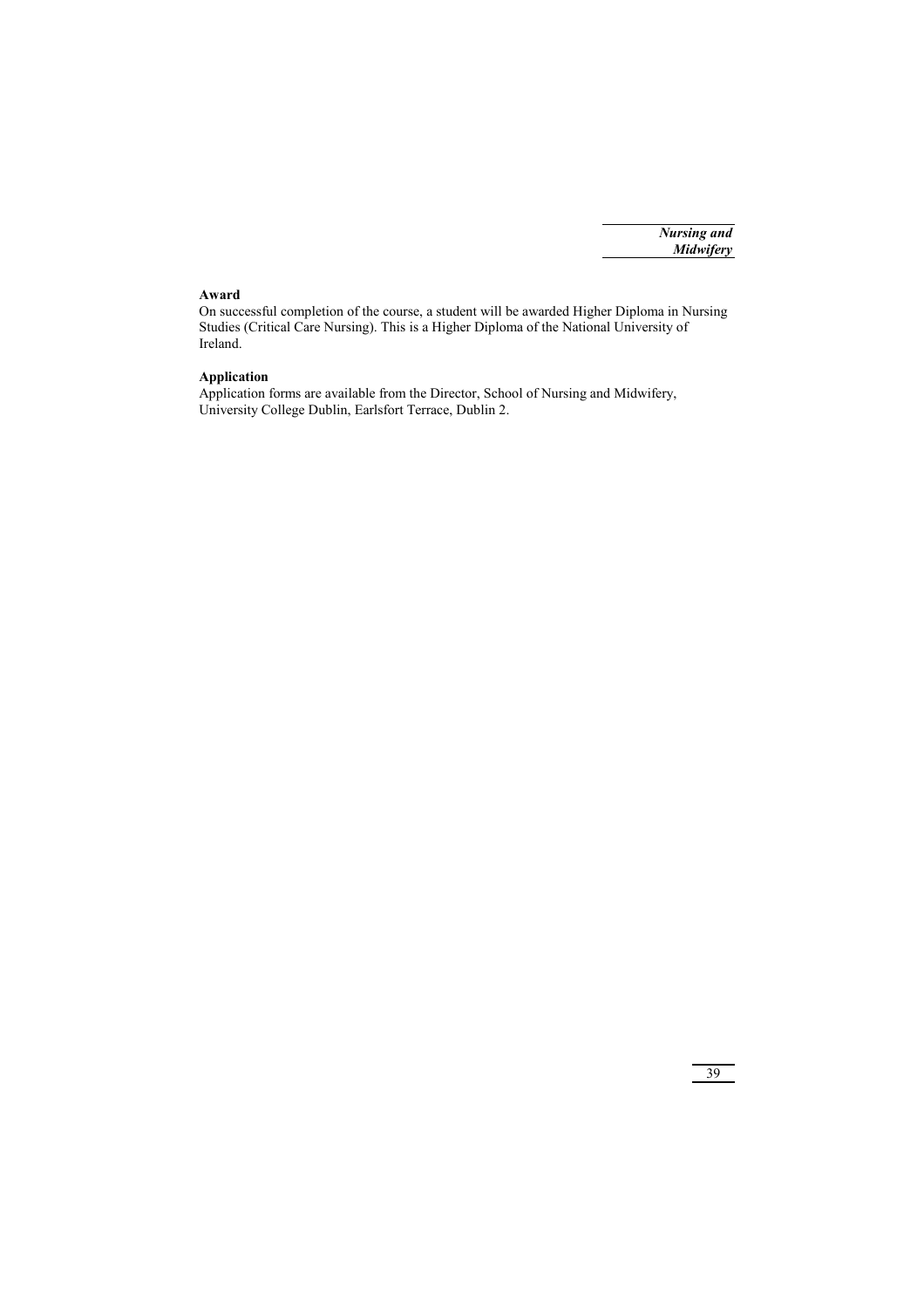## **HIGHER DIPLOMA IN NURSING STUDIES (Sick Children's Nursing)**

## **Introduction**

This Higher Diploma in Nursing Studies is designed for Registered Nurses and extends over a seventy- eight week period. It is offered in association with Our Lady's Hospital for Sick Children, Crumlin and The Children's Hospital, Temple Street.

### **Entrance Requirements**

- A. General Education Matriculation (NUI regulations which include faculty approval for admission under mature student regulations). Leaving Certificate in six subjects.
- B. Registration or eligible for Registration as Nurse with An Bord Altranais.

## **Aim of the Programme**

This programme prepares nurses to care for sick children. The student undertaking this programme will gain experience in clinical settings where adaptation to rapidly changing environments will facilitate the style of activity and decision making required for professional practice. The experience will be supervised and co-ordinated by appropriately qualified and experienced nurses responsible for creating, maintaining and developing a supportive environment which optimises care and education. Designated clinical practice areas will be selected that provide appropriate family centred care; that embrace the programme philosophy, and are supportive of student education and life-long learning.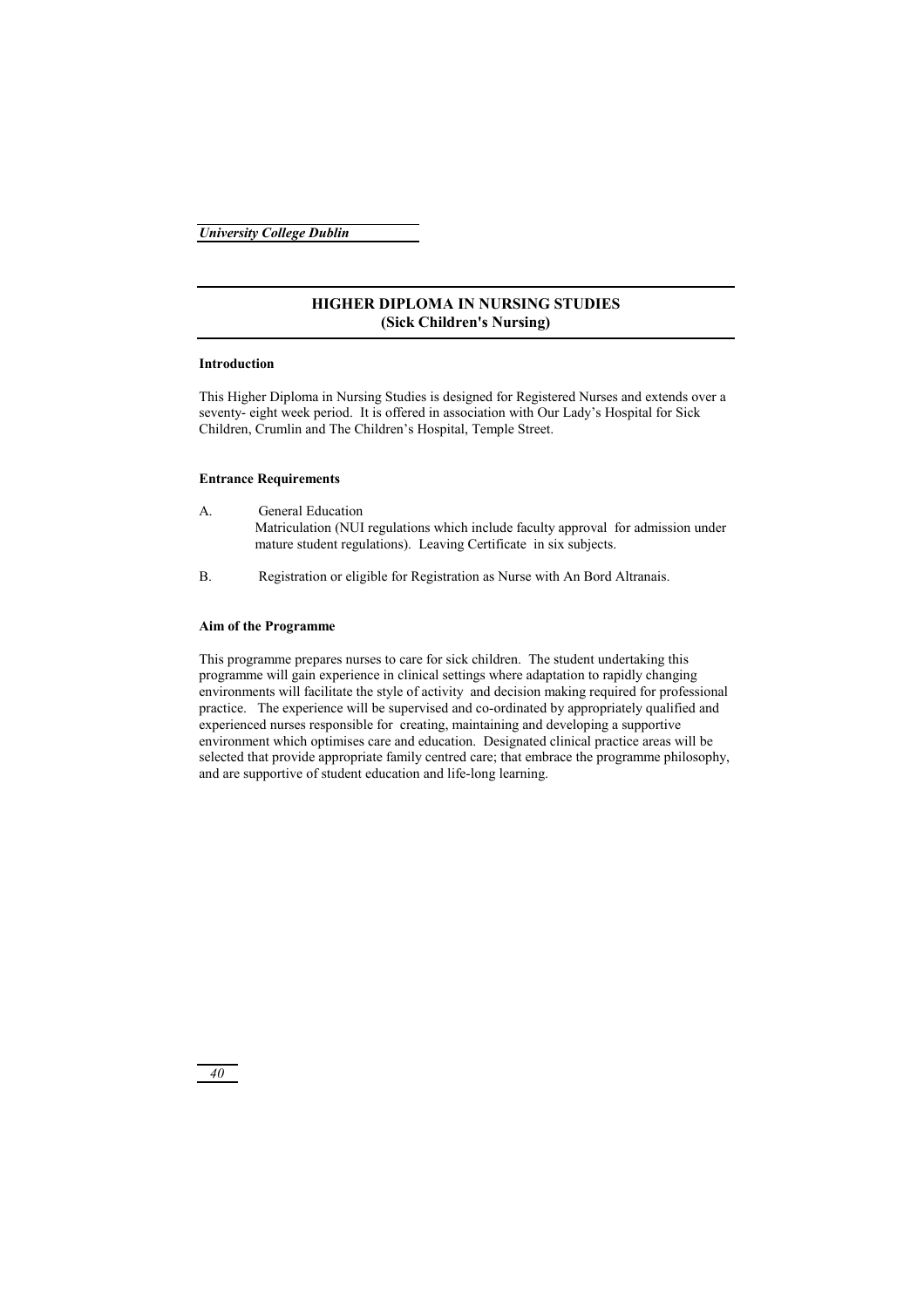## **Course Content**

Fundamentals of Sick Children's Nursing Nursing theory and Practice 1 Research Nursing theory and Practice ll Sick Children's Nursing Studies 1 Physical and Biological Sciences Sick Children's Nursing Studies ll Sick Children's Nursing Studies lll Social and Behavioural Sciences Nursing Theory and Practice lll Sick Children's Nursing Studies IV Sick Children's Nursing Studies V Nursing Theory and Practice IV Sick Children's Nursing Studies VI

Students undertake both theoretical and clinical work throughout the programme. Students will have over two thousand hours of focused clinical placements in Our Lady's Hospital for Sick Children, Crumlin and The Children's Hospital, Temple Street.

## **Clinical Placement Requirements**.

A. Clinical Instruction

 Students are required to receive the following minimum of weeks in clinical placements over the seventy-eight weeks of the programme.

| <b>CLINICAL INSTRUCTION</b>                                                             | MINIMUM NUMBER OF |
|-----------------------------------------------------------------------------------------|-------------------|
|                                                                                         | WEEKS             |
| Nursing children with medical/surgical disorders                                        | 20 weeks          |
| Nursing the infant up to one year                                                       | 8 weeks           |
| Nursing children in accident and emergency /out patients                                | 6 weeks           |
| Nursing children requiring high dependency care                                         | 4 weeks           |
| Care of the child in the operating theatre                                              | 2 weeks           |
|                                                                                         |                   |
| *Maternity care                                                                         | 2 weeks           |
| Home nursing                                                                            | 1 week            |
| *If obtained in a previous registration course by student it is not necessary to repeat |                   |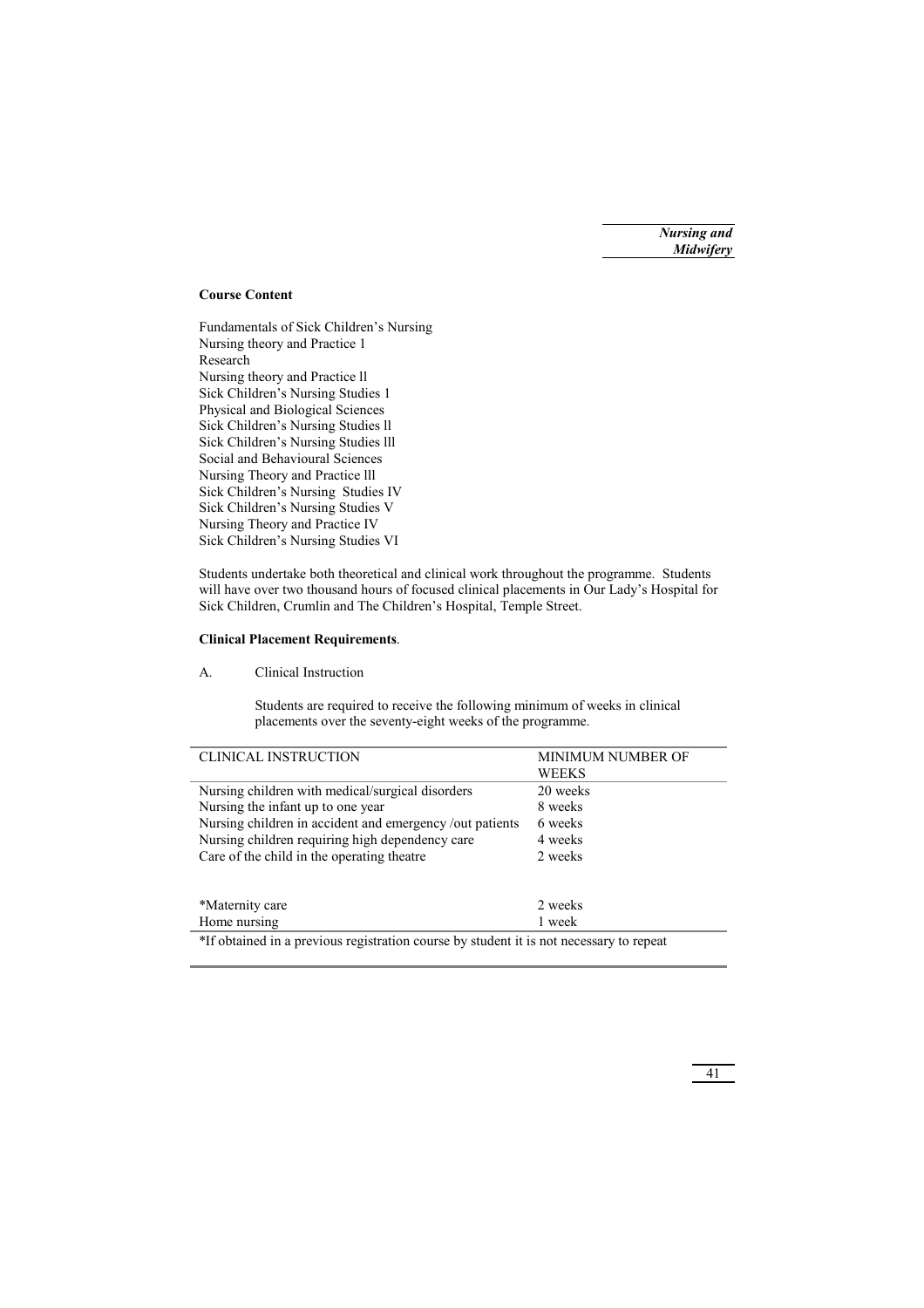## B. Clinical Assessment(s).

Clinical assessment(s) will take place in the clinical area to which the student is currently allocated at the time of the assessment. Students must have at least had two weeks working experience in the particular clinical area prior to an assessment. Students must pass a minimum of four clinical assessments during the seventy eight week period. One of these assessments will contribute to Part 1 of the Higher Diploma in Nursing Studies (Sick Children's nursing) Examination. All clinical requirements must be completed before the results of the clinical assessment are submitted to a Board of Examiners.

### **Examinations**

*PART 1: HIGHER DIPLOMA EXAMINATION IN NURSING STUDIES(SICK CHILDREN'S NURSING).*  Sick Children's Nursing 1 (MDRD P001) Clinical Assessment(s)

*HIGHER DIPLOMA EXAMINATION IN NURSING STUDIES (SICK CHILDREN'S NURSING)*  Sick Children's Nursing 2. (MDRD P002) Clinical Assessment(s)

Successful completion of Part 1 Higher Diploma Examination and The Higher Diploma Examination in Nursing Studies (Sick Children's Nursing) is on the basis of fulfilling the theoretical requirements in relation to course work and examinations and fulfilling the clinical placement requirements in relation to attendance and assessment(s). Part 1 of the Higher Diploma in Nursing Studies (Sick Children's Nursing) University Examination must be passed before entering for The Higher Diploma in Nursing Studies (Sick Children's Nursing ) Examination.

#### **Award**

The programme includes both theoretical and clinical work . Students who have met the Higher Diploma Examination criteria set by University College Dublin will be awarded a Higher Diploma In Nursing Studies (Sick Children's Nursing). This is a Higher Diploma of the National University of Ireland. For new entrants from Autumn l999 onwards, successful completion of the programme enables students to register as Sick Children's Nurses (R.S.C.N.) with An Bord Altranais.

*42*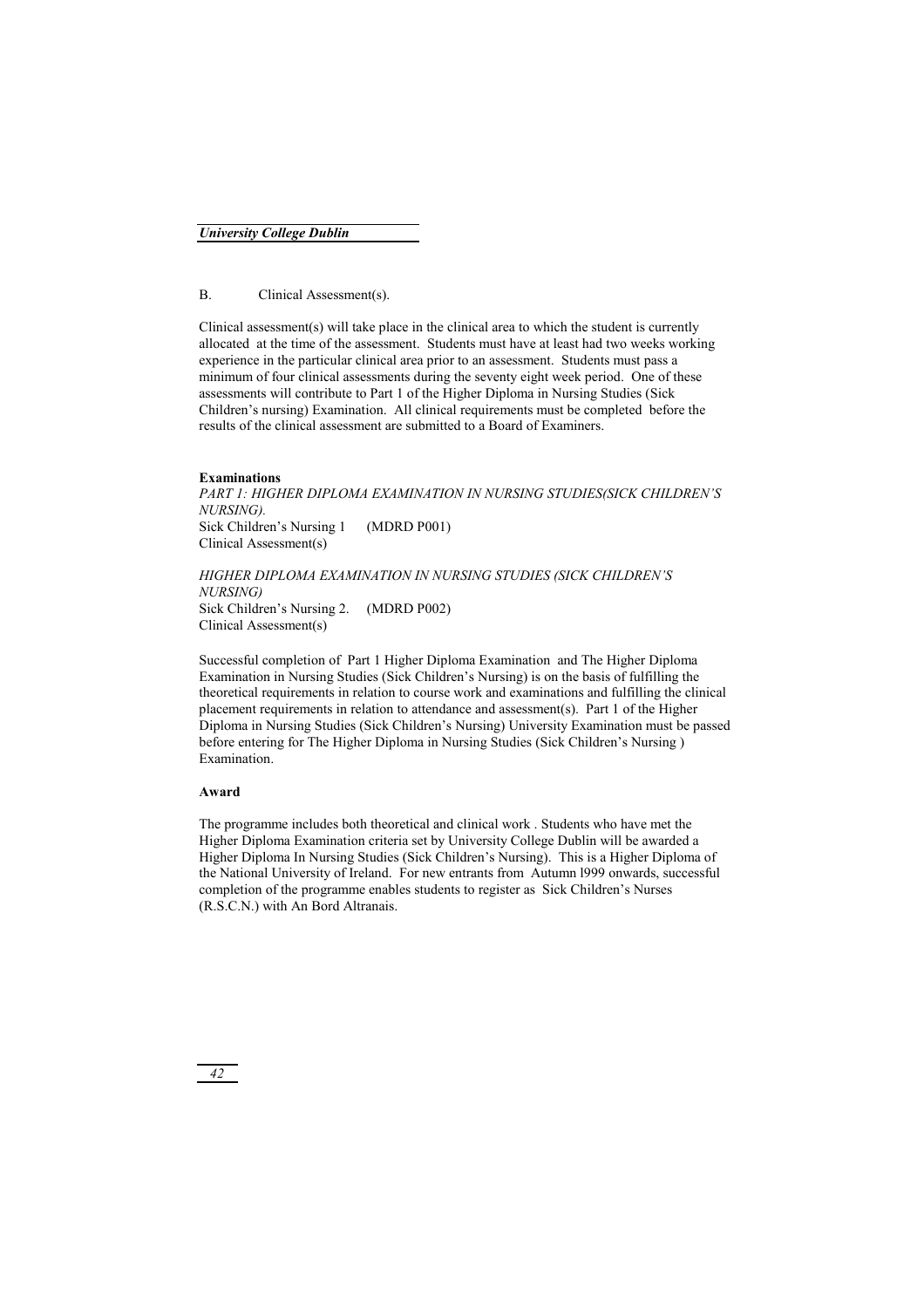# **Application**

Applicants should apply to the School of Nursing and Midwifery, Earlsfort Terrace, Dublin 2, for further information and details of participating hospitals.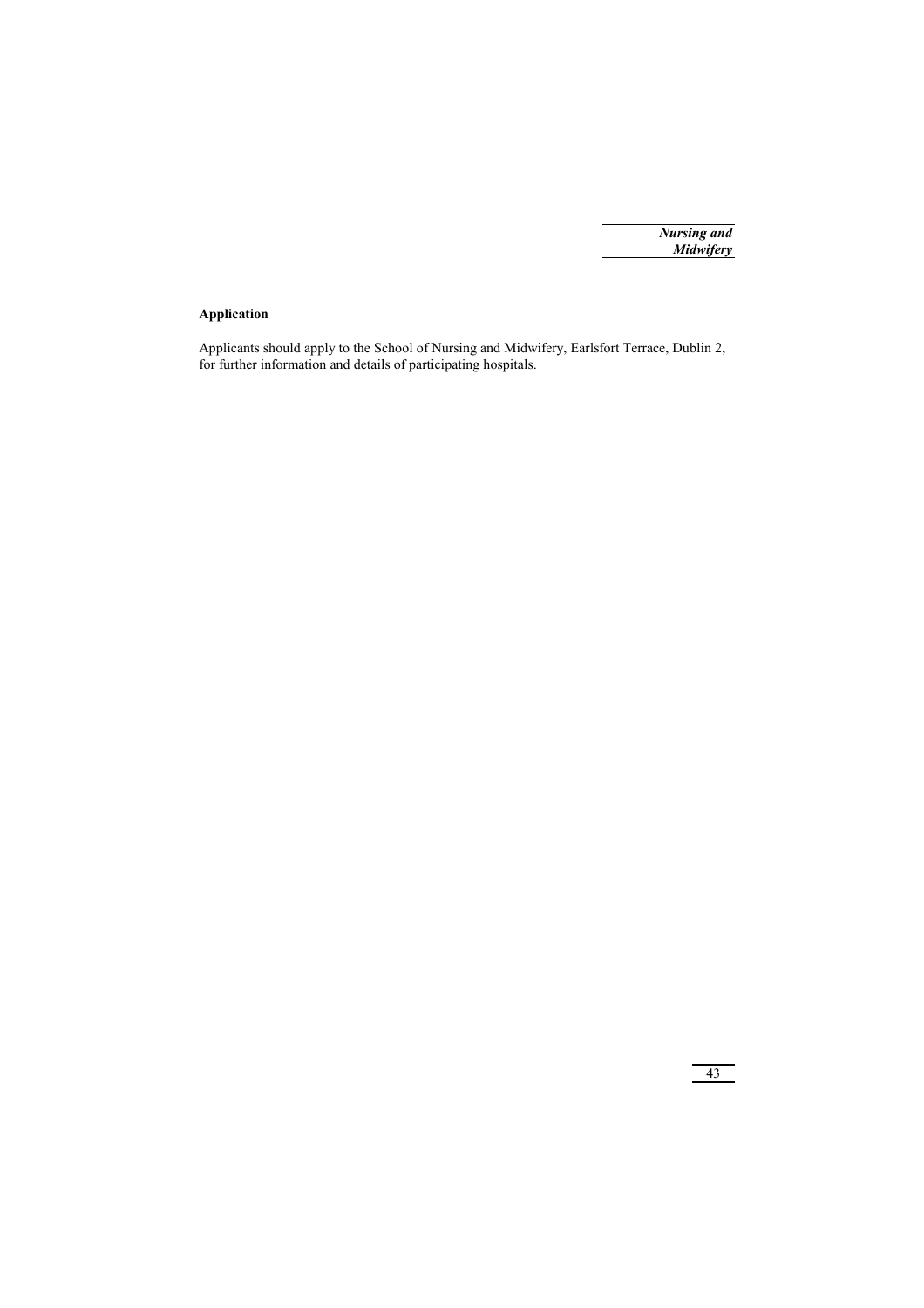# **HIGHER DIPLOMA IN NURSING STUDIES (Diabetes Nursing)**

## **Introduction**

This part-time Higher Diploma programme is offered in partnership with the Post-Registration Nurse Education Centre in the Mater Misericordiae Hospital. It will give academic accreditation to Higher Diploma level to a specialist course in Diabetes Nursing. Students will be taught in University College Dublin and in the Mater Misericordiae Hospital.

## **Entrance Requirements**

Applicants should be registered as a General Nurse with a minimum of two years' experience, and be currently engaged in the care of persons with Diabetes.

### **Aim of Programme**

This Higher Diploma programme is designed to expand the knowledge and skills of nurses engaged in the care of persons with Diabetes.

| Year 1                                                                                                                                                                                                                                                     | Year 2                                                                                                                                                                                                                                                                                                                                    |
|------------------------------------------------------------------------------------------------------------------------------------------------------------------------------------------------------------------------------------------------------------|-------------------------------------------------------------------------------------------------------------------------------------------------------------------------------------------------------------------------------------------------------------------------------------------------------------------------------------------|
| Nursing Theory and Practice I<br>(Diabetes Nursing) (NURS P050)<br>Nursing Theory and Practice II<br>(Diabetes Nursing) (NURS P051)<br>Nursing Research (NURS P013)<br>Biological Sciences I (NURS P052)<br>Social and Behavioural Sciences<br>(NURS P053) | Nursing Theory and Practice III<br>(Diabetes Nursing) (NURS P054)<br>Nursing Theory and Practice IV<br>(Diabetes Nursing) (NURS P054)<br>Nursing Theory and Practice V<br>(Diabetes Nursing) (NURS P055)<br>Biological Sciences II (NURS P056)<br>Health Promotion and Health Education<br>(NURS P092)<br>Clinical Placements (NURS P058) |
|                                                                                                                                                                                                                                                            |                                                                                                                                                                                                                                                                                                                                           |

*44*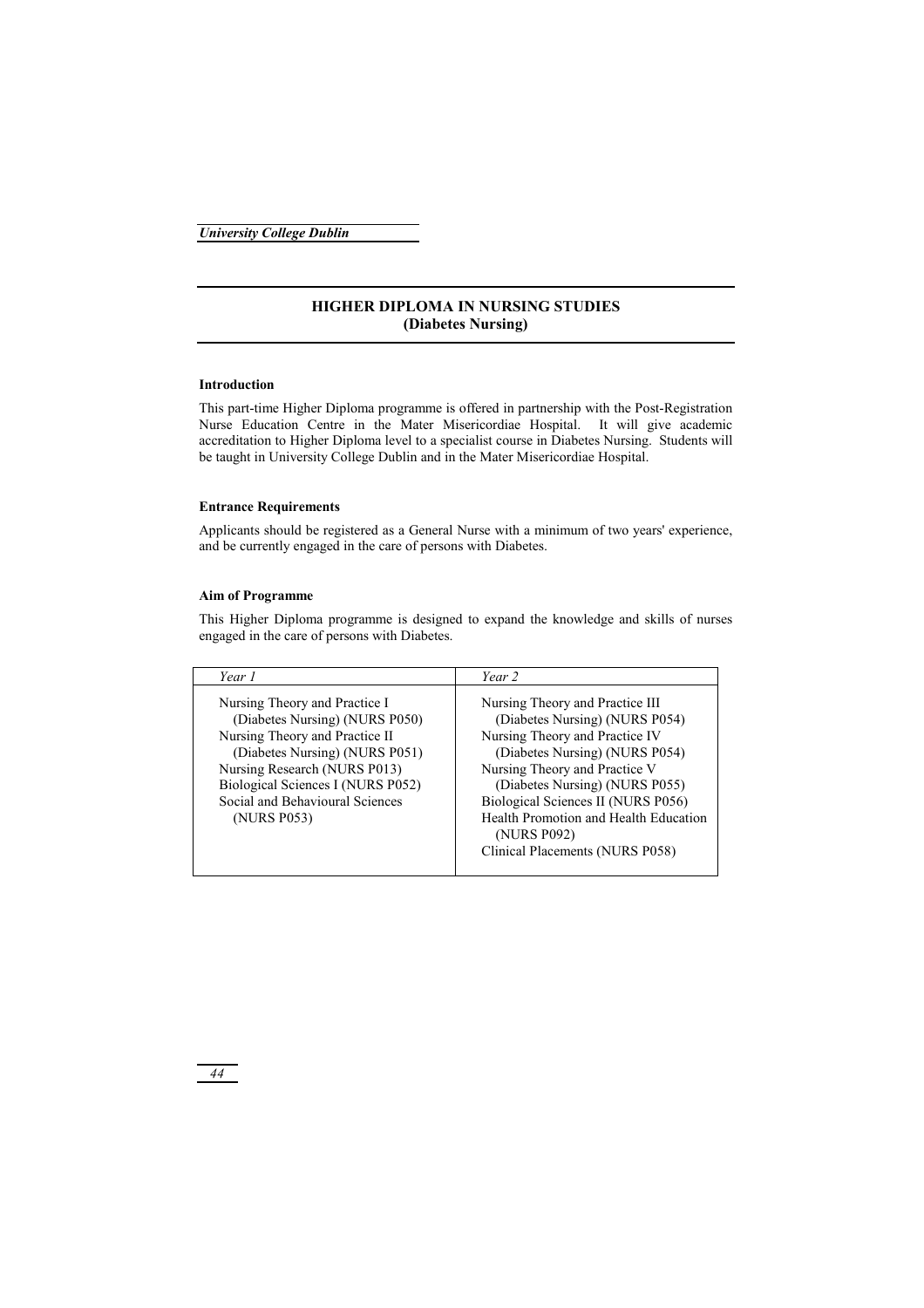| Year l                                    | 33 days  | Year 2                                | 33 days     |
|-------------------------------------------|----------|---------------------------------------|-------------|
| 23 Single Study Days<br><b>Block Week</b> | November | 18 Single Study Days<br>Clinical Week | November    |
| <b>Block Week</b>                         | February | Clinical Week                         | February    |
|                                           |          | Clinical Week                         | March/April |

## **Examinations**

The Higher Diploma in Nursing Studies (Diabetes Nursing) examination will be held in the Summer and Autumn.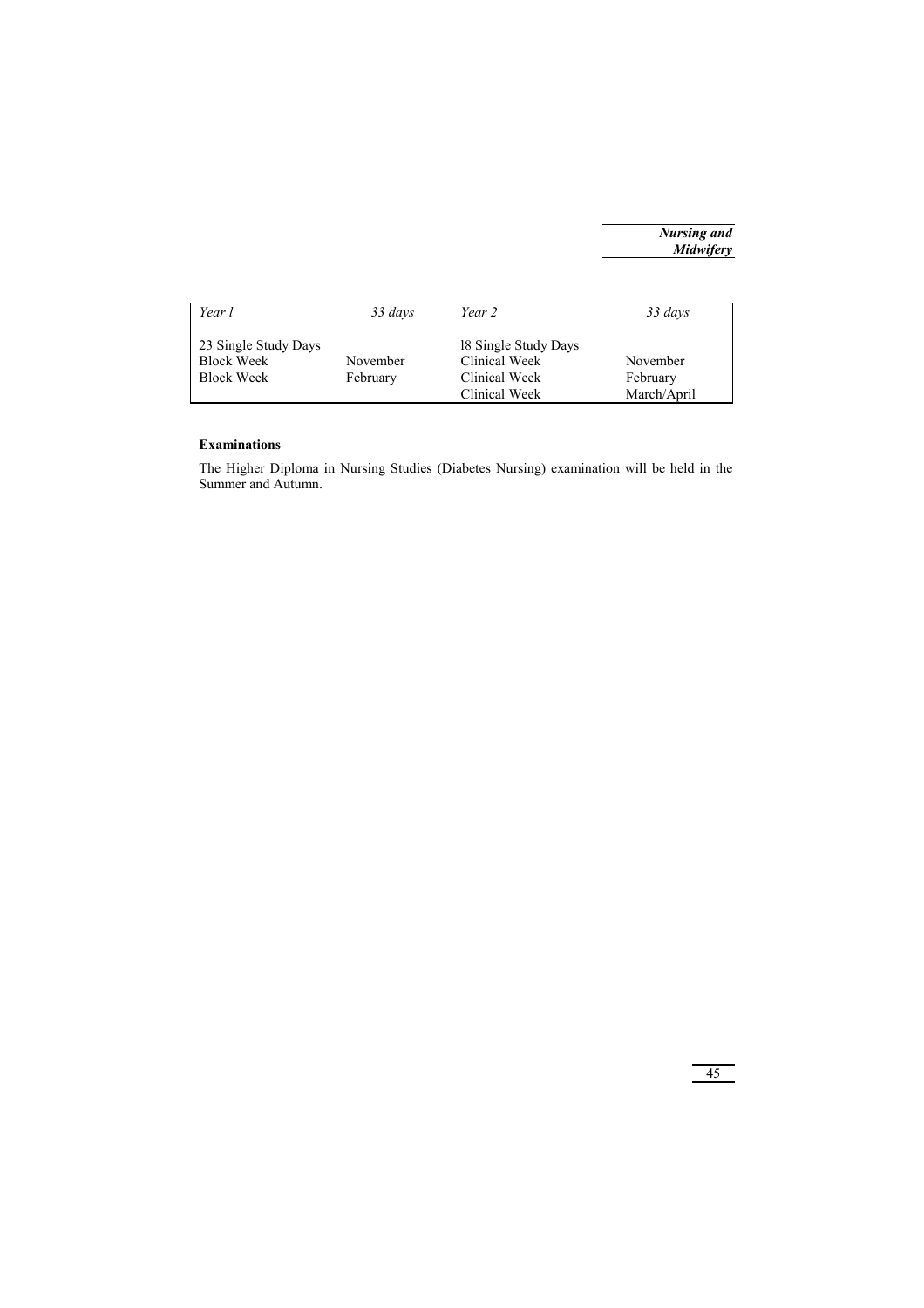## **Application**

Applicants should apply to the School of Nursing and Midwifery, University College Dublin, Earlsfort Terrace, Dublin 2.

## **Clinical Placements**

Students must have a documented record of 100% attendance at each supernumerary clinical placement before they can be eligible for a pass mark on their clinical assessment.

#### **Award**

On successful completion of the course, a student will be awarded a Higher Diploma in Nursing Studies (Diabetes Nursing). This is a Higher Diploma of the National University of Ireland.

## **Exemptions**

It is possible to gain exemptions from part of this course on the basis of comparable prior study. Applicants must apply for an exemption at the time of application, and it must be completed and returned with all the relevant data immediately. On successful completion of the Higher Diploma in Nursing Studies (Diabetes Nursing), students may apply for exemptions from Access Modules of the Bachelor of Science (Nursing) degree.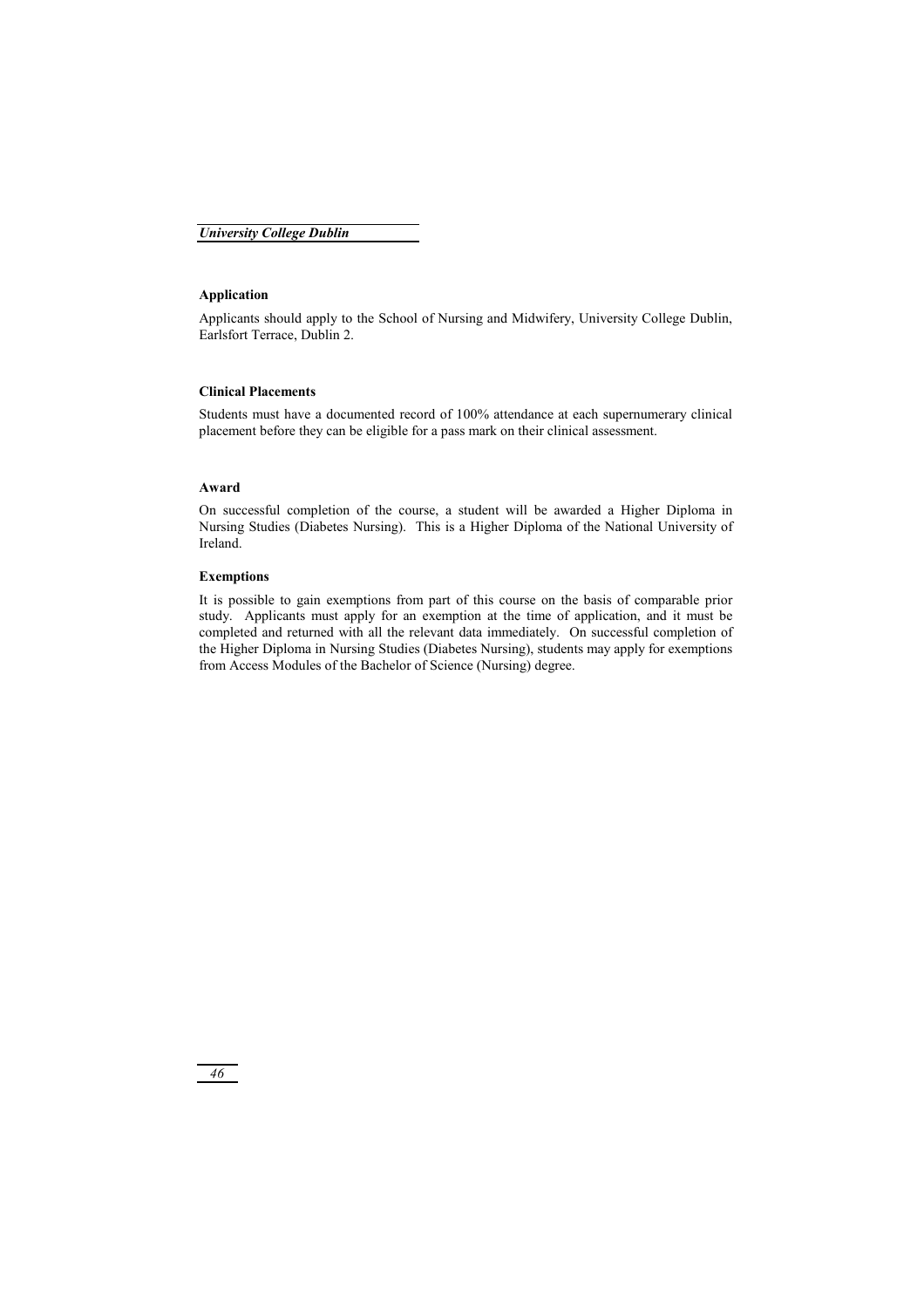## **Higher Diploma in Nursing Studies (Diabetes Nursing) Revised Format 2000-2001**   $\mathcal{L}_\text{max}$

# **Introduction**

This part-time Higher Diploma programme is offered in association with the Post Registration Education Nursing Department at the Mater Misericordiae Hospital, Eccles Street. It will give academic accreditation to Higher Diploma level to a specialist course in Diabetes Nursing. This programme may also be pursued in an accelerated mode over one calendar year. Students will be taught in University College Dublin (UCD) and the Mater Misericordiae Hospital, Eccles Street.

## **Entrance Requirements**

Applicants should be registered as a General Nurse with An Bord Altranais, with a minimum of one year's post registration nursing experience. In addition, candidates must be engaged in the care of persons with Diabetes at commencement, of and for the duration of, the programme.

## **Exemptions/Credits**

It is possible to gain exemptions from part of the course on the basis of comparable study. All exemptions are at the discretion of the Faculty of Medicine, and all exemptions must be applied for at the time of making application to the programme.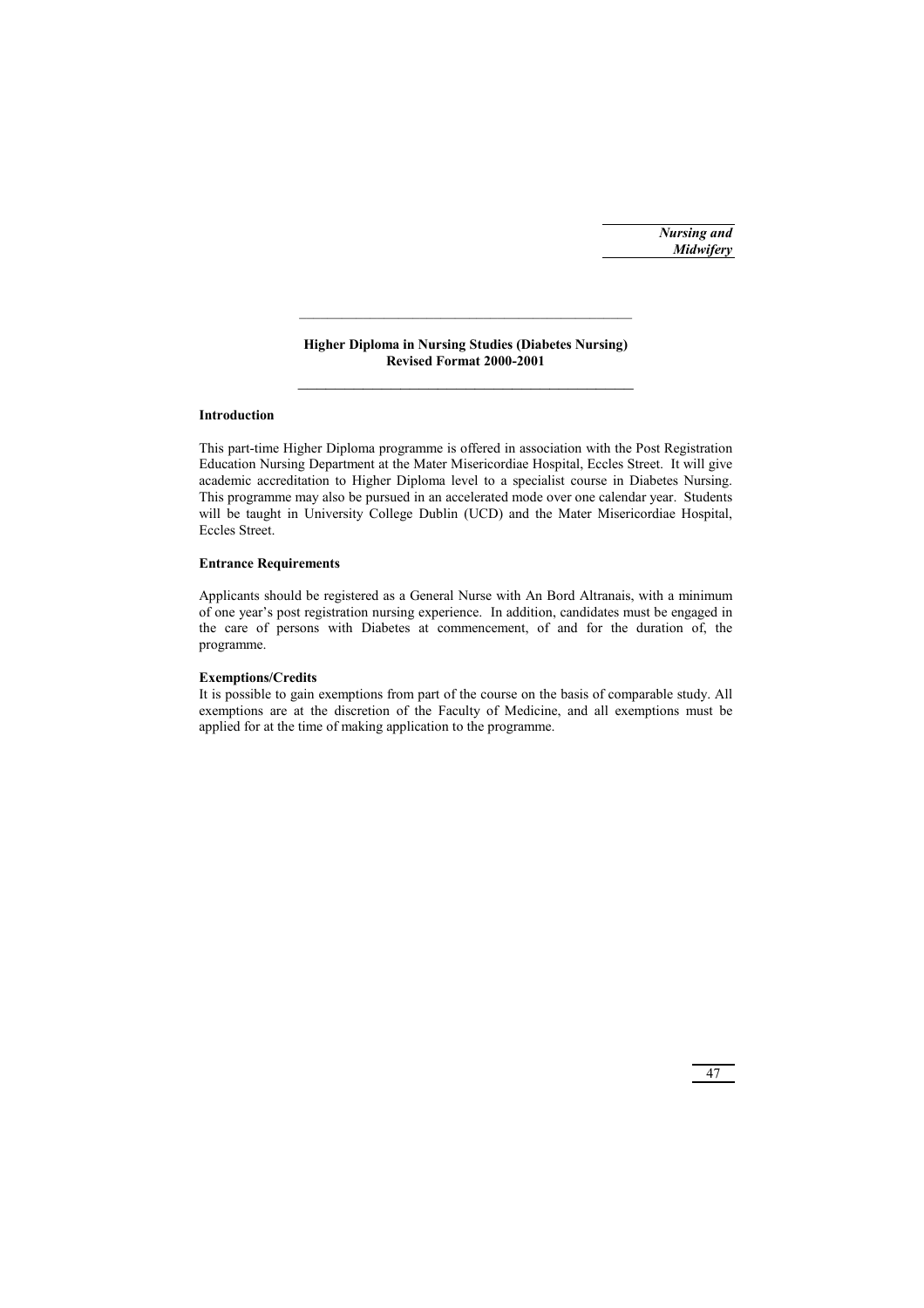### **Course Content**

| Year l                          | Year ll                                   |
|---------------------------------|-------------------------------------------|
| Nursing Theory and Practice 1   | Nursing Theory and Practice III (Diabetes |
| (Diabetes Nursing) (NURS P050)  | Nursing)                                  |
| Nursing Research (NURS P013)    | Nursing Theory & Practice IV (NURS Pl7l)  |
| Nursing Theory and Practice II  | (Diabetes Nursing)                        |
| (Diabetes Nursing) (NURS P051)  | Nursing Theory & Practice V               |
| Biological Sciences (NURS P170) | (Diabetes Nursing) (NURS P172)            |
|                                 | Health Promotion & Health Education       |
|                                 | (NURS P092)                               |
|                                 | Clinical Placements (NURS P058)           |

### **Accelerated Mode**

Students on the accelerated mode complete all the above modules in one calendar year.

### **Clinical Placements**

Clinical learning is an essential aspect of this programme. Students are required to complete learning outcomes on consolidation placements in their own respective hospital. In addition, specialised foundation supernumerary clinical teaching placements will be facilitated concurrently with specialist modules. All clinical requirements must be completed before the Higher Diploma in Nursing Studies (Diabetes Nursing) can be awarded.

## **Examinations**

Assessment by course work (essays, case study, case conferences, patient education session, nursing rounds, critical incidents) and or end of module examinations. Course work is undertaken throughout the programme. University examinations normally take place in Spring, Summer and Winter.

### **Award**

On successful completion of the course, a student will be awarded a Higher Diploma in Nursing Studies (Diabetes Nursing). This is a Higher Diploma of the National University of Ireland.

#### **Application**

Applicants should apply to the School of Nursing and Midwifery, University College Dublin, Earlsfort Terrace, Dublin 2.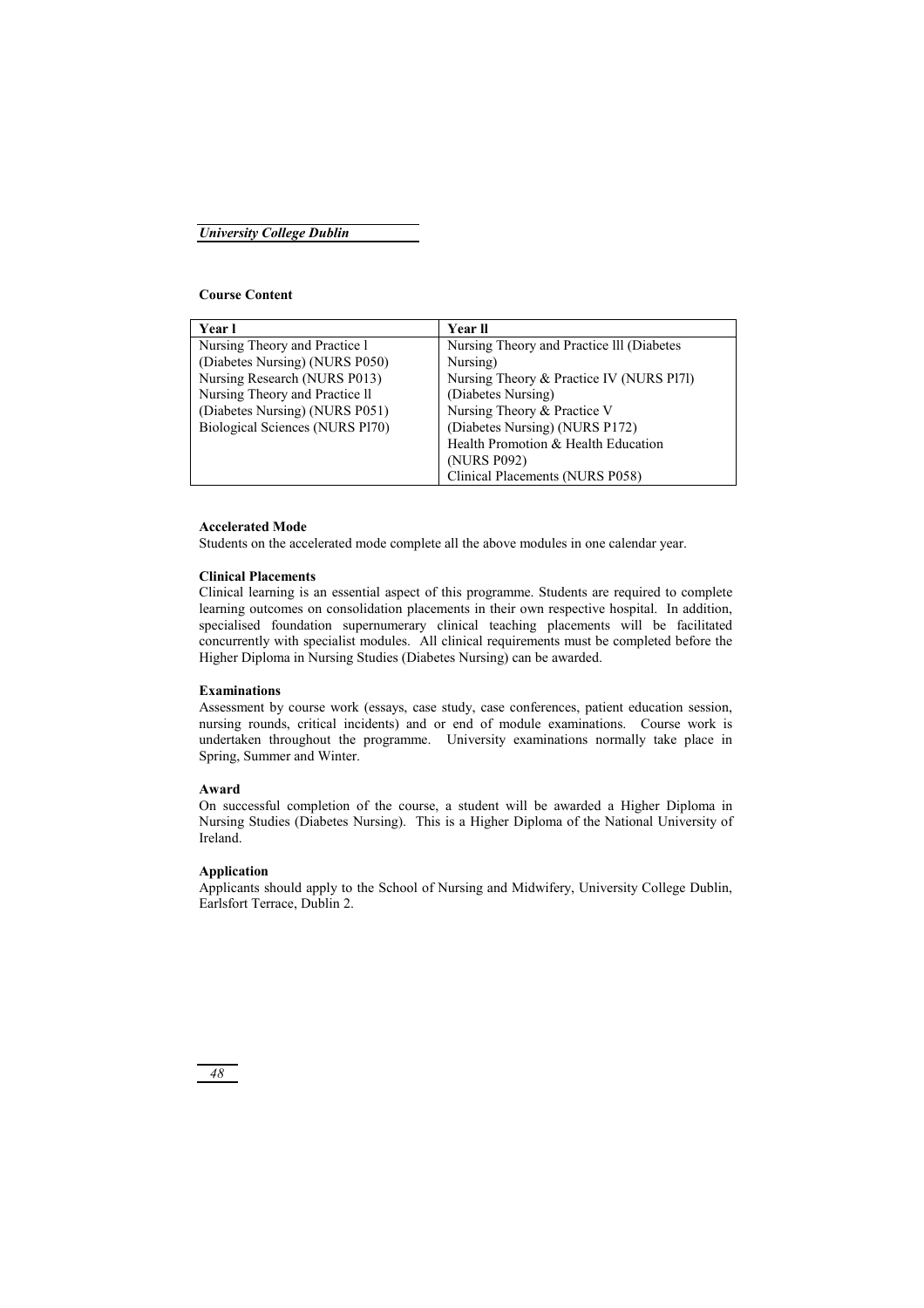## **HIGHER DIPLOMA IN NURSING STUDIES (Oncology Nursing)**

## **Introduction**

This two year part-time course aims to develop registered nurses knowledge in the care of cancer nursing practice. Applicants must be involved in caring for people with cancer for the duration of the course.

## **Entrance Requirements**

Applicants (RGN/RSCN) must have a minimum 2 years post registration experience in general or paediatric nursing and should be involved in nursing patients with cancer.

Leaving certificate in six subjects.

## **Exemptions**

It is possible to gain exemptions from part of this course on the basis of comparable prior study. Applicants must apply for exemptions at the time of application.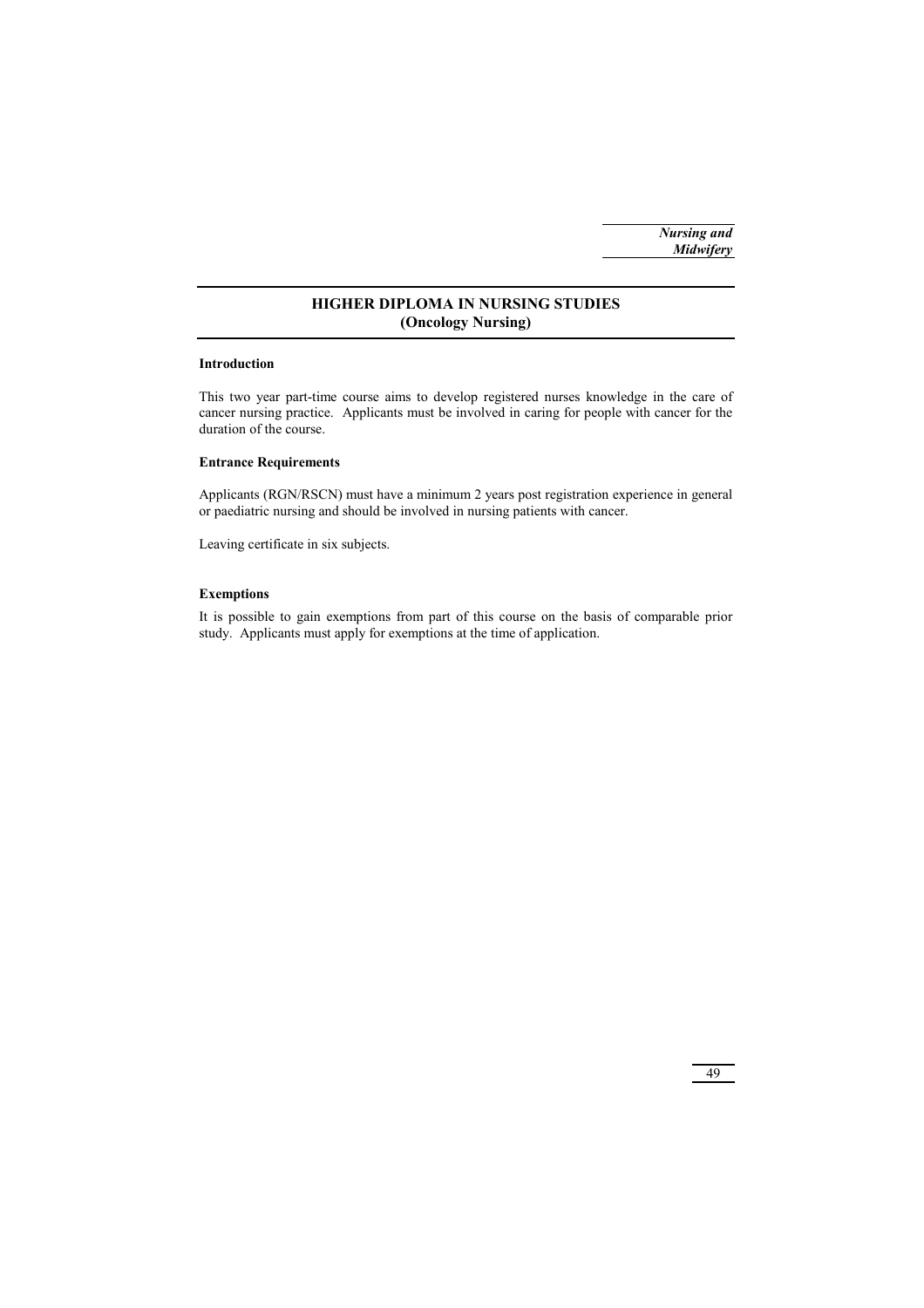## **Course Content**

| Year 1                                                                                                                                                                                                                                                       | Year 2                                                                                                                                                                                                                                                                                                                                                                                                                                                                                                                                                                                                                                                                                                                        |
|--------------------------------------------------------------------------------------------------------------------------------------------------------------------------------------------------------------------------------------------------------------|-------------------------------------------------------------------------------------------------------------------------------------------------------------------------------------------------------------------------------------------------------------------------------------------------------------------------------------------------------------------------------------------------------------------------------------------------------------------------------------------------------------------------------------------------------------------------------------------------------------------------------------------------------------------------------------------------------------------------------|
|                                                                                                                                                                                                                                                              | Core and Optional Modules *                                                                                                                                                                                                                                                                                                                                                                                                                                                                                                                                                                                                                                                                                                   |
| Nursing Theory and Practice I (Oncology<br>Nursing) (NURS P011)<br>Nursing Theory and Practice II (Oncology<br>Nursing) (NURS P012)<br>Nursing Research (NURS P013)<br>Biological Sciences 1 (NURS P014)<br>Social and Behavioural Sciences 1<br>(NURS P015) | <b>Core Courses</b><br>Nursing Theory and Practice V<br>(NURS P094)<br>Epidemiology and Health Promotion and<br>Patient Education in Cancer Care.<br>(NURS P093)<br>Social and Behavioural Sciences II<br>(Oncology) (NURS P022)<br><b>Optional Courses</b><br><i>Option 1:</i><br>Nursing Theory and Practice III (Adult)<br>Oncology) (NURS P016)<br>Nursing Theory and Practice IV (Adult<br>Oncology) (NURS P017)<br>Option 2:<br>Nursing Theory and Practice III (Breast<br>Care) (NURS P018)<br>Nursing Theory and Practice IV (Breast<br>Care) (NURS P019)<br>Option 3:<br>Nursing Theory and Practice III (Paediatric<br>Oncology) (NURS P020)<br>Nursing Theory and Practice IV (Paediatric<br>Oncology) (NURS P021) |
|                                                                                                                                                                                                                                                              |                                                                                                                                                                                                                                                                                                                                                                                                                                                                                                                                                                                                                                                                                                                               |

\* The breast care course is offered in association with St. Vincent's Hospital, Dublin and the paediatric oncology course is offered in association with Our Lady's Hospital for Sick Children, Crumlin.

*50*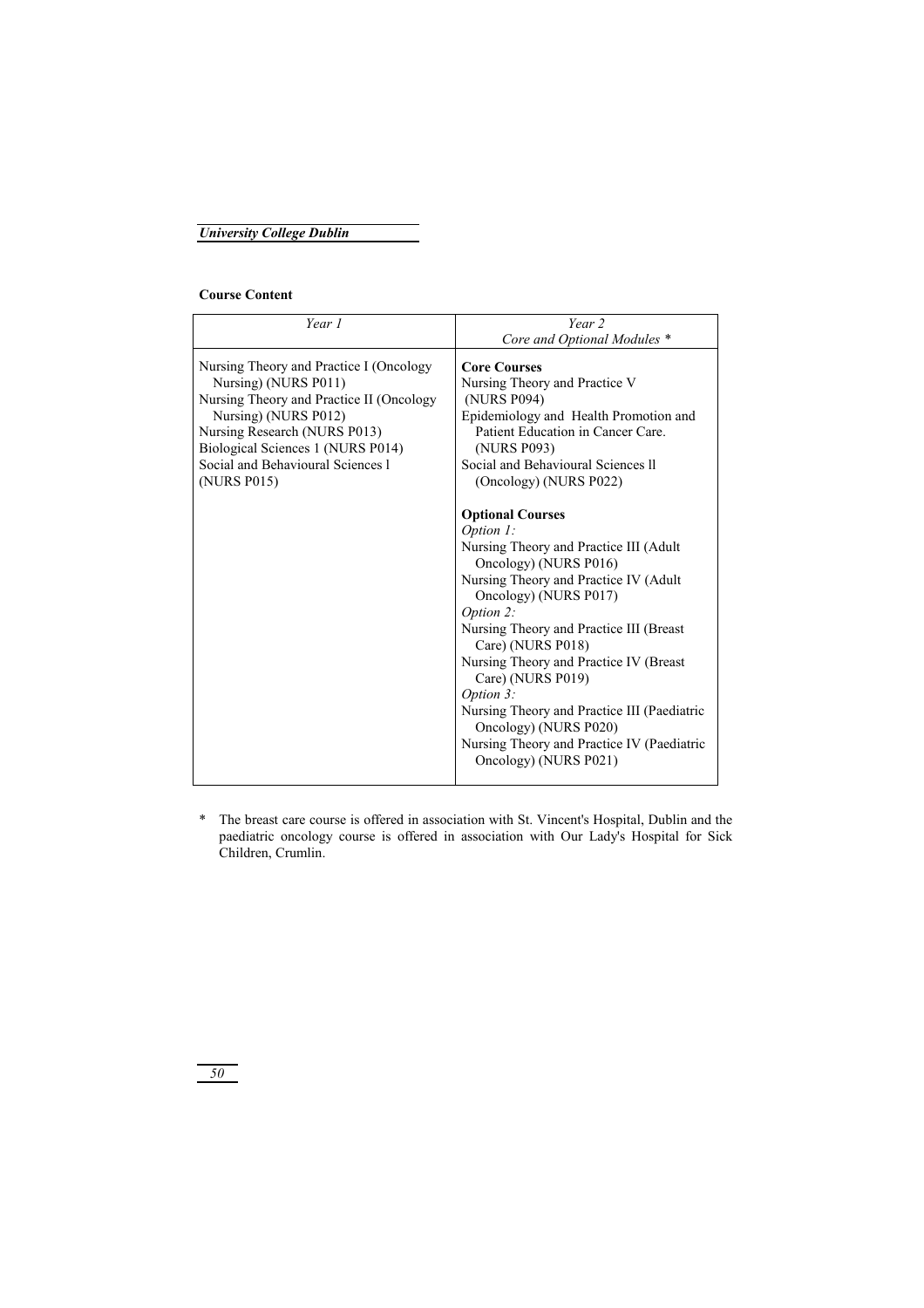# **Examinations**

The First University Examination and Higher Diploma in Nursing Studies (Oncology Nursing) Examination will be held in the Summer; supplemental exmainations will take place in the Autumn. In year two, all core courses must be undertaken and, in addition, students must undertake one of the three options – Adult Oncology, Breast Care or Paediatric Oncology.

# **Application**

Application should be made to the School of Nursing and Midwifery, University College Dublin, Dublin 2. Telephone 7067431/7383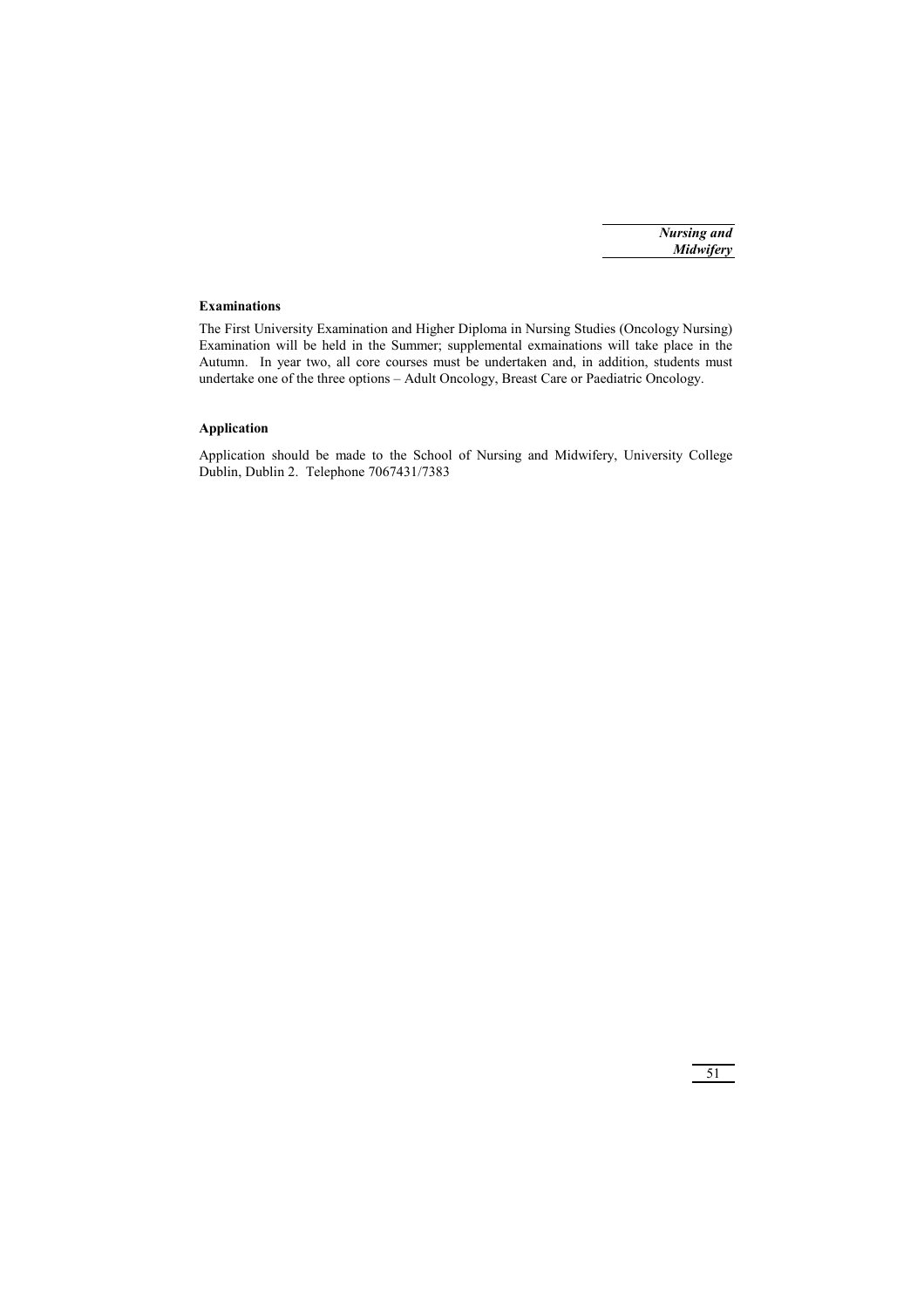## **Higher Diploma in Nursing Studies (Oncology Nursing) Revised Format 2000-0l**  \_\_\_\_\_\_\_\_\_\_\_\_\_\_\_\_\_\_\_\_\_\_\_\_\_\_\_\_\_\_\_\_\_\_\_\_

**\_\_\_\_\_\_\_\_\_\_\_\_\_\_\_\_\_\_\_\_\_\_\_\_\_\_\_\_\_\_\_\_\_\_\_\_\_\_\_\_\_\_\_\_\_\_** 

### **Introduction**

This two year part-time programme is designed to expand the knowledge and skills of nurses engaged in the care of people with cancer. The course may also be pursued in an accelerated format over a calendar year. Applicants must be involved in caring for people with cancer for the duration of the course.

### **Entrance Requirements**

- (a) Registration with An Bord Altranais as a Registered General Nurse / Registered Sick Children's Nurse.
- (b) Minimum of 1 year post registration experience
- (c) Candidates must be employed in an oncology unit or related cancer care setting for the duration of the course.

### **Exemptions/Credits**

It is possible to gain exemptions from part of the course on the basis of comparable prior study. Applicants must apply for exemptions at the time of application.

| Year 1                          | Year 2                                                    |
|---------------------------------|-----------------------------------------------------------|
| Nursing Theory and Practice 1   | Epidemiology, Health Promotion and<br>Patient             |
| (Oncology Nursing) (NURS P011)  | Education in Cancer Care (NURS P093)                      |
| Nursing Theory and Practice 11  | Social and Behavioural Sciences (Oncology Nursing)        |
| (Oncology Nursing) NURSP012.    | (NURS P174)                                               |
| Nursing Research (NURS P013)    | <b>Optional Modules*</b>                                  |
| Biological Sciences (NURS P014) | <b>Option 1:</b> Nursing Theory and Practice 111 (Adult   |
|                                 | Oncology)* (NURS P016)                                    |
|                                 | Nursing Theory and Practice 1V<br>(Adult)                 |
|                                 | Oncology)*(NURS P017)                                     |
|                                 | <b>Option 2:</b> Nursing Theory and Practice 111 (Breast) |
|                                 | Care)* (NURS $P018$ )                                     |
|                                 | Nursing Theory and Practice 1V (Breast Care)*             |
|                                 | (NURS P019)                                               |
|                                 | <b>Option 3:</b> Nursing Theory and Practice 111          |
|                                 | (Paediatric Oncology)* (NURS P020)                        |
|                                 | Nursing Theory and Practice 1V (Paediatric                |
|                                 | Oncology)* (NURS P180)                                    |

## **COURSE CONTENT**

*52*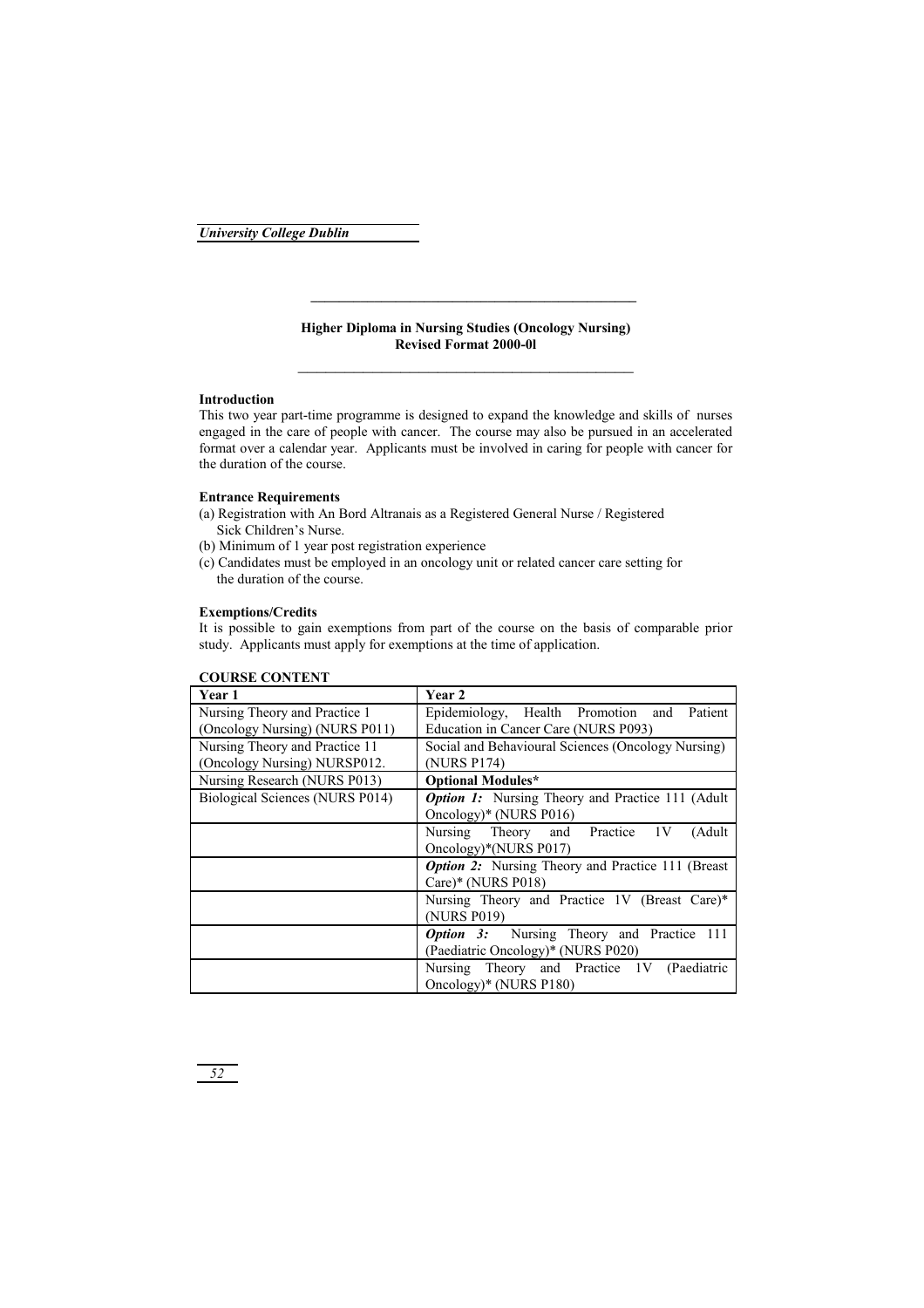**\*** Students undertake two optional subjects. The breast care modules are offered in association with St. Vincent's University Hospital and the paediatric oncology modules are offered in association with Our Lady's Hospital for Sick Children, Crumlin.

#### **Accelerated Mode**

Students on the accelerated mode complete all the above modules in a calendar year

## **Clinical Placements**

Clinical learning is an essential aspect of this programme which is pursued in the normal course of the student's work. In addition, some specialist placements are provided within the programme, and students are required to complete consolidation placement(s) to a minimum of 4 weeks and a maximum of 10 weeks.

#### **Examinations**

University examinations for the Higher Diploma in Nursing Studies (Oncology Nursing) will be held in Winter, Spring and Summer. Supplemental examinations will take place in Autumn. In addition, a variety of assessment procedures are employed. These include essays, projects, case studies, teaching sessions and clinical examinations. Each module of study is assessed.

### **Award**

On successful completion of the course a student will be awarded a Higher Diploma in Nursing Studies (Oncology Nursing). This is a Higher Diploma of the National University of Ireland.

### **Applications**

Application forms are available from the School and Nursing and Midwifery, University College Dublin, Earlsfort Terrace, Dublin 2, Ireland. Telephone 01-7067431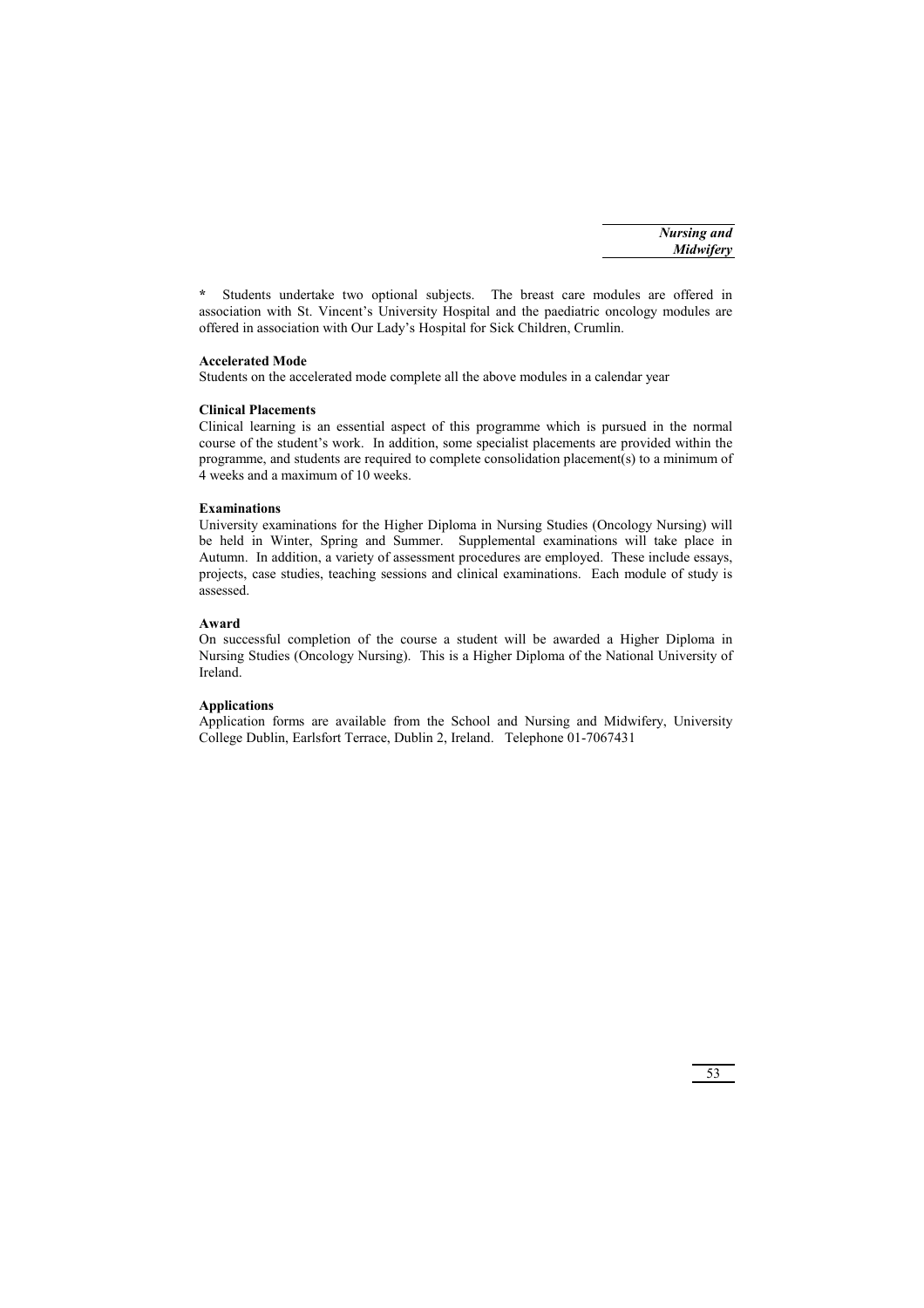## **HIGHER DIPLOMA IN NURSING STUDIES (Palliative Nursing)**

## **Introduction**

This course is of two years' duration (part-time) and is run in association with our Our Lady's Hospice, Harold's Cross, Dublin.

## **Entrance Requirements**

Applicants should be registered as a General Nurse with two years' post-registration nursing experience, and should be currently nursing patients receiving palliative care.

## **Exemptions**

It is possible to gain exemptions from part of this course on the basis of comparable prior study. Applicants must apply for exemptions at the time of application.

## **Aim of Programme**

The Higher Diploma programme is provided for registered nurses who wish to extend their knowledge of palliative nursing care. The course is closely related to the Higher Diploma in Nursing Studies (Oncology Nursing), and students share some foundation course work in the first year of the course. The second year of the course will take place in Our Lady's Hospice under the direction of the Department of Nursing Studies.

## **Course Content**

| Year 1                            | Year 2                                   |
|-----------------------------------|------------------------------------------|
| Nursing Theory and Practice I     | Nursing Theory and Practice III          |
| (Palliative Nursing) (NURS P040)  | (Palliative Nursing) (NURS P044)         |
| Nursing Theory and Practice II    | Nursing Theory and Practice IV           |
| (Palliative Nursing) (NURS P041)  | (Palliative Nursing) (NURS P045)         |
| Nursing Research (NURS P013)      | Social and Behavioural Sciences II       |
| Biological Sciences (NURS P042)   | (NURS P046)                              |
| Social and Behavioural Sciences I | Social and Behavioural Sciences III      |
| (NURS P043)                       | (NURS P047)                              |
|                                   | Health and Healing in Palliative Nursing |
|                                   | (NURS P097)                              |
|                                   | <b>Clinical Placements</b>               |

*54*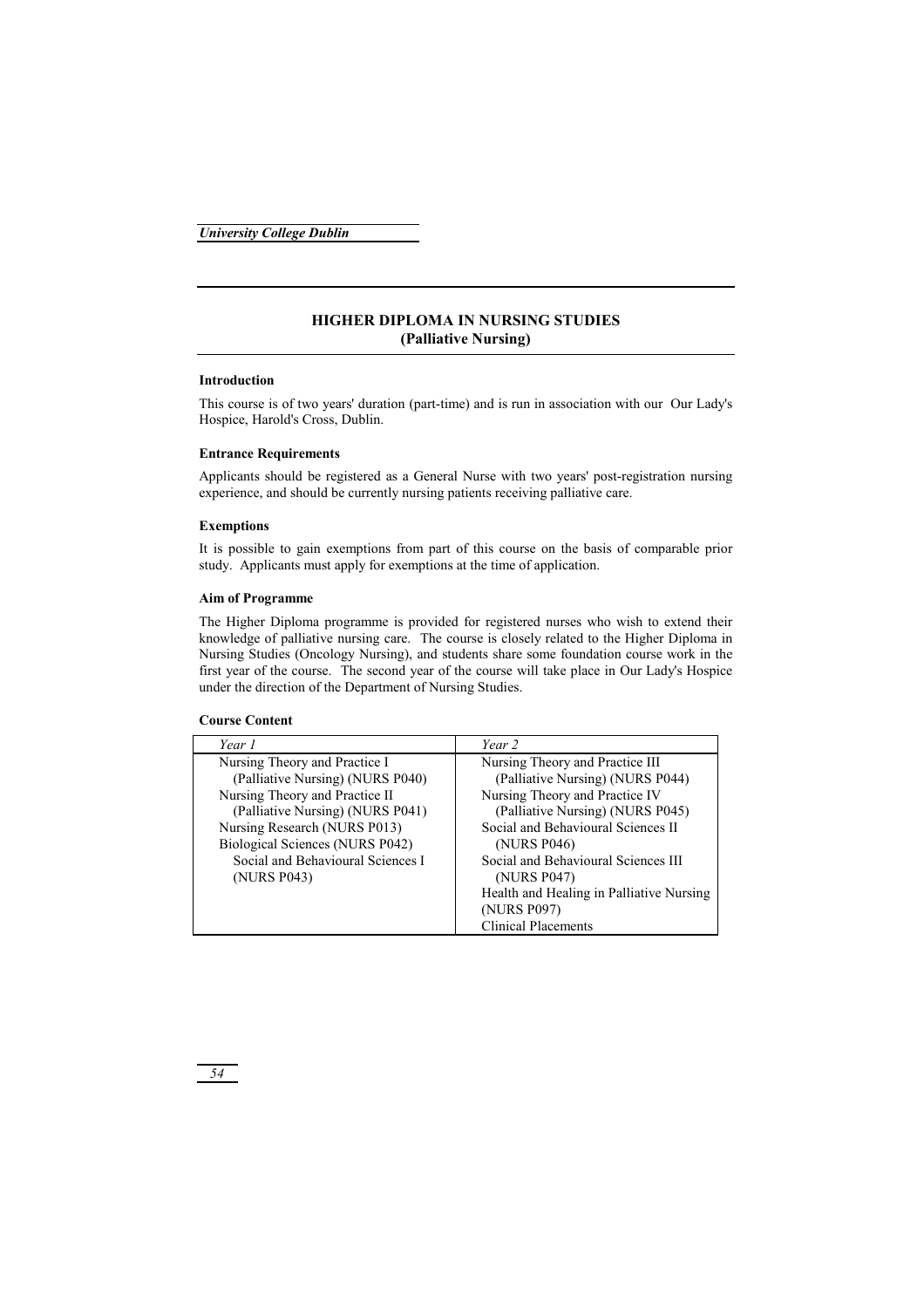### **Clinical Placements**

Students are expected to apply theoretical knowledge as part of their ongoing practice for the duration of the course. In addition, students are facilitated to spend from two to six weeks of supernumerary time in specialist palliative care settings.

## **Examinations**

University Examinations for the Higher Diploma in Nursing Studies (Palliative Nursing) will be held in the winter, spring and summer. Supplemental examinations will take place in the Autumn. Additional assessment procedure includes essays, projects, case studies and clinical evaluations.

## **Application**

Application should be made to the School of Nursing and Midwifery, University College Dublin, Earlsfort Terrace, Dublin 2.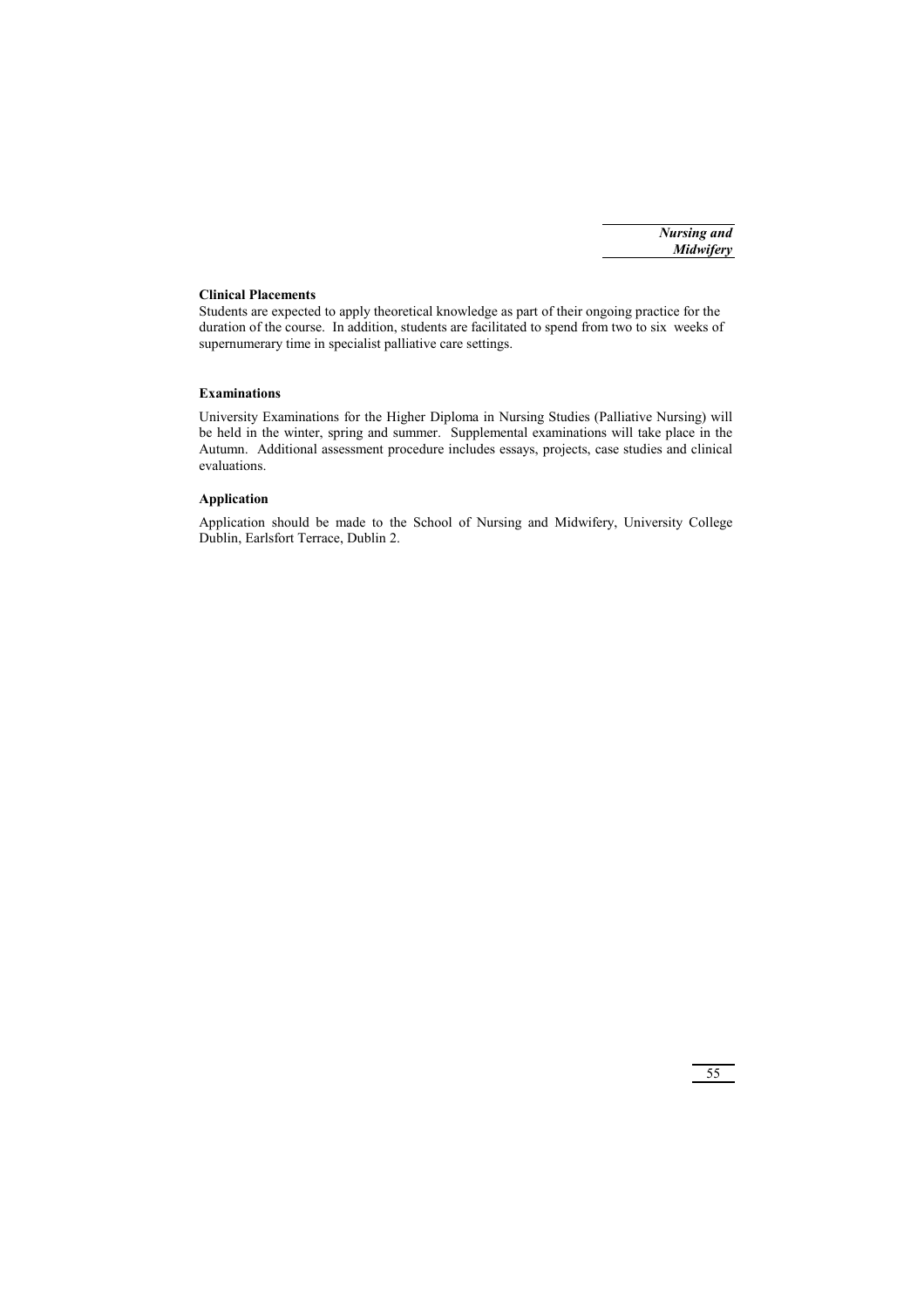### **Higher Diploma in Nursing Studies (Palliative Nursing) Revised Format 2000-0l**

\_\_\_\_\_\_\_\_\_\_\_\_\_\_\_\_\_\_\_\_\_\_\_\_\_\_\_\_\_\_\_\_\_\_\_\_\_\_\_\_\_\_\_\_\_\_\_\_

This two year part-time Higher Diploma programme is provided for registered nurses who wish to extend their knowledge of palliative nursing care. The course is related to the Higher Diploma in Nursing Studies (Oncology Nursing) and students share some foundation course work in the first year of the course. The second year of the course will take place in Our Lady's Hospice under the direction of the School of Nursing and Midwifery The programme is run in association with Our Lady's Hospice, Harold's Cross, Dublin. The course will also be offered in an accelerated format over one calendar year, but this may not be available until 200l.

#### **Entrance Requirements**

Applicants should be registered as a General Nurse with one year's post-registration nursing experience and should be currently nursing patients receiving palliative care.

## **Exemptions/Credits**

It is possible to gain exemptions from part of this course on the basis of comparable prior study. Applicants must apply for exemption at the time of application.

| <b>Course Content</b>                     |                                             |
|-------------------------------------------|---------------------------------------------|
| Year l                                    | <b>Year II</b>                              |
| Nursing Theory and Practice 1 (Palliative | Nursing Theory and Practice III (NURS)      |
| Nursing) (NURS P182)                      | P <sub>044</sub> )                          |
| Nursing Theory and Practice II            | Nursing Theory and Practice IV (Palliative  |
| (Palliative Nursing) (NURS P183)          | Nursing) (NURS P045)                        |
| Nursing Research (NURS P013)              | Social and Behavioural Sciences (Palliative |
| Biological Sciences (NURS Pl84)           | Nursing)                                    |
|                                           | (NURS P185)                                 |
|                                           | Health and Healing in Palliative Nursing    |
|                                           | (NURS P097)                                 |
|                                           | Clinical Placements (NURS P049)             |

#### **Clinical Placements**

Students are expected to apply theoretical knowledge as part of their ongoing practice for the duration of the course. In addition, students are facilitated to spend from two to six weeks of supernumerary time in specialist palliative care settings.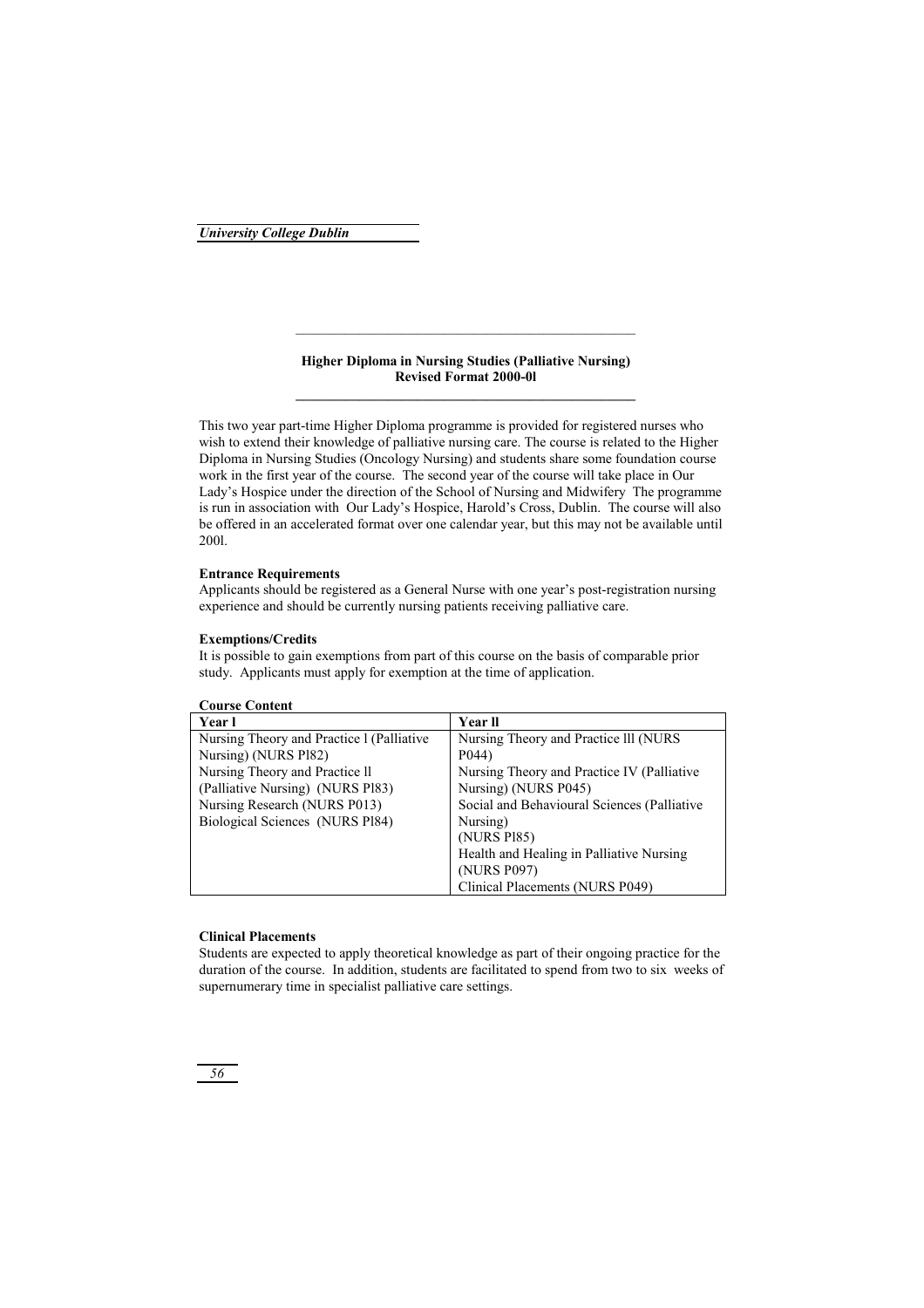#### **Examinations**

University Examinations for the Higher Diploma in Nursing Studies (Palliative Nursing) will be held in the Winter, Spring and Summer. Supplemental examinations will take place in the Autumn.

## **Award**

On successful completion of the course a student will be awarded a Higher Diploma in Nursing Studies (Palliative Nursing). This is a Higher Diploma of the National University of Ireland.

## **Application**

Application should be made to the School of Nursing and Midwifery, University College Dublin, Earlsfort Terrace, Dublin 2.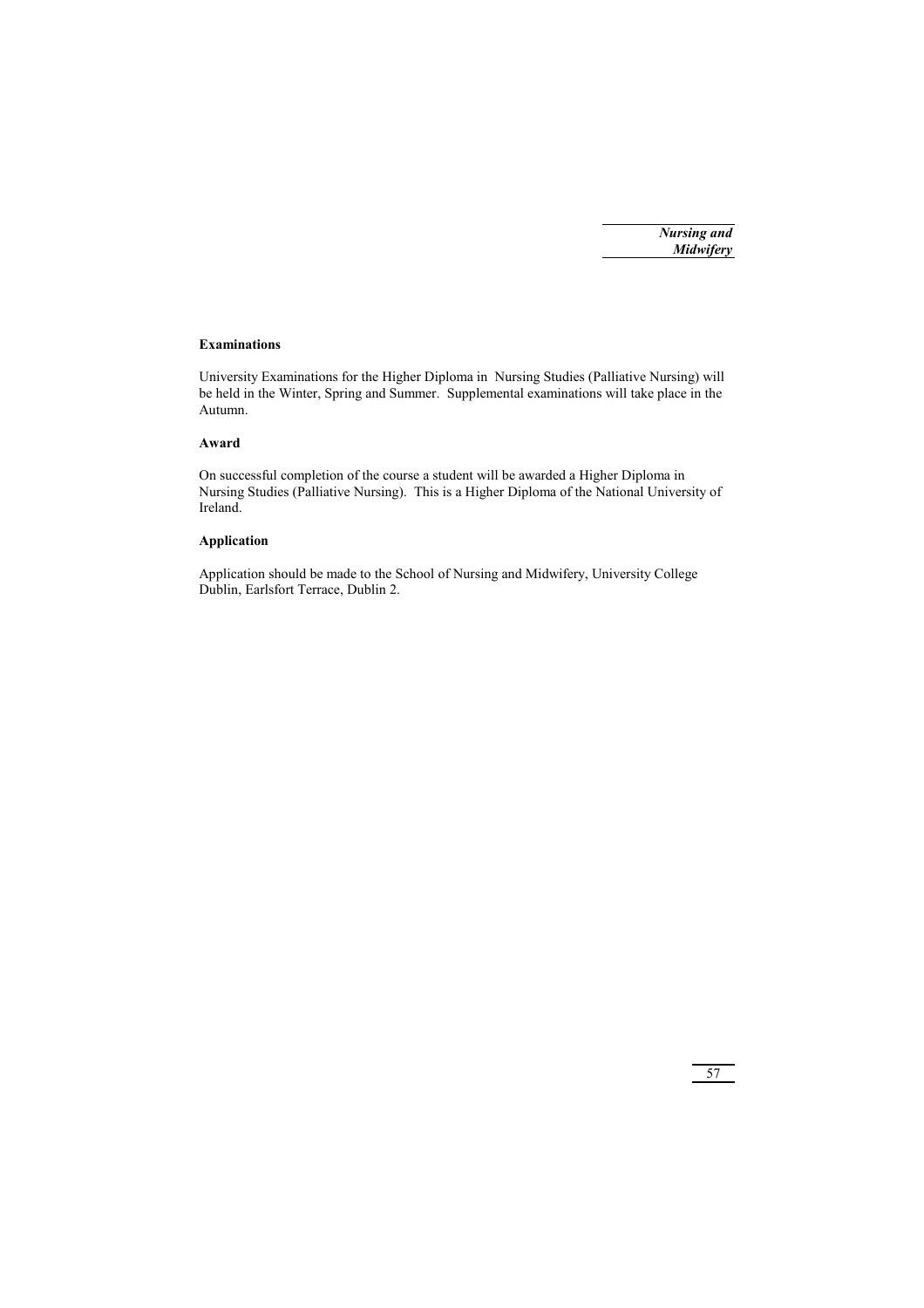## **HIGHER DIPLOMA IN NURSING STUDIES (Public Health Nursing)**

The Higher Diploma in Nursing Studies (Public Health Nursing) programme is a full-time one year programme for registered nurse midwives. The programme aims to prepare registered nurse-midwives to function as effective community health nurses, by facilitating primary, secondary and tertiary health care. The overall philosophy of the course is influenced by the concept of primary health care and the growing movement towards community care as the 'ideal' within the priorities of a health care system.

Students who are awarded the Higher Diploma are eligible for inclusion on the Public Health Nursing register by An Bord Altranais.

### **Venue and Length**

The course will be held in University College Dublin, Earlsfort Terrace, with field work placements in the community and other special health care settings.

It will extend over a full year (52 weeks), commencing in late September. Field work placement will take place during each semester and an extended period of supervised practice (eight weeks) will take place between June and August.

Candidates will be assessed for eligibility by the School of Nursing and Midwifery prior to acceptance for the course. Students may then seek secondment from Health Boards.

#### **Entrance Requirements**

- (a) Professional education and experience; RGN and RM, with a minimum of one year's postregistration nursing experience, which must have been within the past three years.
- (b) Evidence of recent study (general and/or professional).

### **Exemptions/Credits**

It is possible to gain exemptions from part of this course on the basis of comparable prior study. Applicants must apply for exemptions at the time of application.

## *58*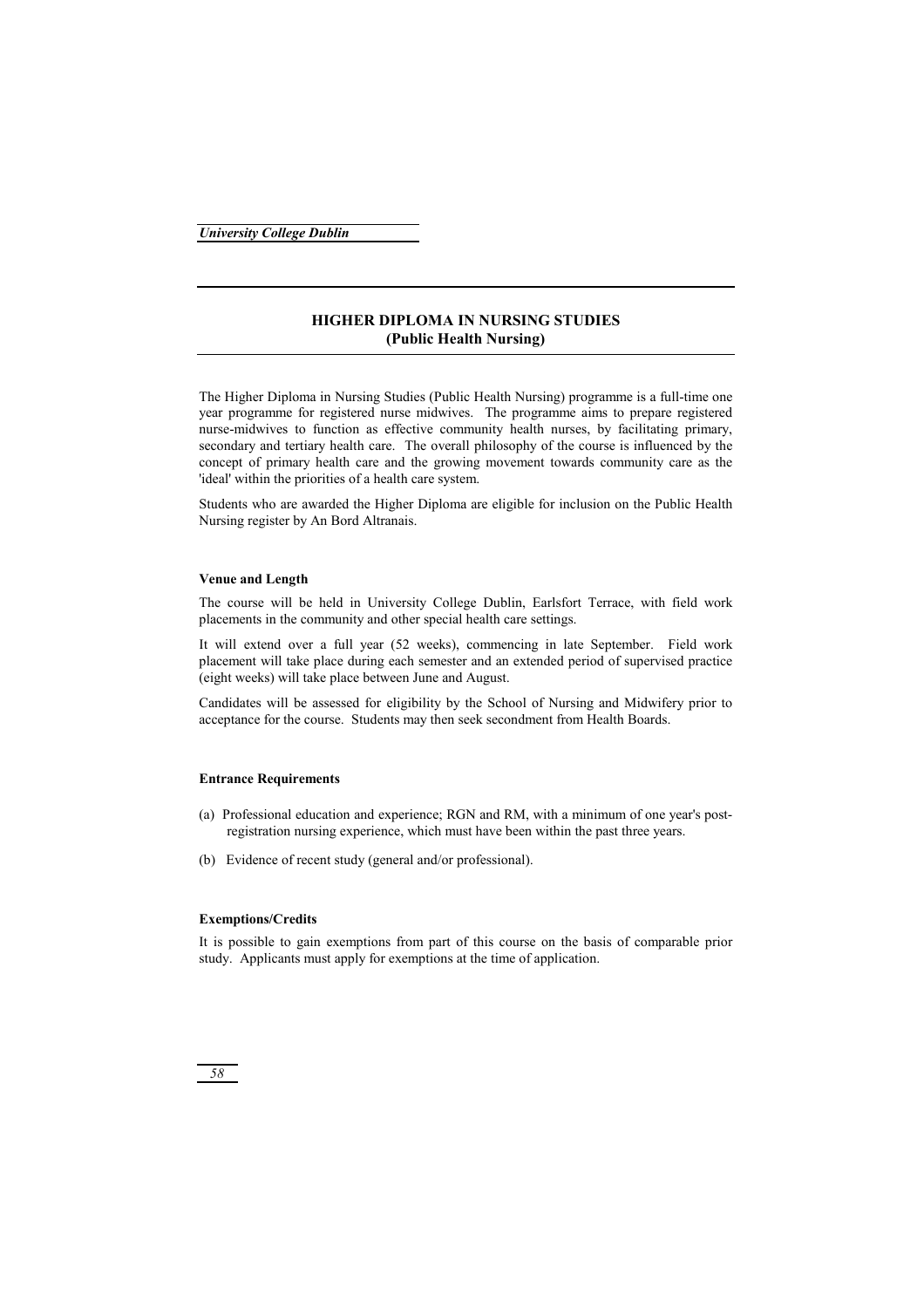# **Course Content**

Nursing Theory and Practice I (Community Health Nursing) (NURS Pl86) Nursing Theory and Practice II (Community Health Nursing) (NURS Pl87) Nursing Theory and Practice III (Community Health Nursing) (NURS Pl88) Nursing Theory and Practice IV (Community Health Nursing) (NURS Pl93) Nursing Theory and Practice V (Community Health Nursing) (NURS Pl93) Nursing Theory and Practice VI (Community Health Nursing) (NURS P037) Clinical Practice (NURS P036) Primary Health Care and Health Promotion (NURS Pl9l)

Epidemiology, Family and Social Policy, Public Health Policy (NURS Pl90)

Nursing Research (NURS P013)

Social and Behavioural Sciences (NURS P033)

Communication Skills

Clinical Practice (NURS P039)

## **Examinations**

Examinations will take place at the end of each semester. Continuous assessment, course work and fieldwork will contribute to marks. Assessment of course work and field work will be completed by Autumn (August).

## **Application**

Application forms are available from the School of Nursing and Midwifery, University College Dublin, Earlsfort Terrace, Dublin 2 (tel: 01-706 7431 or 01-706 7383).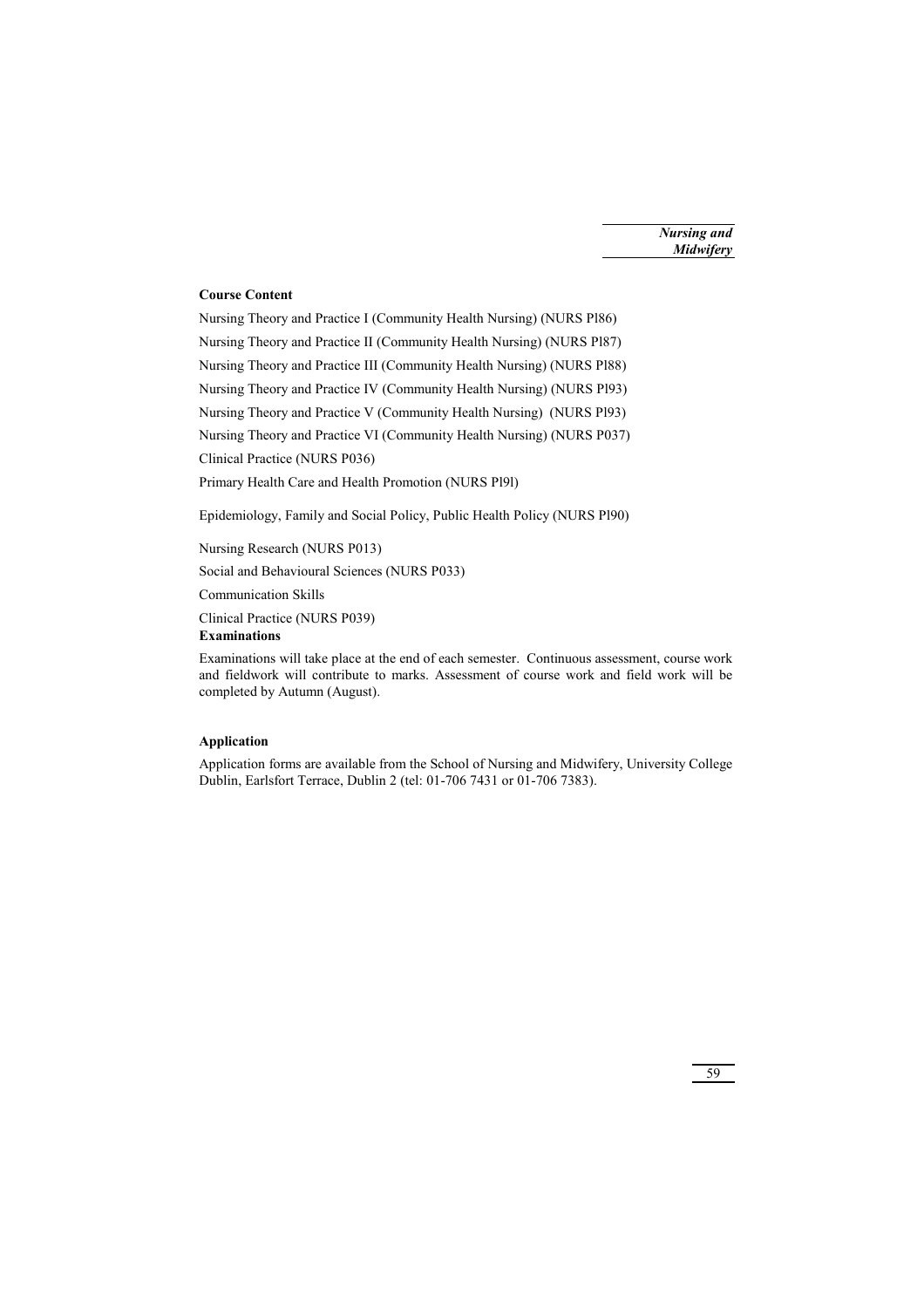## **HIGHER DIPLOMA IN NURSING STUDIES (Peri-Anaesthesia Nursing)**

This Higher Diploma course will take place over two academic years. The first year of the course is part-time, while the second year requires some full-time commitment. This course is offered in association with the Post Registration Education Department in the Mater Misericordiae Hospital and St. Vincent's Hospital, Elm Park. The course equips the student to work in the anaesthesia and post anaesthesia setting. It will give academic accreditation to Higher Diploma level to a specialist course in Anaesthesia Nursing. Students will attend University College Dublin for theoretical instruction in year one. Teaching in the second year will take place in University College Dublin, Mater Misericordiae Hospital and St. Vincent's Hospital. Supernumerary clinical placements are facilitated in year two in the Mater Misericordiae Hospital, St. Vincent's Hospital and other clinical sites.

#### **Aim of the Programme**

The programme aims to provide the student with the opportunity to develop a greater understanding of the principles which underpin Anaesthesia and Post Anaesthesia Care Nursing.

| Year 1                                                                                                                                                                                                                                                                       | Year 2                                                                                                                                                                                                                                                                                                                                                                                             |
|------------------------------------------------------------------------------------------------------------------------------------------------------------------------------------------------------------------------------------------------------------------------------|----------------------------------------------------------------------------------------------------------------------------------------------------------------------------------------------------------------------------------------------------------------------------------------------------------------------------------------------------------------------------------------------------|
| Nursing Theory and Practice I (Peri-<br>Anaesthesia Nursing) (NURS P074)<br>Nursing Theory and Practice II (Peri-<br>Anaesthesia Nursing) (NURS P075)<br>Nursing Research (NURS P013)<br>Biological Sciences I (NURS P076)<br>Social and Behavioural Sciences<br>(NURS P077) | Nursing Theory and Practice III<br>(Pre-Anaesthesia) (NURS P096)<br>Nursing Theory and Practice IV<br>(Intra Anaesthesia) (NURS P096)<br>Nursing Theory and Practice V<br>(Post Anaesthesia) (NURS P096)<br>Nursing Theory and Practice VI<br>(Care of the Person with Special Needs)<br>(NURS P095)<br>Biological Sciences II (NURS P081)<br>Health Promotion and Health Education<br>(NURS P082) |

## **Course Content**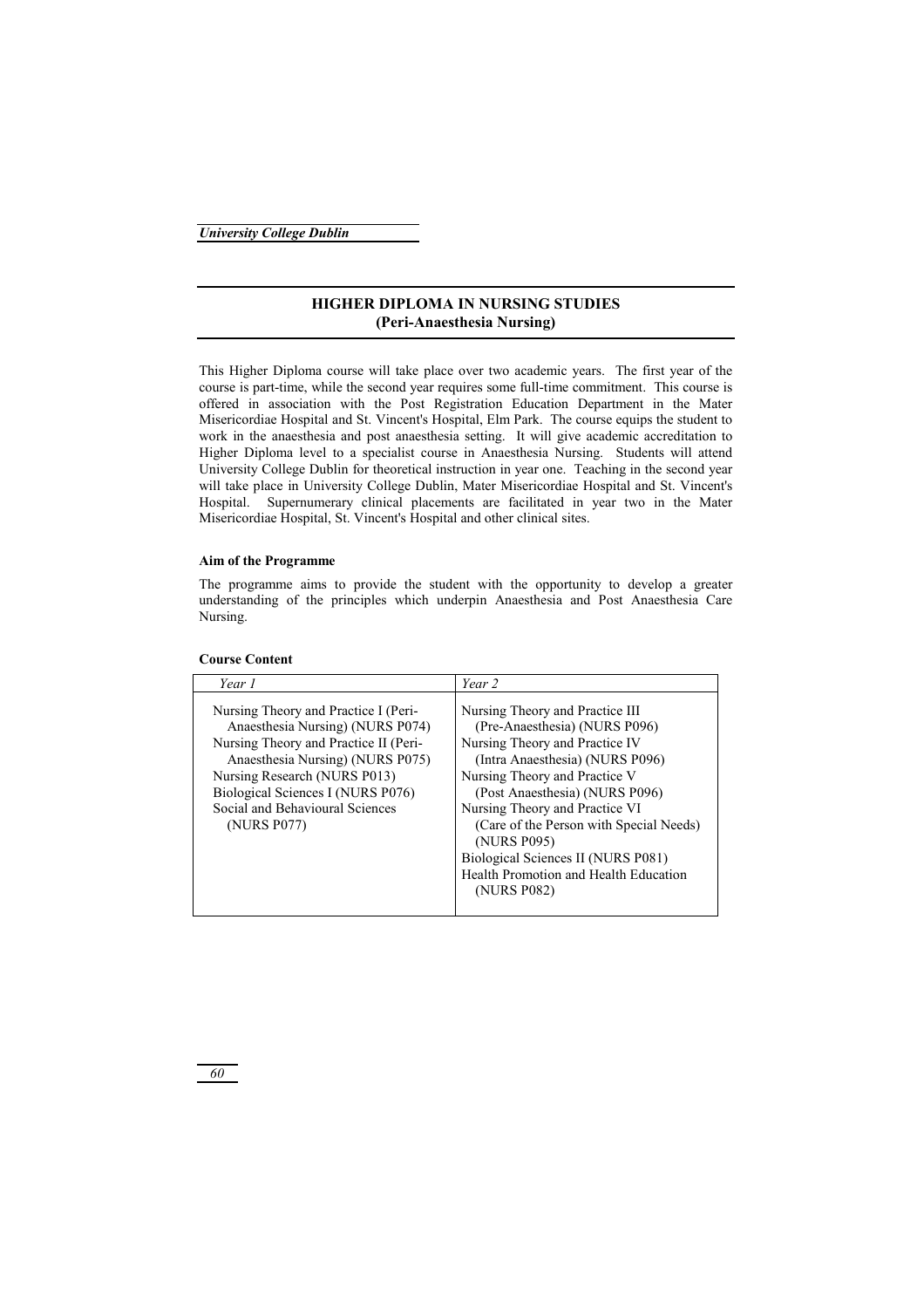## **Examination**

The Higher Diploma in Nursing Studies (Peri-Anaesthesia Nursing) examinations will be held in the Summer and the Autumn.

## **Application Procedure**

Applicants should contact the School of Nursing and Midwifery, Earlsfort Terrace, Dublin for further information.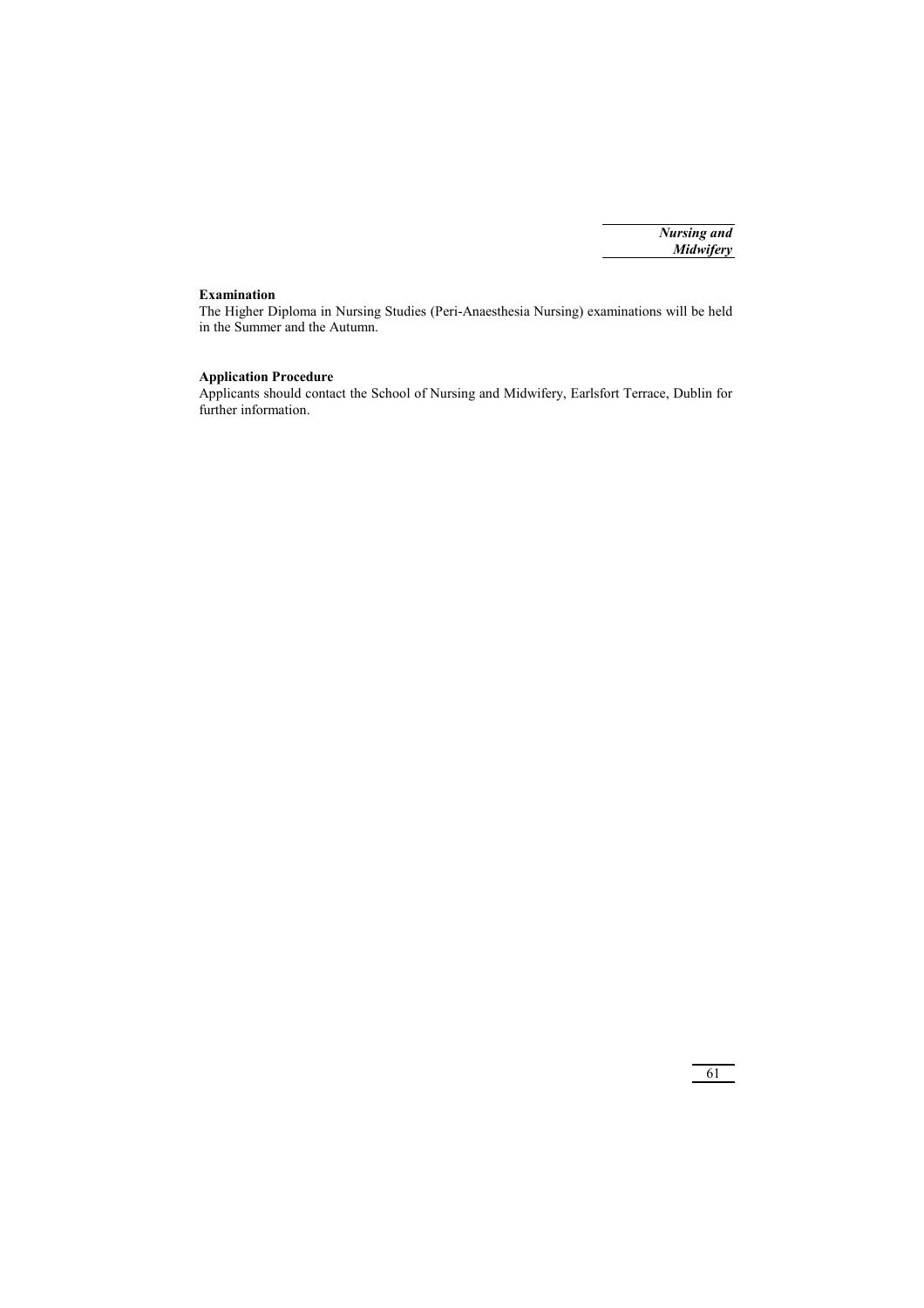### **Higher Diploma in Nursing Studies (Peri-Anaesthesia Nursing) Revised Format 2000-0l**

#### **Introduction**

This two year part time Higher Diploma programme is designed to expand the knowledge and skills of nurses engaged in the care of people in the anaesthesia environment. The course may also be pursued in an accelerated format over a calendar year. This course is offered in association with the Post Registration Nurse Education Department in the Mater Misericordiae Hospital, Eccles Street and St. Vincent's University Hospital, Elm Park. The course equips the student to work in the anaesthesia and post anaesthesia setting. It gives academic accreditation to Higher Diploma level to a specialist practice in Peri-Anaesthesia nursing. Students will be taught in University College Dublin, Mater Misericordiae Hospital, and St. Vincent's University Hospital, Elm Park.

#### **Entrance Requirements**

a).Registration with An Bord Altranais as a Registered General Nurse.

b).Two years post registration experience in general nursing.

c).Candidates must be employed in the Operating Department (in the area of anaesthesia / post anaesthesia nursing) for a minimum of six months prior to commencing the course.

d).Candidates must obtain the commitment of both the Director of Nursing and Theatre Superintendent / Theatre Sister, in writing, to enable them to work in the anaesthesia / post anaesthesia care (recovery room) area for the duration of the programme.

#### **Exemptions / Credits**

It is possible to gain exemptions from part of this course on the basis of comparable prior study. Applicants must apply for an exemption at the time of application, and it must be completed and returned with all the relevant data.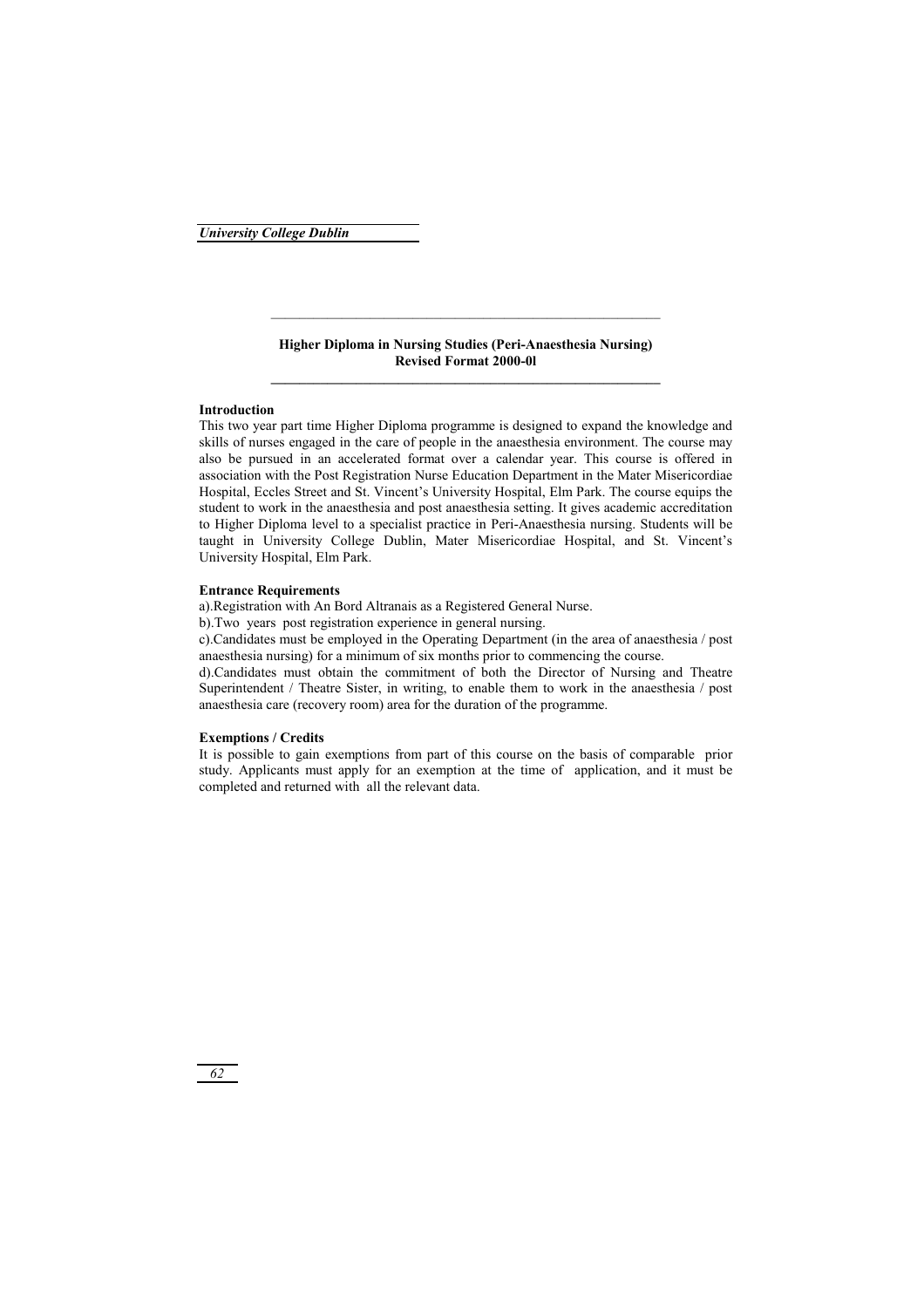| <b>Course Content</b>                         |                                            |
|-----------------------------------------------|--------------------------------------------|
| Year 1                                        | <b>Year 2</b>                              |
| Nursing Theory & Practice I (Peri-Anaesthesia | Nursing Theory & Practice III (Peri-       |
| Nursing) (NURS P074)                          | Anaesthesia Nursing) (NURS P195)           |
|                                               |                                            |
| Nursing Theory & Practice II (Peri-Anasthesia | Nursing Theory and Practice 1V(Peri-       |
| Nursing) (NURS P075)                          | Anaesthesia Nursing) (NURS 195)            |
|                                               |                                            |
| Nursing Research (NURS P013)                  | Nursing Theory and Practice V (Care of the |
|                                               | Critically Ill) (NURS Pl96)                |
| Biological Sciences (NURS P194)               |                                            |
|                                               | Nursing Theory and Practice VI (Care of    |
|                                               | person with special needs) (NURS Pl96)     |

#### **Accelerated Mode**

Students undertaking the accelerated mode will complete all of the above modules in a calendar year.

### **Clinical placements**

Clinical learning is an essential aspect of this programme which is pursued in the normal course of the student's work. In addition, some specialist clinical placements are provided in the programme where students are required to complete consolidation placements. Clinical placements will take place during the programme. Students must provide a documented record of 100% attendance at each supernumerary clinical placement before they are eligible for a pass mark on their clinical assessment.

### **Examinations**

A variety of assessment procedures are employed. These include essays, projects, case studies as appropriate, teaching sessions and examination papers. Each module of study is assessed. University examinations will be held in the Winter, Spring, Summer and Autumn.

### **Award**

On successful completion of the programme, a student will be awarded a Higher Diploma in Nursing Studies (Peri-Anaesthesia Nursing). This is a Higher Diploma of the National University of Ireland.

## **Application**

Application forms are available from The Director, School of Nursing and Midwifery, University College Dublin, Earlsfort Terrace, Dublin 2. Telephone (01) 7067383 / 7431.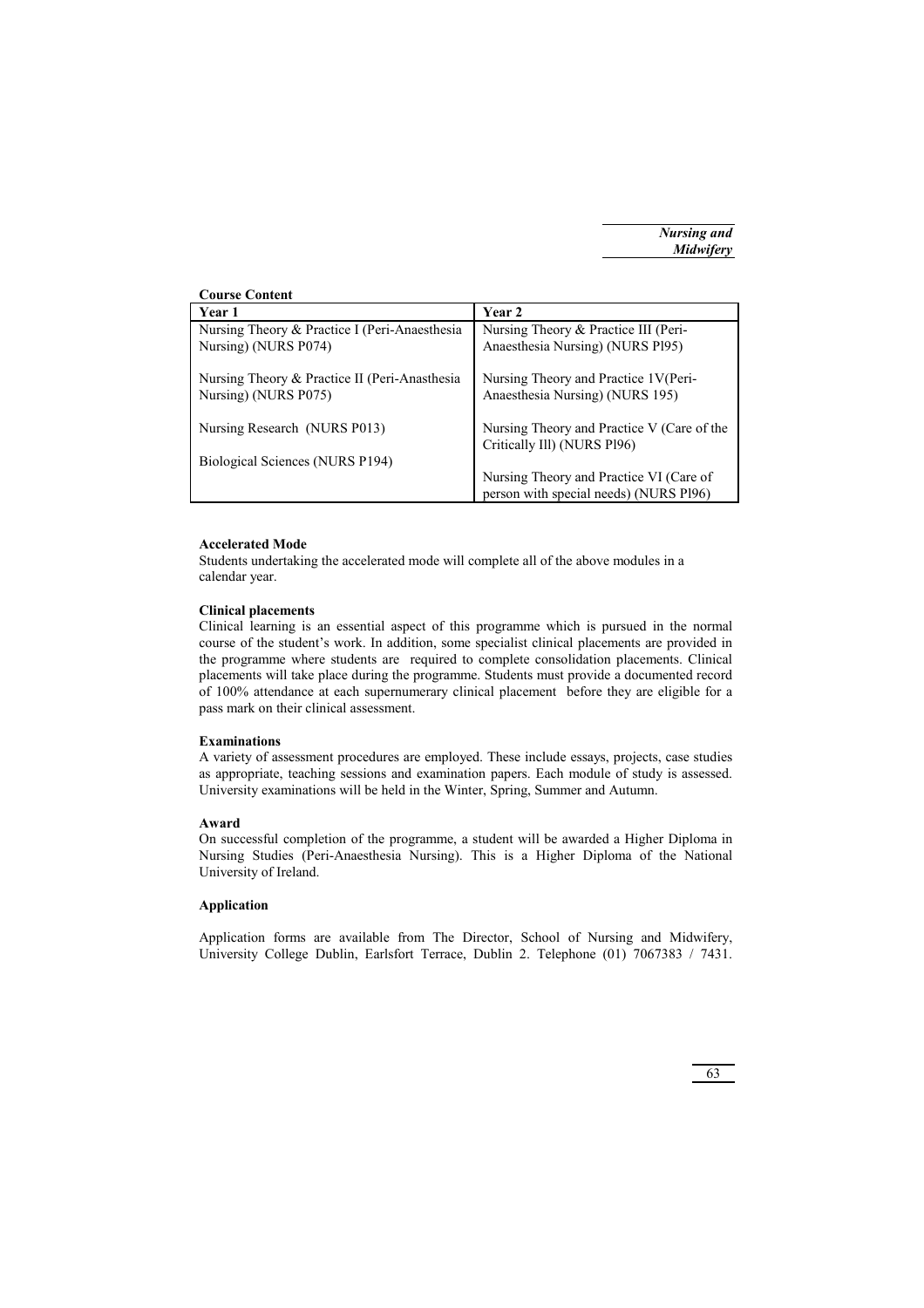### **Higher Diploma in Nursing Studies (Peri-Operative Nursing)**

### **Introduction**

This two year part time Higher Diploma in Nursing Studies (Peri-Operative Nursing) programme is designed to expand the knowledge and skills of nurses engaged in the care of people within the peri-operative environment. This course may also be pursued in an accelerated format over a calendar year. This Higher Diploma gives academic accreditation to Higher Diploma level to a specialist practice in Peri-Operative nursing. Students will be taught in University College Dublin and in designated clinical sites.

#### **Entrance Requirements**

a). Registration with An Bord Altranais as a Registered General Nurse.

b). Two years post registration experience in general nursing.

c). Candidates must be employed in the Operating Department (in the area of pre-operative, intra-operative and post-operative nursing) for a minimum of twelve months prior to commencing the course.

d). Candidates must obtain the commitment of both the Director of Nursing and Theatre Superintendent / Theatre Sister, in writing, to enable them to work in the pre-operative, intraoperative and post-operative care area for the duration of the programme.

### **Exemptions / Credits**

It is possible to gain exemptions from part of this course on the basis of comparable prior study. Applicants must apply for an exemption at the time of application, and it must be completed and returned with all the relevant data.

|  | <b>Course Content</b> |
|--|-----------------------|
|--|-----------------------|

| Year 1                                       | Year 2                                 |
|----------------------------------------------|----------------------------------------|
| Nursing Theory & Practice I (Peri-Operative  | Nursing Theory and Practice III (Peri- |
| Nursing) (NURS P141)                         | Operative Nursing) (NURS Pl47)         |
| Nursing Research (NURS PO13)                 | Nursing Theory and Practice 1V(Peri-   |
|                                              | Operative Nursing) (NURS Pl47)         |
| Nursing Theory & Practice II (Peri-Operative |                                        |
| Nursing) (NURS P142)                         | Nursing Theory and Practice V (Peri-   |
|                                              | Operative Nursing) (NURS P198)         |
| Biological Sciences (NURS P143)              |                                        |
|                                              | Nursing Theory and Practice VI (Peri-  |
|                                              | Operative Nursing (NURS P198)          |
|                                              |                                        |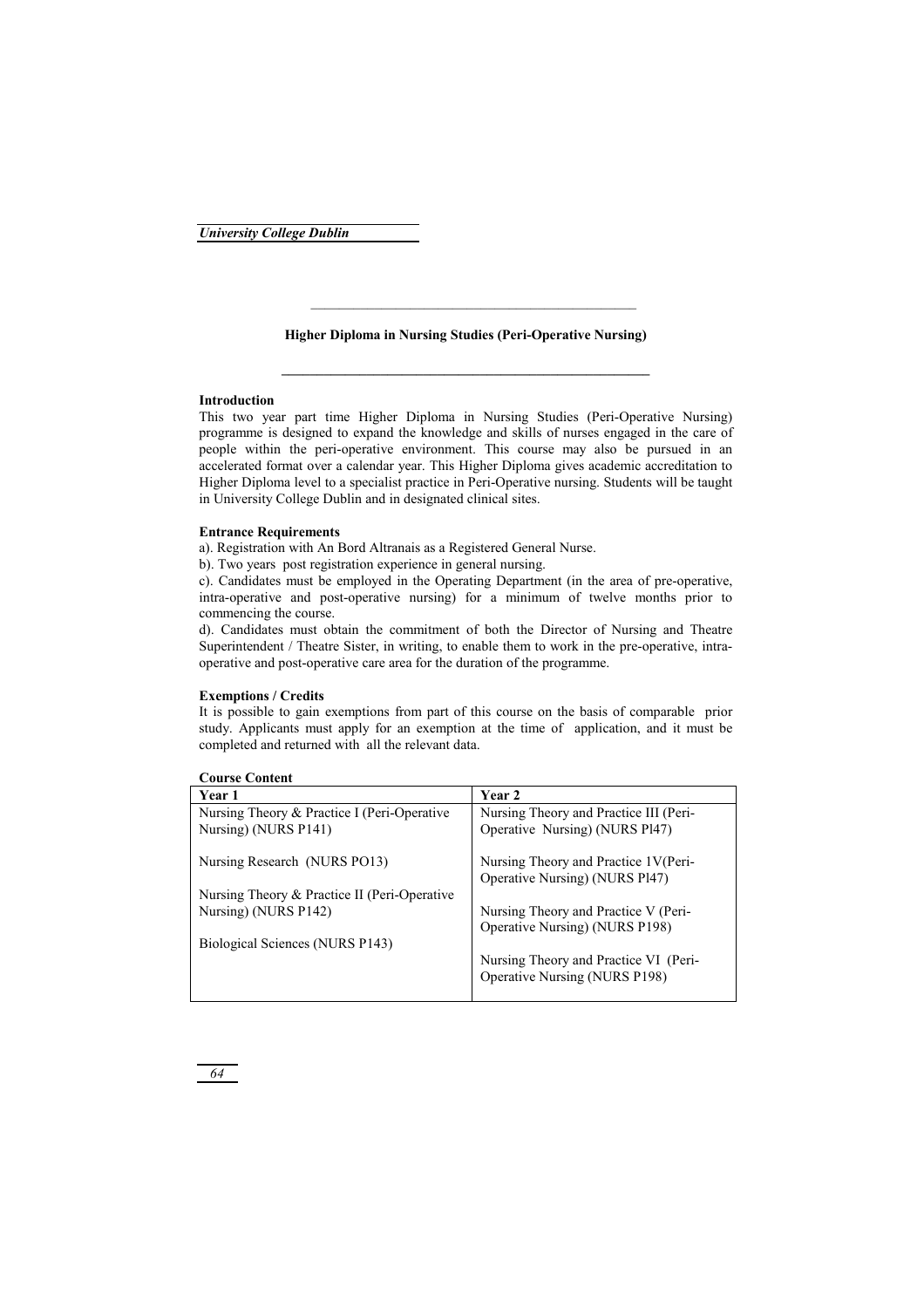## **Accelerated Mode**

Students undertaking the accelerated mode will complete all of the above modules in a calendar year.

### **Clinical placements**

Clinical learning is an essential aspect of this programme which is pursued in the normal course of the student's work. In addition, some specialist clinical placements are provided in the programme where students are required to complete consolidation placements. Clinical placements will take place during the programme. Students must provide a documented record of 100% attendance at each supernumerary clinical placement before they are eligible for a pass mark on their clinical assessment.

### **Examinations**

A variety of assessment procedures are employed. These include essays, projects, case studies as appropriate, teaching sessions and examination papers. Each module of study is assessed. University examinations will be held in the Winter, Spring, Summer and Autumn.

### **Award**

On successful completion of the programme, a student will be awarded a Higher Diploma in Nursing Studies (Peri-Operative Nursing). This is a Higher Diploma of the National University of Ireland.

## **Application**

Application forms are available from The Director, School of Nursing and Midwifery, University College Dublin, Earlsfort Terrace, Dublin 2. Telephone (01) 7067383 / 7431.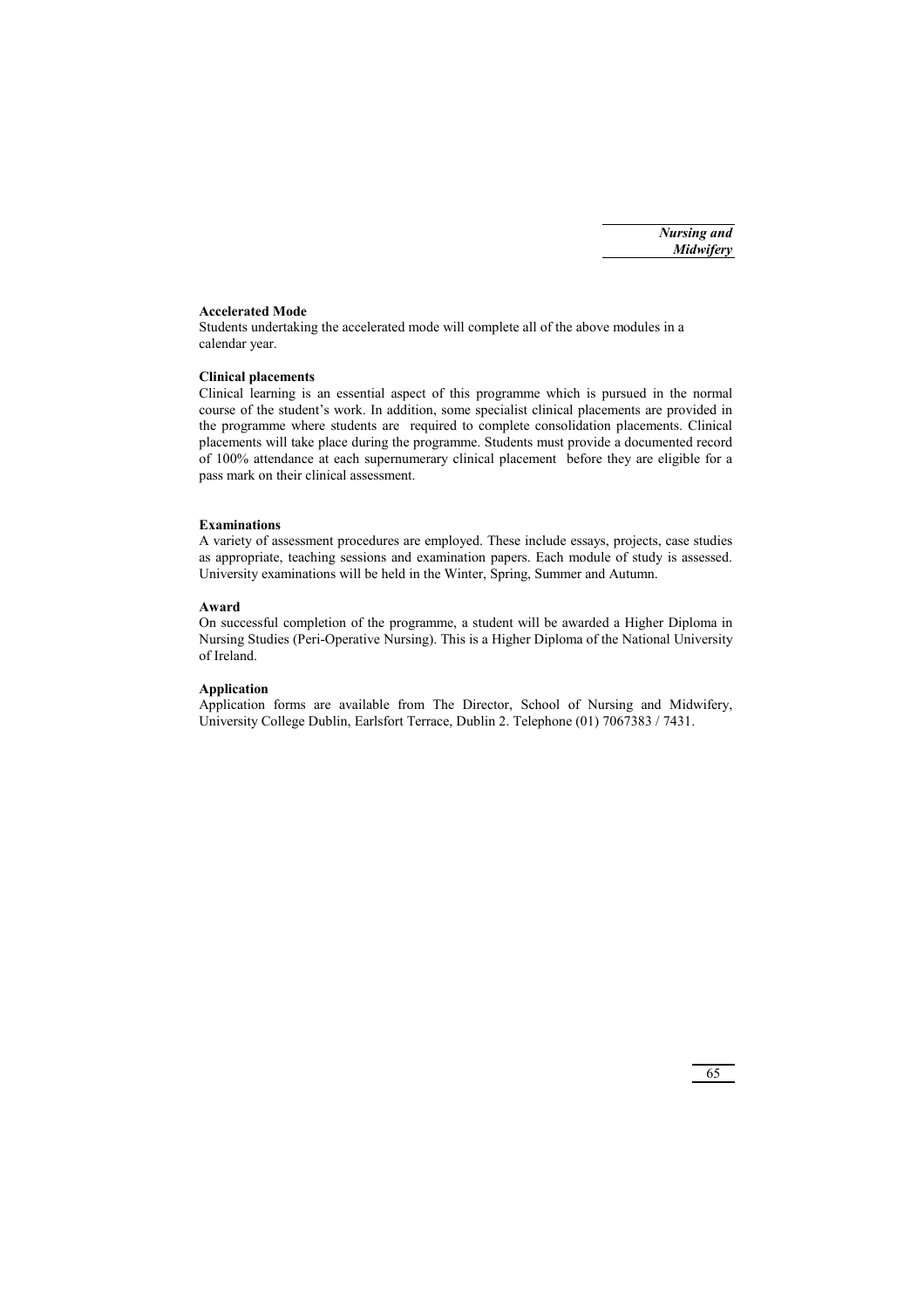## **Diploma in Nursing Studies (Retrospective Award)**

Students who register for any of the two year part-time Higher Diplomas (listed below) and who successfully complete all first year modules may apply retrospectively for the award of a Diploma in Nursing Studies. This award is only available retrospectively to students who wish to exit the programme after completion of all first year modules and who do not subsequently proceed to the Higher Diploma in Nursing Studies examination. Students who successfully complete all Year l modules and who have not qualified for exemption from any of the programme may apply for the award of Diploma in Nursing Studies. This relates to the following programmes:

Higher Diploma in Nursing Studies

- Accident & Emergency Nursing
- Diabetes Nursing
- Oncology Nursing
- Palliative Nursing
- Peri-Anaesthesia Nursing
- Peri-Operative Nursing
- Critical Care Nursing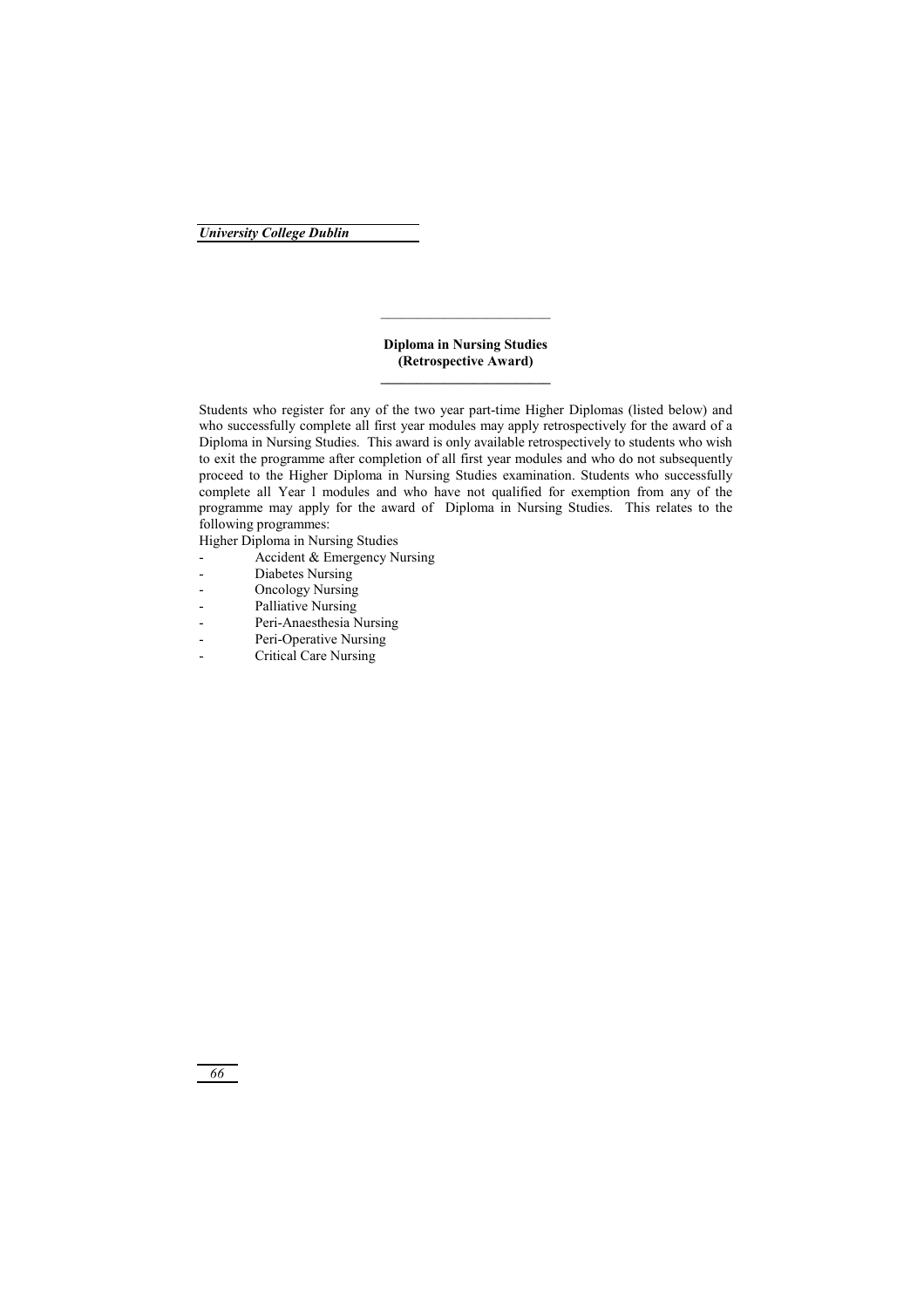## **DIPLOMA IN NURSING STUDIES (Nursing Informatics)**

#### **Introduction**

This one year, part-time diploma is offered by the School of Nursing and Midwifery, in association with the Institute for Healthcare Informatics in the Mater Misericordiae Hospital. It will give academic accreditation to diploma level to a specialist course in Nursing Informatics. Students will be taught in University College Dublin and will have access to the facilities of the Institute of Healthcare in the Mater Misericordiae Hospital. The course is designed to give a general introduction to the area of computers and Nursing Informatics.

### **Aim of the Programme**

To introduce nurses to the management of information with the assistance of telematics, including computers.

## **Entrance Requirements**

Registration as a nurse with An Bord Altranais (Irish Nursing Board).

Keyboard skills are essential.

#### **Exemptions**

It is possible to gain exemptions from part of this course on the basis of comparable prior study. Applicants must apply for exemptions at the time of application.

## **Course Content**

The course includes study in the following areas: Introduction to Computers and Information Technology, Computer Applications, Research Techniques and Nursing Informatics I and II.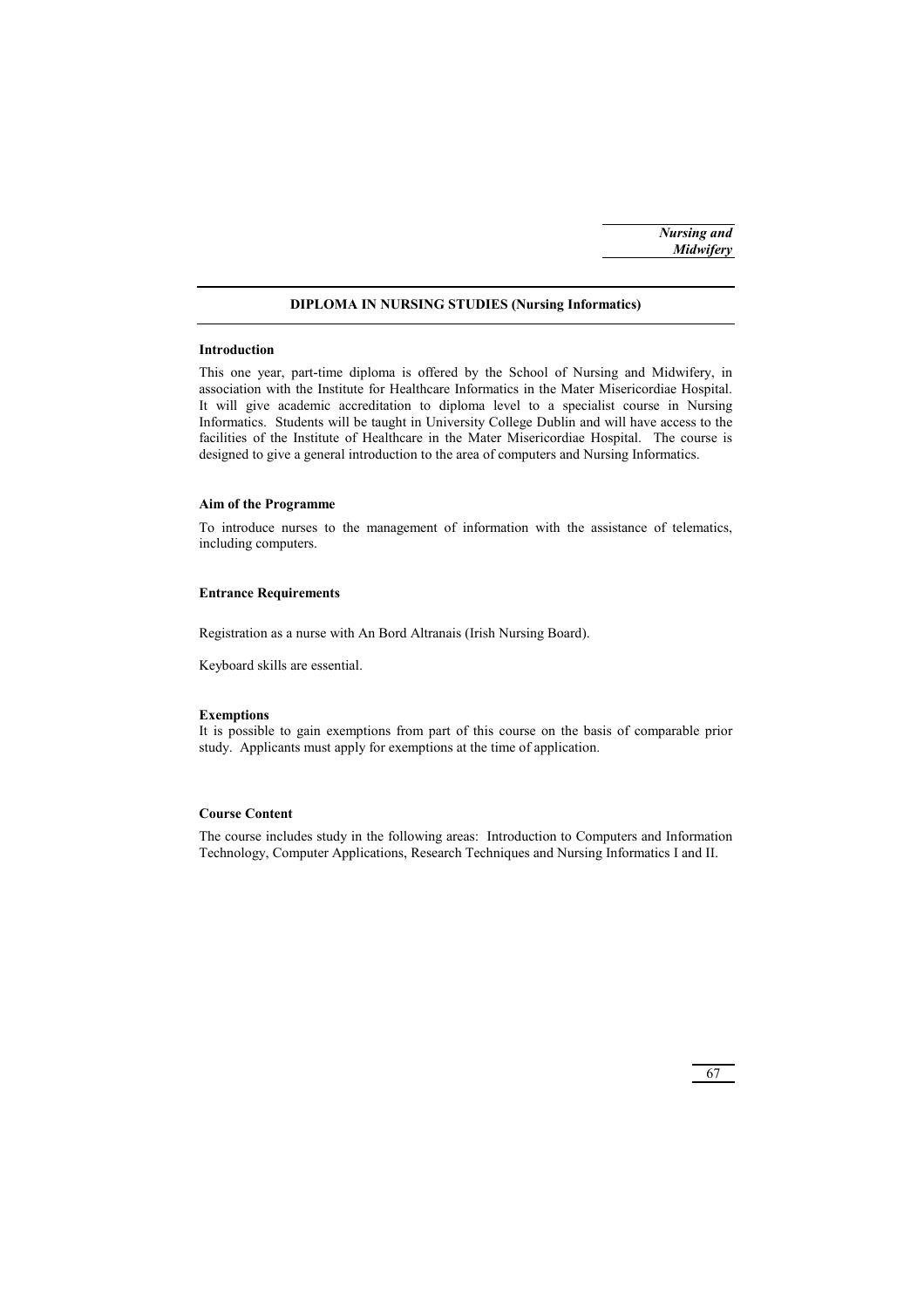## **Examinations**

The Diploma in Nursing Studies (Nursing Informatics) examinations will be held in the Summer and Autumn. Course work will be completed throughout the programme, and will contribute to the award of the Diploma.

# **Application**

Applicants should apply to the Director, School of Nursing and Midwifery, University College Dublin, Earlsfort Terrace, Dublin 2.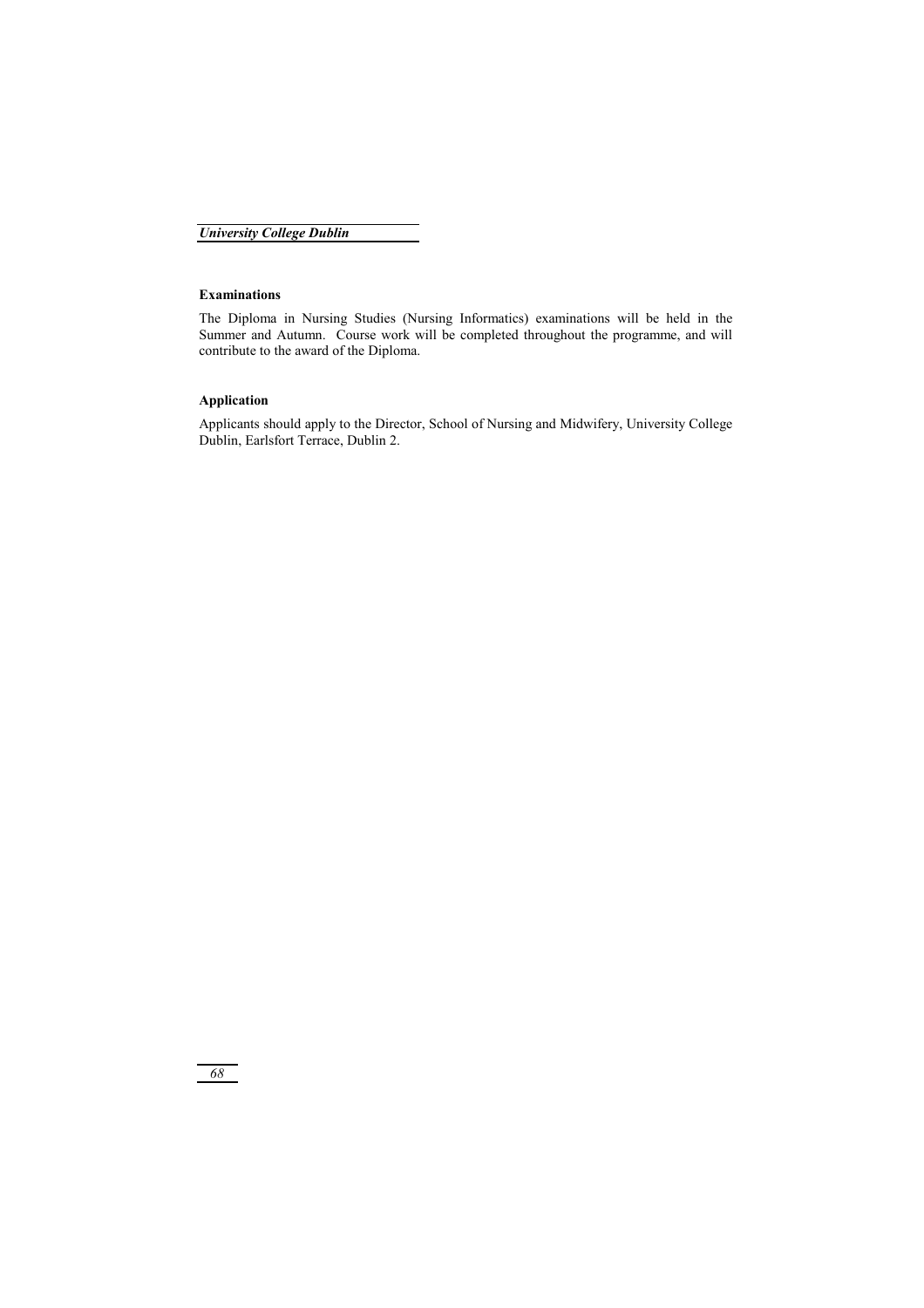### **DEGREE OF MASTER OF MEDICAL SCIENCE (MMedSc)**

#### **Course Description**

The aim of this course is to allow graduates to obtain further postgraduate tuition in their chosen branch of medicine or allied subjects related to medicine, with particular reference to the academic and research aspects.

The course will be open to graduates approved by the Faculty of Medicine. Candidates shall be permitted to enter for the MMedSc if they have obtained at least Second Class Honours in the BNS or hold an equivalent degree in nursing from another university, or other qualification deemed equivalent by the Faculty of Medicine. The number of places available will be limited.

The course will be full-time, covering twelve months, or on a part-time basis over at least two years.



Candidates for the MMedSc by thesis must attend for at least three terms and carry out research under the direction of the professor (or university lecturer) in the subject concerned. The thesis presented by the candidate is to embody the results of this research. The Faculty may approve of the work being carried out elsewhere under the direction of the professor (or university lecturer) in the subject concerned.

Candidates may be required to pass an oral examination in the subject matter of the thesis, if the examiners so decide. Three copies of the thesis must be lodged with the Supervisor of Examinations, University College Dublin, on or before the date fixed by the university.

Candidates may be required to take such other courses as the Head of Department may direct.

| п.<br>٠ |
|---------|
|         |

### **Course Structure**

The course will be full-time, covering twelve months or on a part-time basis over at least two years. It will be divided into Section A and Section B.

Section A will be aimed at the aspect of medicine or health studies chosen and will be directed by the School of Nursing and Midwifery. The student will follow the teaching programme made available, including lecture demonstrations in research techniques, and will take part in the teaching of undergraduate students. Section B will consist of a research project and thesis.

#### **Examinations**

Section A may be held in June or September.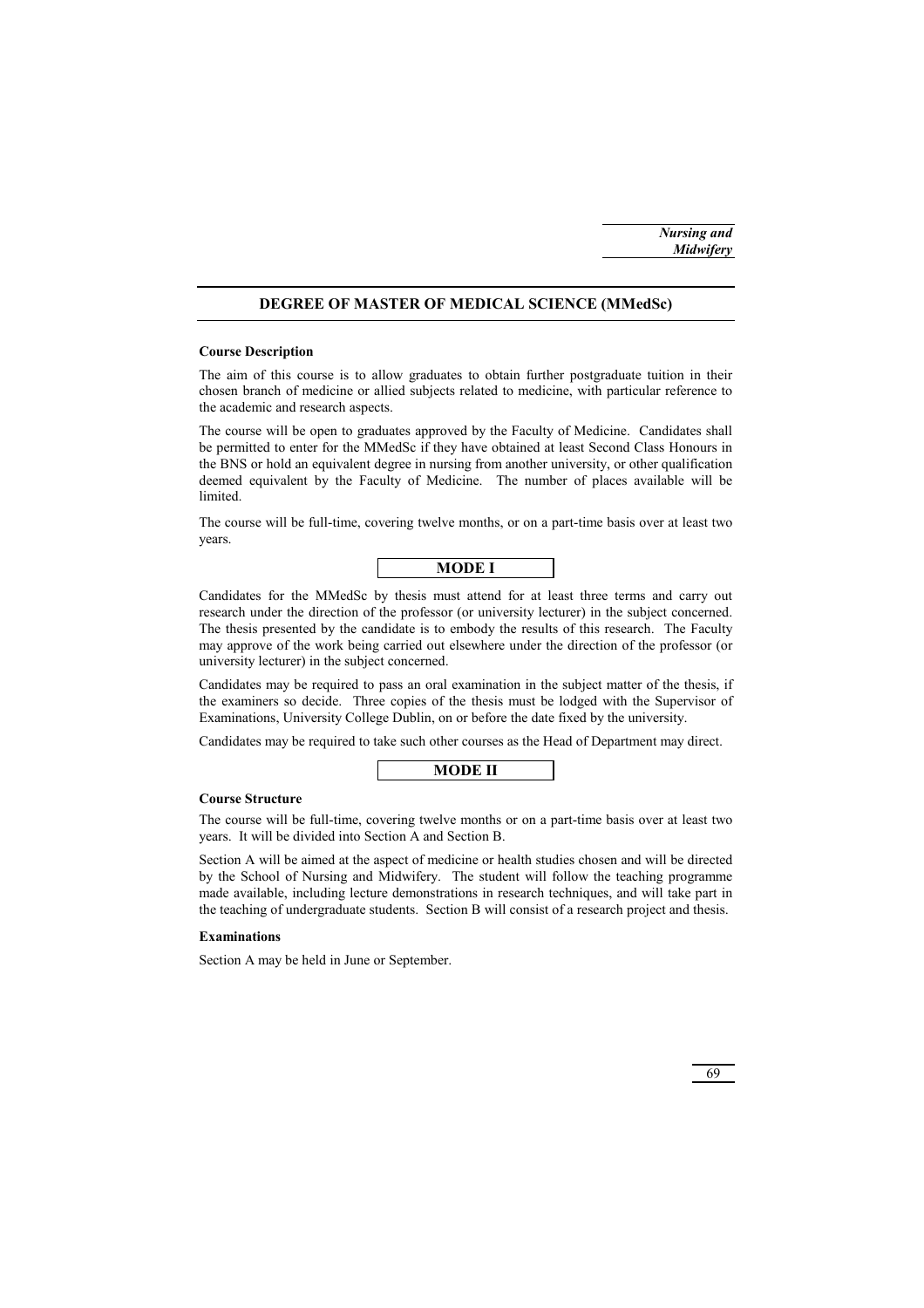## **DEGREE OF MASTER OF SCIENCE (NURSING) (MSc) DEGREE OF MASTER OF SCIENCE (MIDWIFERY) (MSc)**

## **Degree of Master of Science (Nursing) MSc Degree of Master of Science (Midwifery) MSc**

#### **Course Description**

The aim of this course is to allow graduates to obtain further postgraduate tuition in their chosen field, with particular reference to the academic and research aspects.

The course will be open to graduates approved by the Faculty of Medicine. Candidates will be permitted to enter for the MSc if they hold the BNS or hold an equivalent degree in nursing from another university, or other qualification deemed equivalent by the Faculty of Medicine.

The course will be full-time, covering twelve months, or part-time over two calendar years.

### **MODE l**

Candidates for the MSc by thesis must attend for at least three terms and carry out research under the direction of the professor (or university lecturer) in the subject concerned. The thesis presented by the candidate is to embody the results of this research. The Faculty may approve of the work being carried out elsewhere under the direction of the professor (or university lecturer) in the subject concerned.

Candidates may be required to pass an oral examination in the subject matter of the thesis, if the examiners so decide. Three copies of the thesis must be lodged with the Supervisor of Examinations, University College Dublin, on or before the date fixed by the university.

Candidates may be required to take such other courses as the Head of Department may direct.

#### **Mode ll**

### **Introduction**

The master's degree in Nursing Science/Midwifery Science includes eight taught modules and a dissertation. It consists of an overall core structure and additional optional strands, namely nursing practice; midwifery practice; nurse education; midwife education; and applied health care management.

Master's students follow a teaching programme laid down by the School of Nursing and Midwifery, including lectures/workshops in research techniques. In addition, students will complete a research project.

*70*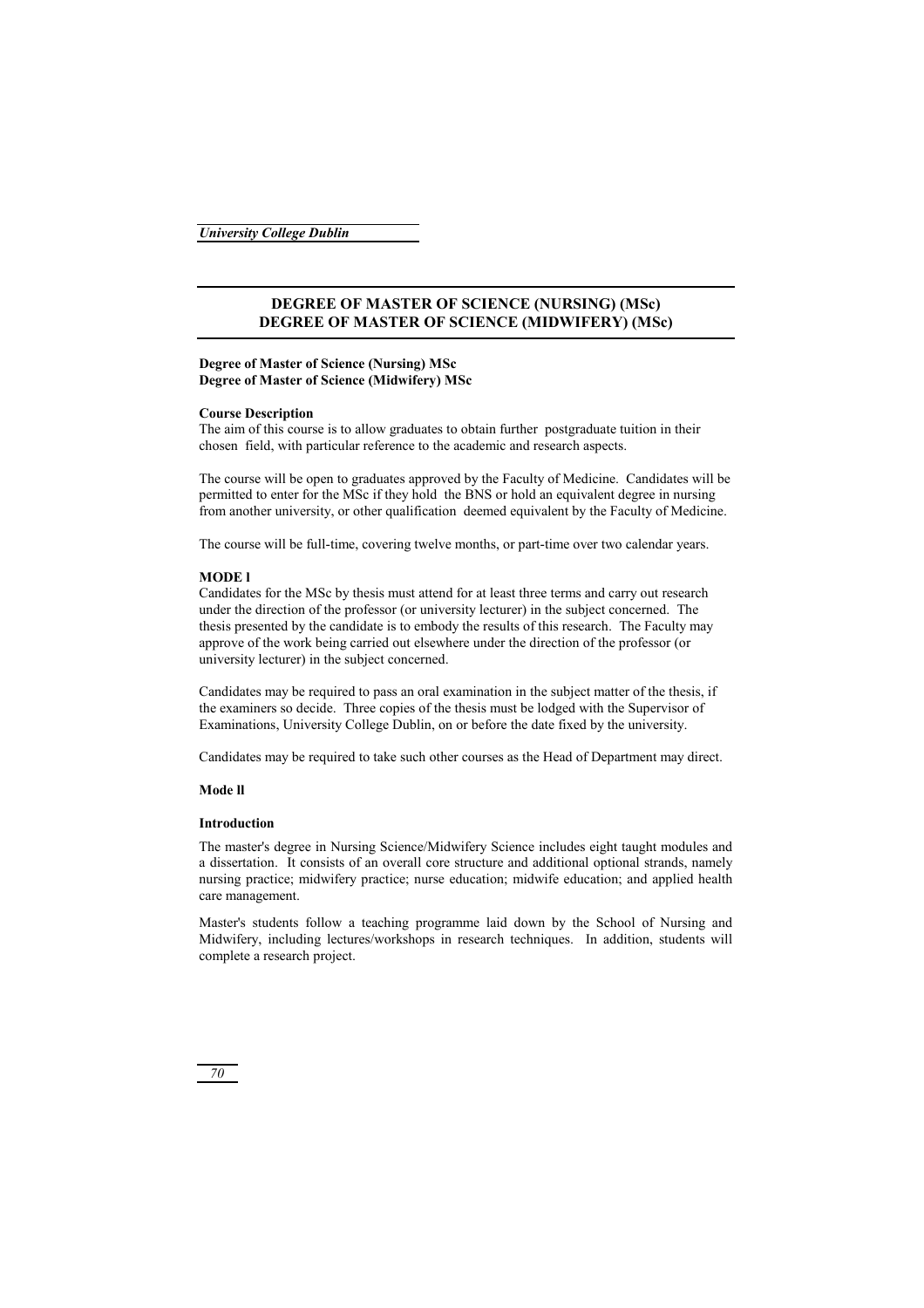The course can be undertaken on a part-time or full-time basis. The course will run full-time over one calendar year and part-time over two calendar years. *The full-time programme may not be offered every year.*

## **Course Structure**

The taught programme will consist of core and optional subjects. The student selects a set of optional modules depending on which stream he or she wishes to pursue, from clinical education or research. All students complete the same four core modules. In addition, all students complete four optional modules and a dissertation. Each of the strands will focus on application of learning to the student's area of professional practice, namely clinical, education or management. In particular, the education stream provides nurses/midwives with in-depth knowledge of education issues in nursing, teaching methods and teaching competencies.

Students who successfully complete the master's programme following the nurse-midwifery education strand will be eligible to register as nurse/midwifery tutors with An Bord Altranais. Students undertaking the nurse/midwife education option complete an additional teaching strategies and teaching practice element within the Curriculum Studies module.

#### *Core Modules:*

Developments and Issues in Nursing Theory and Practice (NURS P122)

Research Methods (NURS P123)

Advanced Research Methods (Qualitative/Quantitative) (NURS P131)

 Management Principles in General, Financial and Human Resource Management (NURS P124)

*Optional Strands/Modules*  Students select one of the following strands: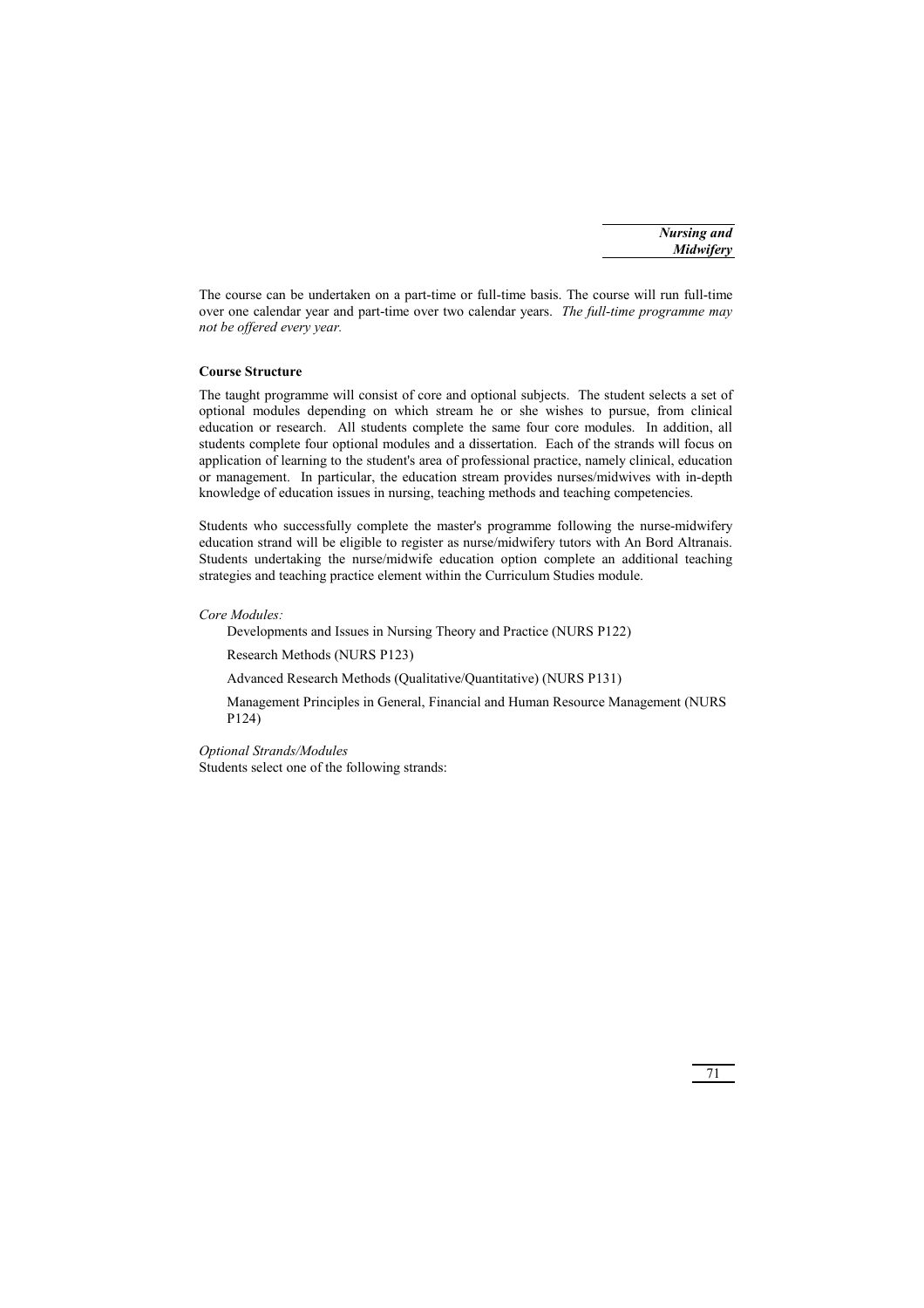| Nursing/Midwifery Practice<br><b>Theory &amp; Practice of</b><br>Nursing/Midwifery is a core<br>modules; three of the other<br>five modules in this strand<br>must be chosen | Nurse/Midwife Education  | <b>Applied Health Care</b><br>Management |
|------------------------------------------------------------------------------------------------------------------------------------------------------------------------------|--------------------------|------------------------------------------|
| Theory and Practice of                                                                                                                                                       | <b>Education Studies</b> | Strategic Management and                 |
| Nursing/Midwifery                                                                                                                                                            | (NURS P126)              | Health Care Policy and                   |
| (NURS P128)                                                                                                                                                                  |                          | Planning<br>(NURS                        |
|                                                                                                                                                                              |                          | P133)                                    |
| Continuous Quality                                                                                                                                                           | Psychology of            | Continuous Quality                       |
| Improvement (CQI)                                                                                                                                                            | Education/Sociology of   | Improvement (NURS                        |
| (NURS P129)*                                                                                                                                                                 | Education (NURS P135)    | P <sub>134</sub> )                       |
| Applied Physiology,                                                                                                                                                          | Curriculum Studies       | <b>Advanced Management</b>               |
| Symptom Management                                                                                                                                                           | (NURS P136)**            | Techniques                               |
| in Nursing                                                                                                                                                                   |                          | (NURS P132)                              |
| (NURS P130)*                                                                                                                                                                 |                          |                                          |
| Leadership and                                                                                                                                                               | Management of Nurse      | Leadership and                           |
| Management Skills                                                                                                                                                            | Education (NURS P137)    | Management Skills                        |
| (NURS P125)*                                                                                                                                                                 |                          | (NURS P125)                              |
| Health Promotion and                                                                                                                                                         |                          |                                          |
| Primary Health Care                                                                                                                                                          |                          |                                          |
| (NURS P200)*                                                                                                                                                                 |                          |                                          |
| Reflective Practice                                                                                                                                                          |                          |                                          |
| (NURS P201)*                                                                                                                                                                 |                          |                                          |
|                                                                                                                                                                              |                          |                                          |
| Dissertation (NURS P139)                                                                                                                                                     |                          |                                          |

\* All optional modules may not be offered every year.

\* \* This module has a related Teaching Strategies and Teaching Practice component.

## **Examinations**

A variety of assessment procedures are employed. These include essays, projects, case studies as appropriate, teaching sessions and examination papers. Each module of study is assessed.

### **Entrance Requirements**

Students must be registered nurses with a primary degree in nursing or a related subject or hold an equivalent qualification. In addition, part-time students must meet the following criteria: students pursuing the Nursing/Midwifery Practice strand must be engaged in nursing/midwifery practice; students pursuing the Nurse/Midwifery Education mode must be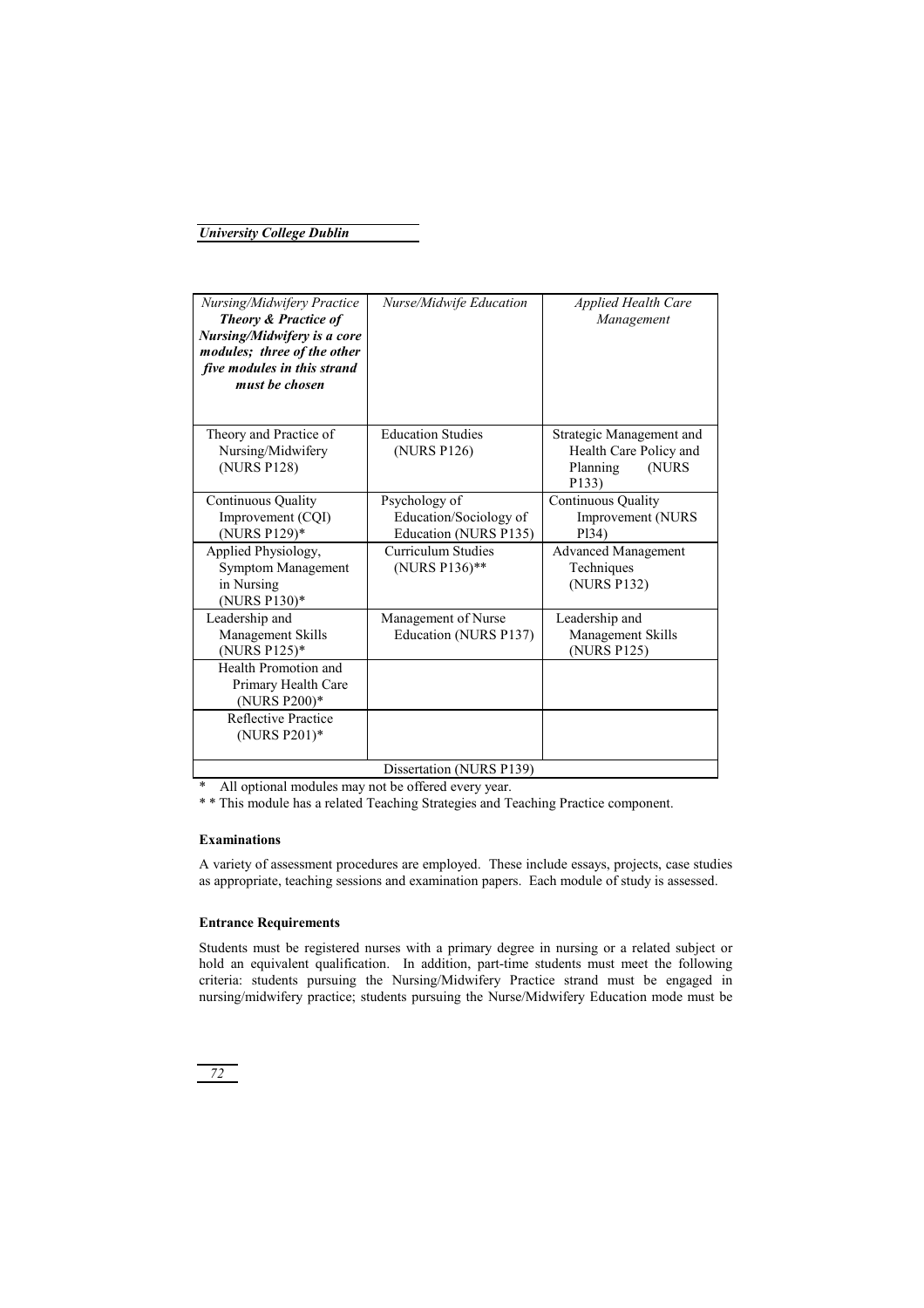*Nursing and Midwifery*

engaged in nurse/midwifery education; students undertaking the Applied Health Care Management strand must be engaged in health care management for the duration of the programme. Full-time students must have prior experience in their chosen strand prior to entry to the programme and must be prepared to engage in practical application in the course of the programme as required. Students undertaking the Nurse Education strand must have at least three years' post-registration experience in nursing practice. Students undertaking the Midwifery Education strand must have at least three years post registration experience in midwifery practice.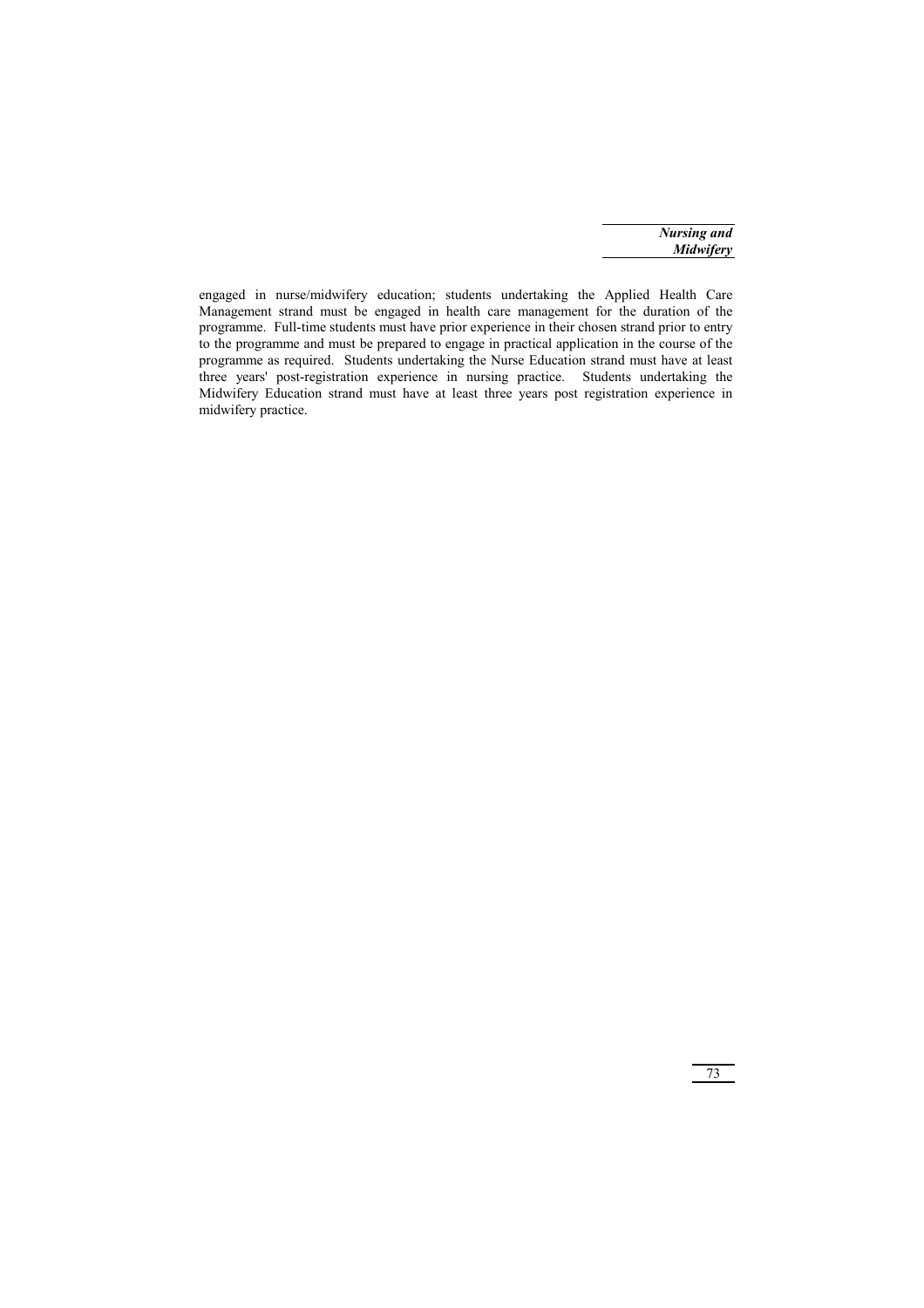*University College Dublin*

## **Application**

Applications are made directly to the School of Nursing and Midwifery. Application forms are available from the Director, School of Nursing and Midwifery, University College Dublin, Earlsfort Terrace, Dublin 2 (Tel: (01) 706 7431 / 706 7383; Fax: (01) 475 1733).